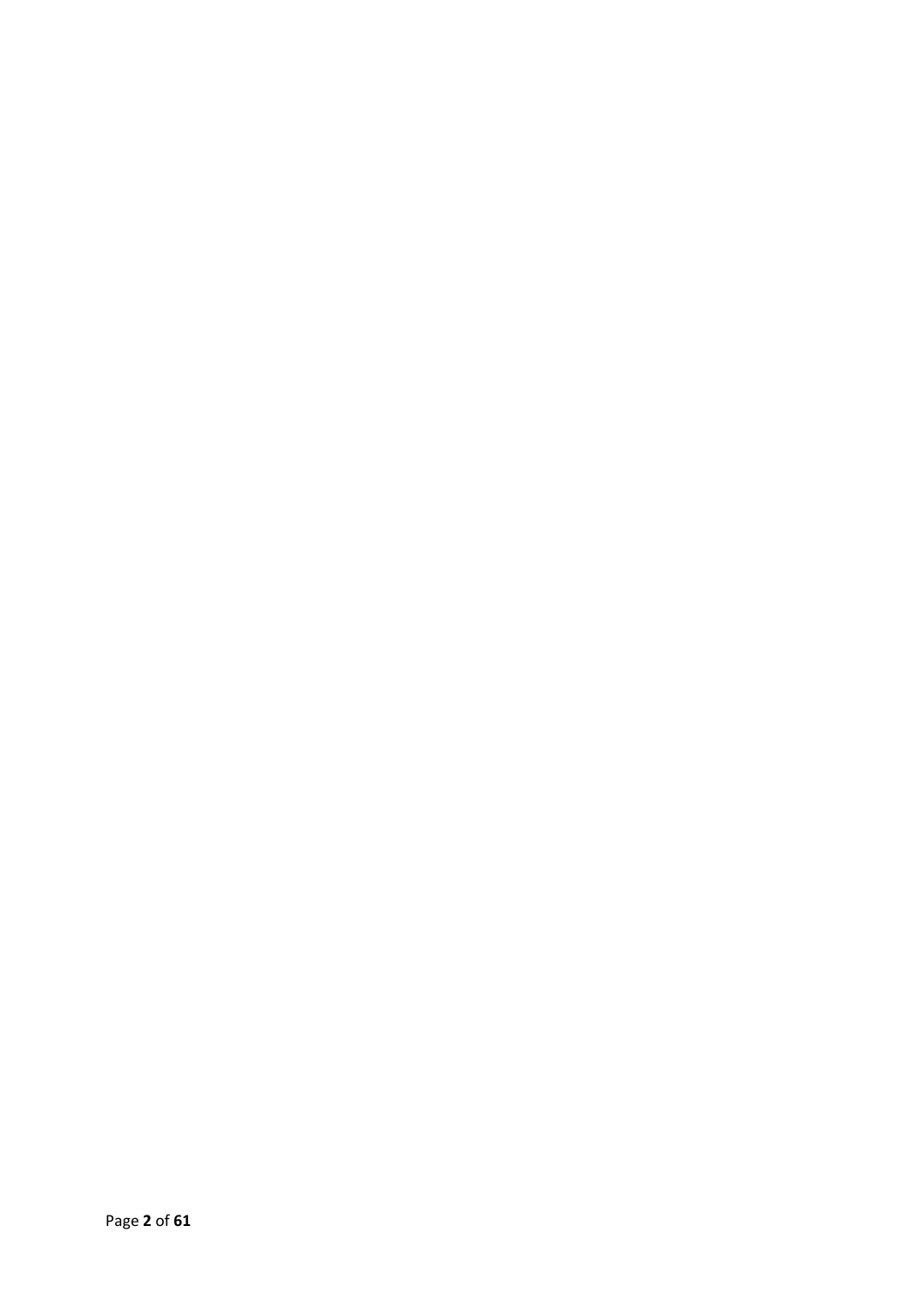### Contents

| Introduction 4 |  |
|----------------|--|
|                |  |
|                |  |
|                |  |
|                |  |
|                |  |
|                |  |
|                |  |
|                |  |
|                |  |
|                |  |
|                |  |
|                |  |
|                |  |
|                |  |
|                |  |
|                |  |
|                |  |
|                |  |
|                |  |
|                |  |
|                |  |
|                |  |
|                |  |
|                |  |
|                |  |
|                |  |
|                |  |
|                |  |
|                |  |
|                |  |
|                |  |
|                |  |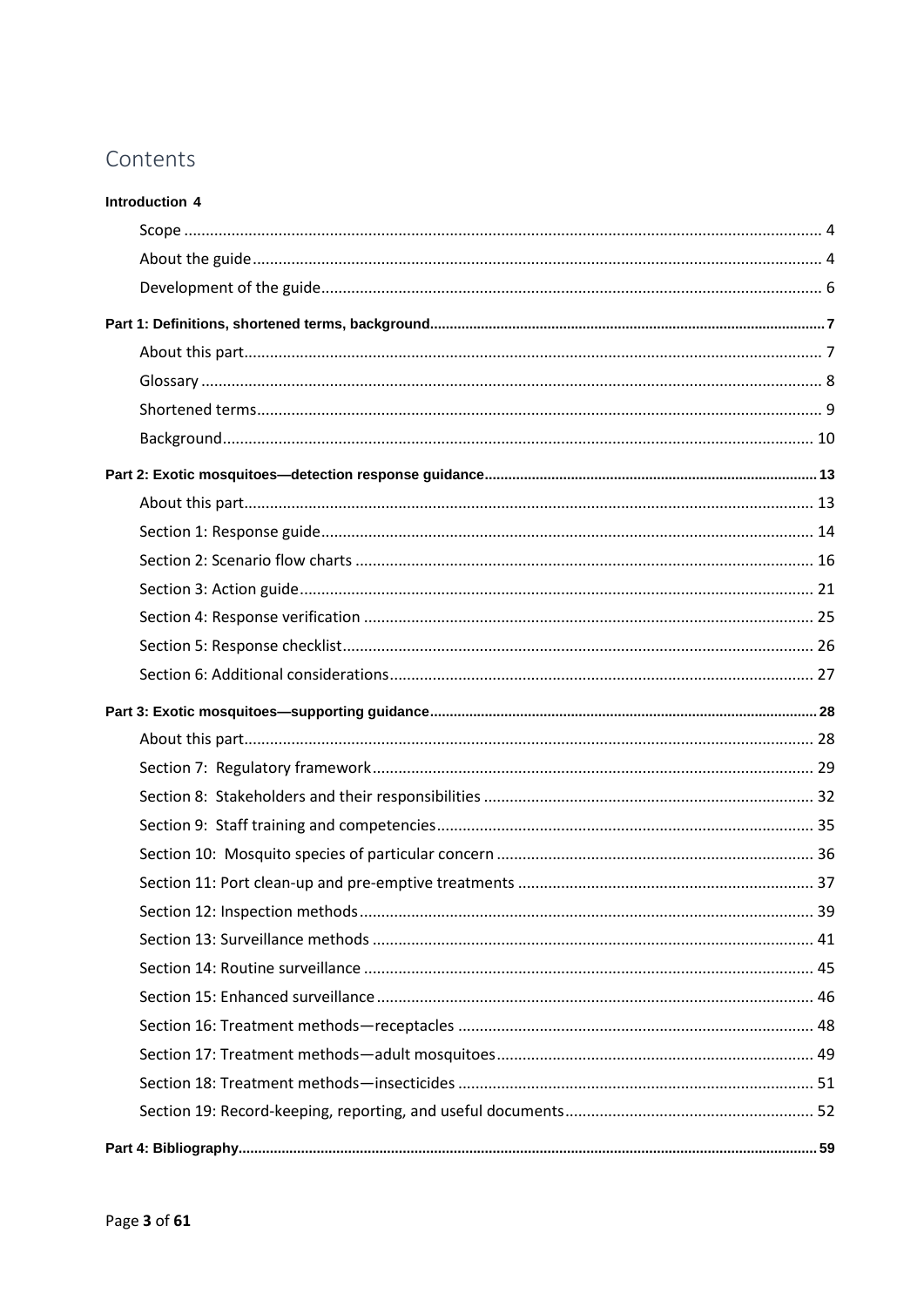### <span id="page-3-0"></span>**Introduction**

### <span id="page-3-1"></span>**Scope**

This document provides guidance to stakeholders regarding the detection and control of exotic mosquitoes at first points of entry (FPoE) primarily through surveillance conducted by the Australian Government Department of Agriculture and Water Resources (Agriculture) under the *Biosecurity Act 2015.* 

It is not intended to address the monitoring or control of domestic mosquito populations or consider vector monitoring conducted under jurisdictional legislation by State or Territory health authorities (S/T Health) or local governments (LG) outside of an FPoE.

### <span id="page-3-2"></span>**About the guide**

Under the *Biosecurity Act 2015* and in line with the World Health Organization's (WHO) *International Health Regulations 2005*, Agriculture monitors for the presence of exotic mosquitoes at over 90 air and sea ports determined as FPoE to Australia. Monitoring by Agriculture is conducted up to 400 metres (400m) from facilities used in operations involving international travellers, conveyances, containers, cargo and postal articles.

The *Response guide for exotic mosquito detections at Australian first points of entry* is intended to provide a nationally consistent approach to the management and control of exotic mosquitoes at  $\text{FPoE}^1$  $\text{FPoE}^1$ . It contains information regarding the roles and responsibilities of stakeholders in order to strengthen responses to exotic mosquito detections at Australia's borders.

Some species of mosquito, not currently established in Australia, are capable of transmitting diseases that can have severe impacts on the health of people and animals. For this reason, it is vital that processes are in place to ensure that these mosquitoes are prevented from entering and becoming established in Australia.

The guidance provided here is based on current national and international exotic mosquito elimination best practice.

The aim of the response guide is to provide a practical resource for operational, policy and management staff from a range of government agencies and non-government organisations across Australia.

Key stakeholders include Agriculture, the Australian Government Department of Health (Health), S/T Health, the Department of Defence (Defence), LG, and relevant air and seaport authorities and operators.

It is intended that this guideline will provide a framework and information about best practice to support key stakeholders as they work together to develop a local action plan.

<span id="page-3-3"></span> $1$  This includes Defence installations such as patrol boat bases and military airfields where FPoE visits occur. Principal FPoE and their risk category have been derived from RC Russell, *Vector monitoring risk assessment of Australia's first ports of entry*, report to Health, Canberra, 2015.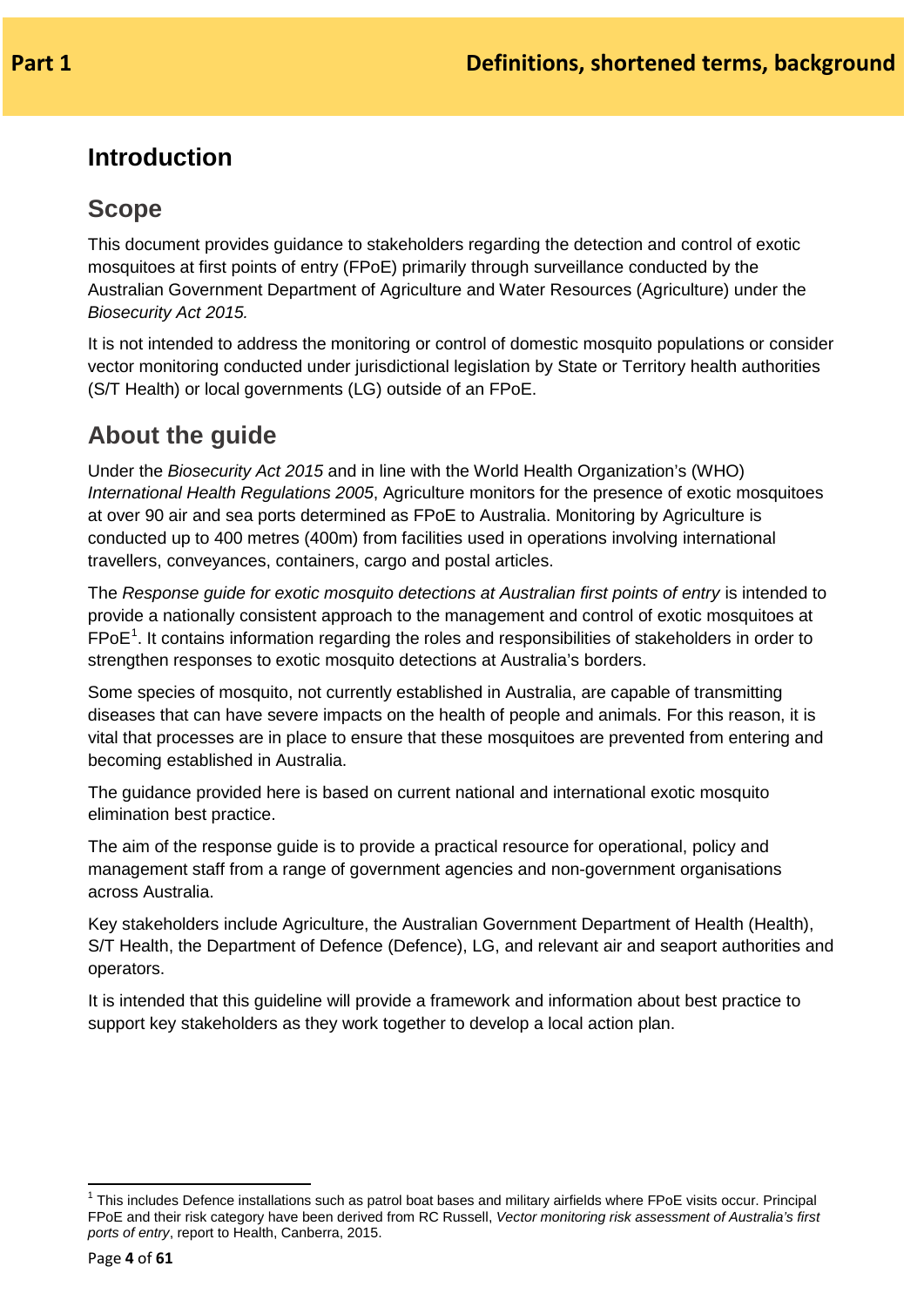The *Response guide for exotic mosquito detections at Australian first points of entry* is organised as follows:

- Part 1: Definitions, shortened terms, background
- Part 2: Exotic mosquitoes—detection response guidance
- Part 3: Exotic mosquitoes—supporting guidance

Part 4: Bibliography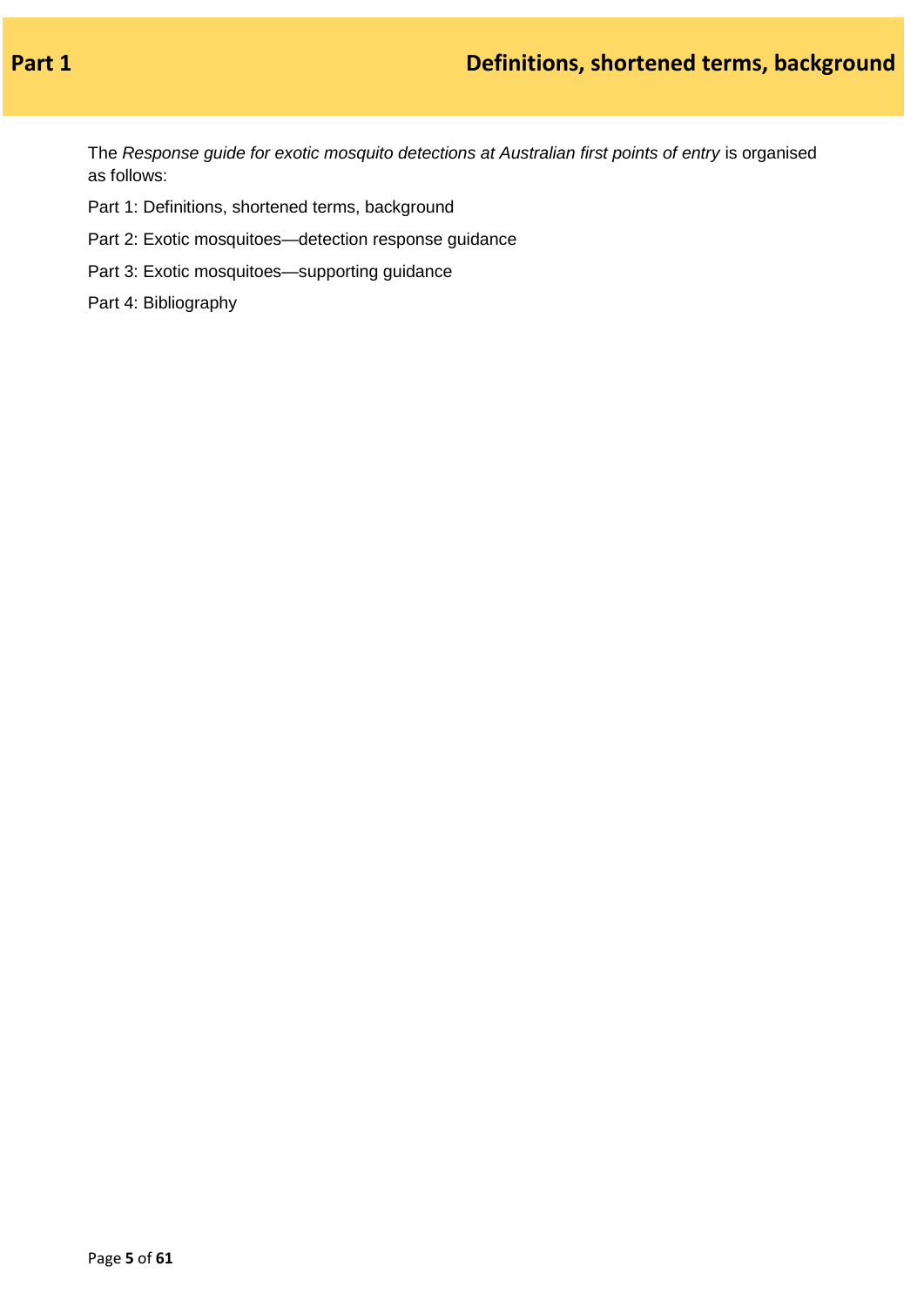### <span id="page-5-0"></span>**Development of the guide**

The *Response guide for exotic mosquito detections at Australian first points of entry* was produced in 2017 by Health. It was developed in consultation with the National Arbovirus and Malaria Advisory Committee (NAMAC) and that committee's Working Group for the Development of National Guidelines for Exotic Mosquito Incursions, and Agriculture.

As a Member State of the WHO, Australia is obliged to comply with the *International Health Regulations 2005*. WHO confirmed in 2013 that "the prevention of mosquito invasions and disease emergence fulfils and complements the requirements of the International Health Regulations…for Member States to manage acute public health events and to develop and strengthen their capacities at designated ports, airports and ground crossings"<sup>[2](#page-5-1)</sup>.

In its *Regional framework for surveillance and control of invasive mosquito vectors and reemerging vector-borne diseases*, WHO calls for the development of capacity and allocation of adequate resources at country and regional level, stating that "national governments should strengthen the early detection of introduced mosquitoes through systematic monitoring at points of entry and other high-risk sites within the country"<sup>[3](#page-5-2)</sup>.

This guide was developed for all states and territories of Australia, including offshore territories and islands. It provides a framework to support a co-operative, flexible and consistent approach by all stakeholders in all jurisdictions.

Many people contributed their time and expertise to the development of this guide with special thanks to Mr Peter Whelan of Biting Insect and Technical Extension Services. In addition, the following individuals are acknowledged, with thanks:

| Mr Stephen Doggett                 | New South Wales Health Pathology                      |
|------------------------------------|-------------------------------------------------------|
| Ms Rebecca Feldman                 | Victorian Department of Health and Human Services     |
| Ms Gwenda Hayes                    | <b>Biting Insect and Technical Extension Services</b> |
| Dr Cassie Jansen                   | Queensland Department of Health                       |
| Ms Nina Kurucz                     | Northern Territory Department of Health               |
| Dr Mike Lindsay                    | Western Australia Department of Health                |
| Ms Maura McInerney                 | International Centre for Allied Health Evidence       |
| Mr Callum Mack                     | Department of Health                                  |
| <b>Professor Scott Ritchie</b>     | James Cook University, Queensland                     |
| <b>Professor Richard Russell</b>   | University of Sydney, New South Wales                 |
| Mr Angus Sly                       | Department of Agriculture and Water Resources         |
| Associate Professor Craig Williams | University of South Australia                         |

<span id="page-5-2"></span><span id="page-5-1"></span><sup>2</sup> WHO, *Regional framework for surveillance and control of invasive mosquito vectors and re-emerging vector-borne diseases 2014-2010*, World Health Organisation Regional Office for Europe, 2013. <sup>3</sup> WHO, *Regional framework 2014-2020*, 2013.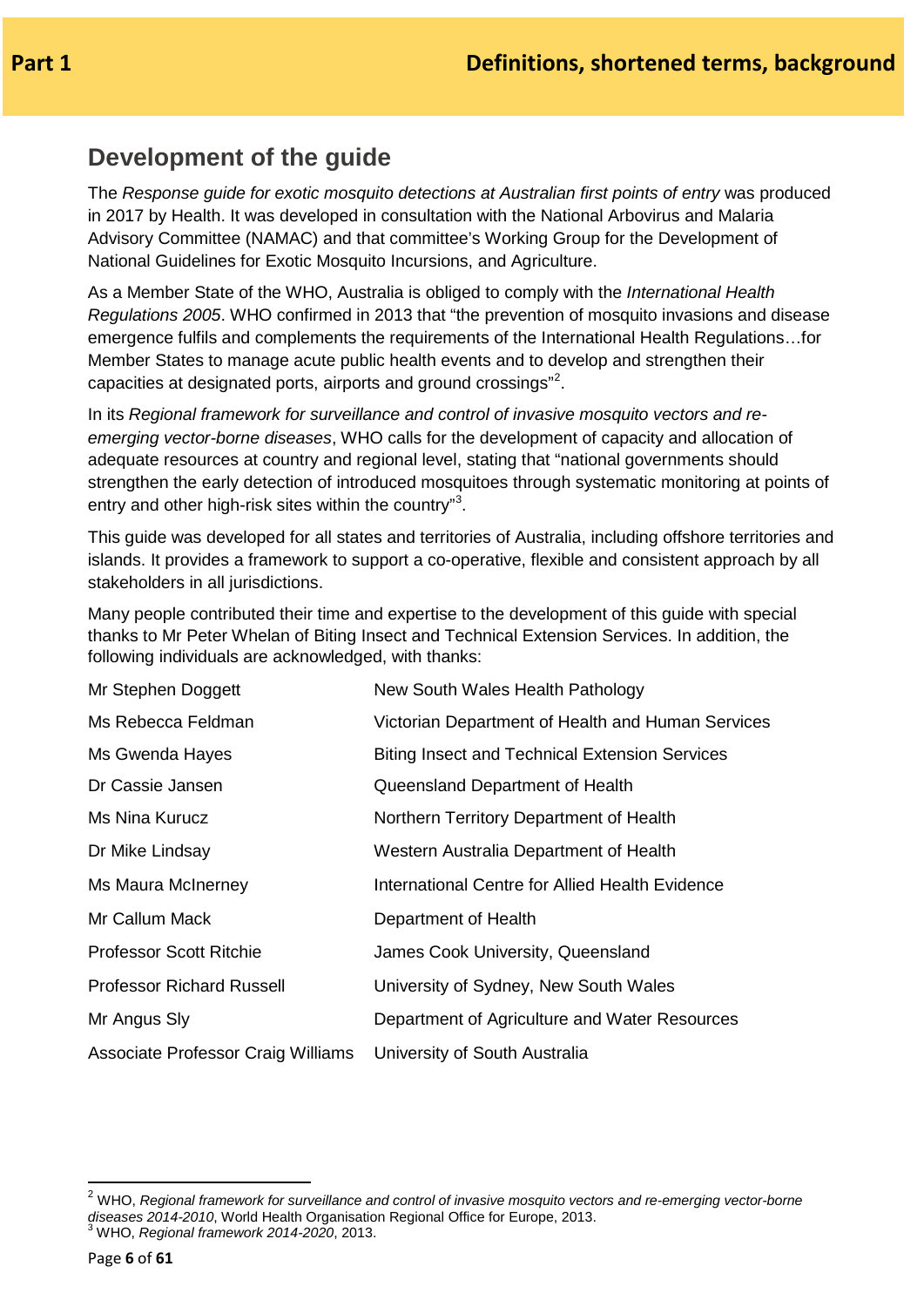### <span id="page-6-0"></span>**Part 1: Definitions, shortened terms, background**

## <span id="page-6-1"></span>**About this part**

Part 1 contains key definitions and a list of terms that have been abbreviated throughout the guide. It also contains background information regarding the management and control of exotic mosquitoes in Australia.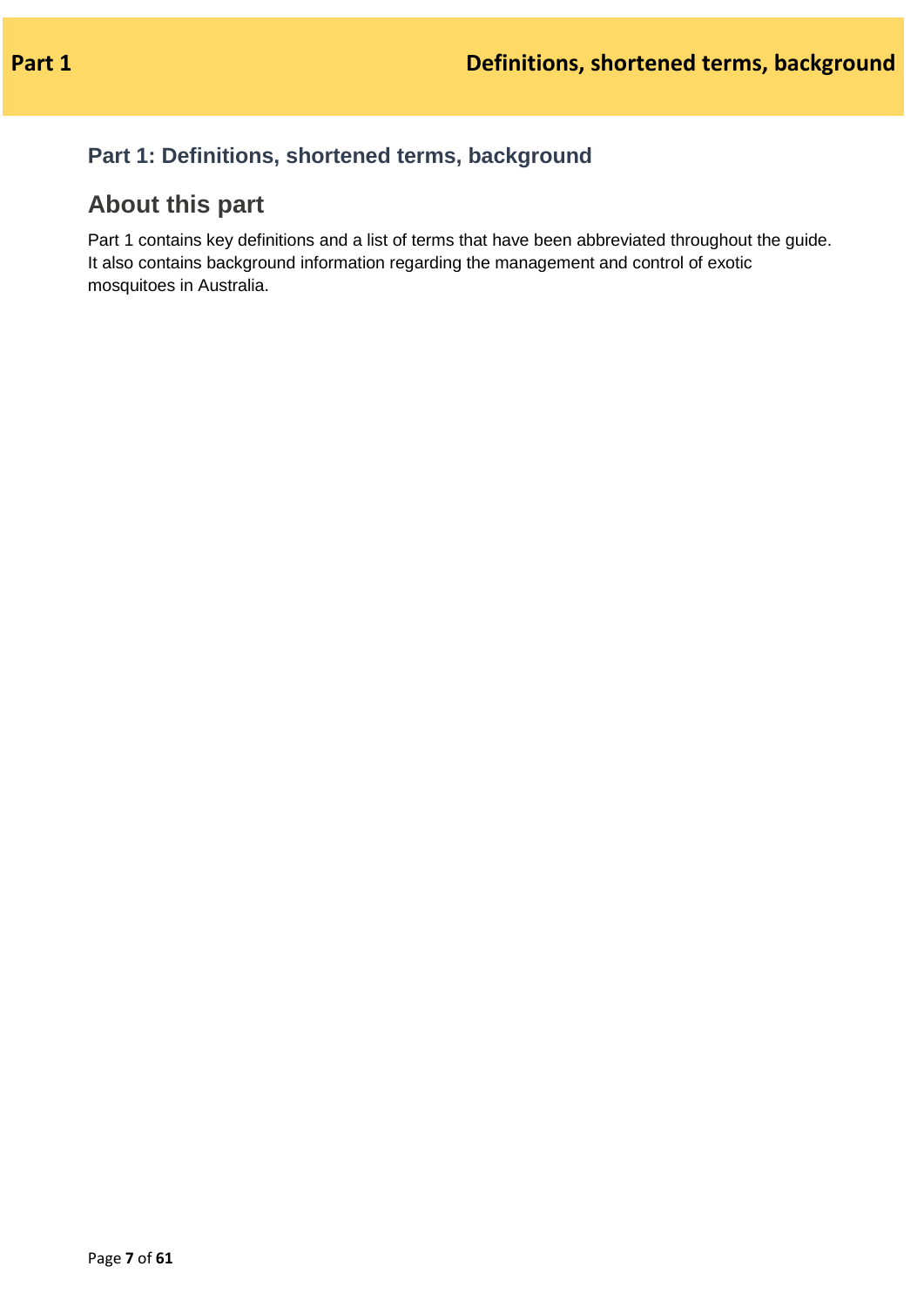### <span id="page-7-0"></span>**Glossary**

**detection** refers to the detection, through surveillance and/or inspection, of exotic eggs, larvae, pupal or adult mosquitoes at an FPoE.

**disinsection** involves measures to control or kill the insect vectors of human diseases present in baggage, cargo, containers, conveyances, goods and postal parcels.

**exotic mosquito** refers to a species of mosquito not usually found in Australia (including external territories) that is of biosecurity and/or human health importance. It also refers to a mosquito species found in a specific area of Australia but is detected outside of its known distribution area.

**FPoE** refers to a seaport or airport facility (port) that has been declared eligible under legislation to land international arrivals—people and goods.

**pathogen** refers to a bacterium, virus, or other microorganism that can cause disease.

**surveillance—enhanced** is an expansion in the number, type and extent of mosquito monitoring traps, an increased frequency of inspection of the traps, and increased inspections of potential breeding sites. Any exotic mosquito detection generally requires enhanced surveillance.

**surveillance—routine** is conducted at FPoE through setting a base level of mosquito traps (egg, larval and/or adult traps) depending on the risk category and size of the port, as well as conducting surveys for larvae, in order to detect introductions of exotic mosquitoes.

**the 400m zone** is the area that is subject to routine surveillance by Agriculture for exotic mosquitoes. It extends a minimum distance of 400m from areas within FPoE that are used for operations involving travellers, conveyances, containers, cargo and postal articles.

**vector** means the carrier of a disease or infection, generally a biting insect or tick.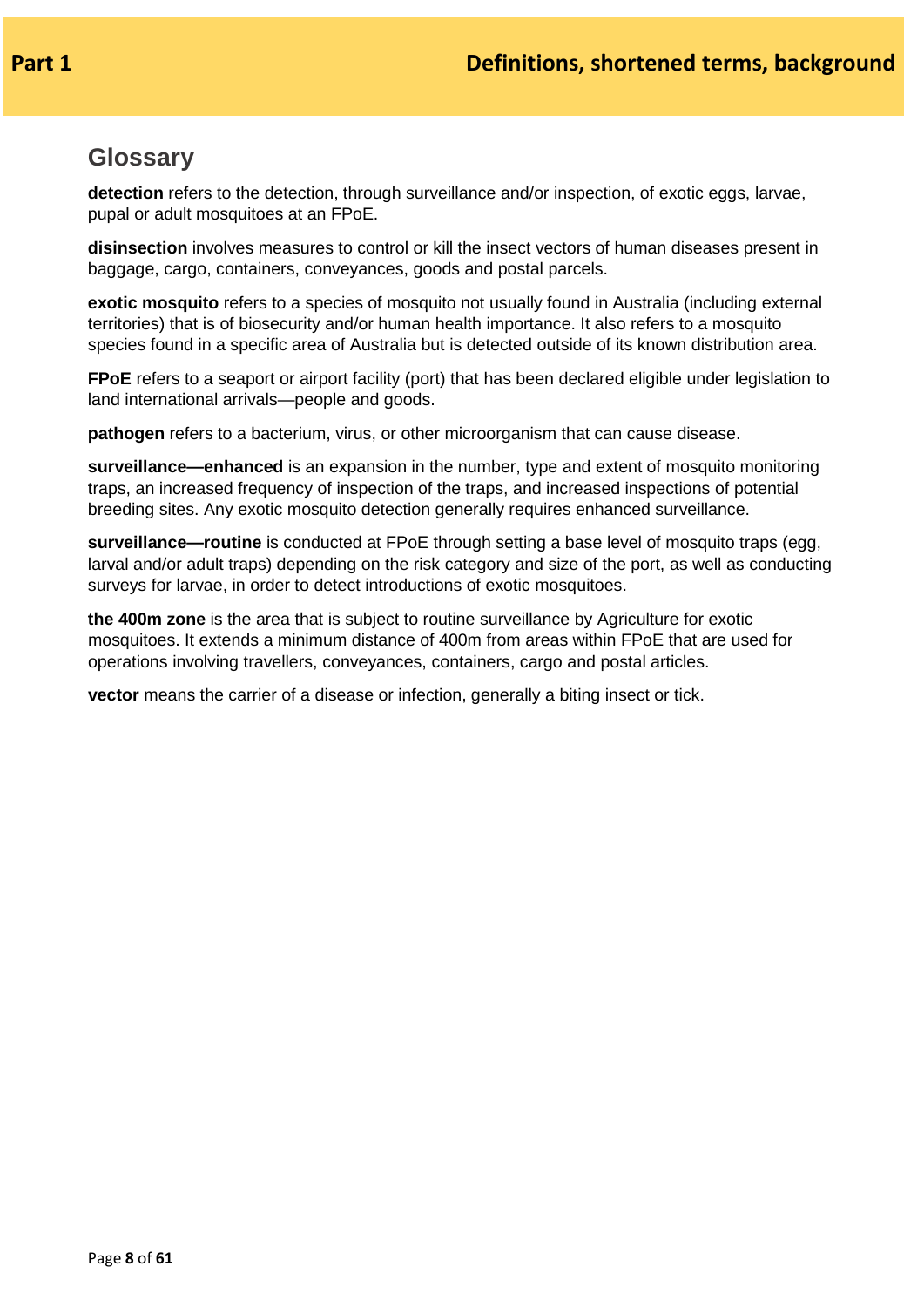## <span id="page-8-0"></span>**Shortened terms**

| <b>FPoE</b>        | first point of entry                                                   |
|--------------------|------------------------------------------------------------------------|
| <b>Health</b>      | Australian Government Department of Health                             |
| <b>Agriculture</b> | Australian Government Department of Agriculture and Water Resources    |
| <b>S/T Health</b>  | relevant state or territory department of health                       |
| <b>Defence</b>     | Department of Defence                                                  |
| LG                 | relevant local government                                              |
| <b>NAMAC</b>       | National Arbovirus and Malaria Advisory Committee                      |
| <b>PO</b>          | port operator—a seaport or airport authority or an operator of an FPoE |
| port/s             | Australian seaports and airports                                       |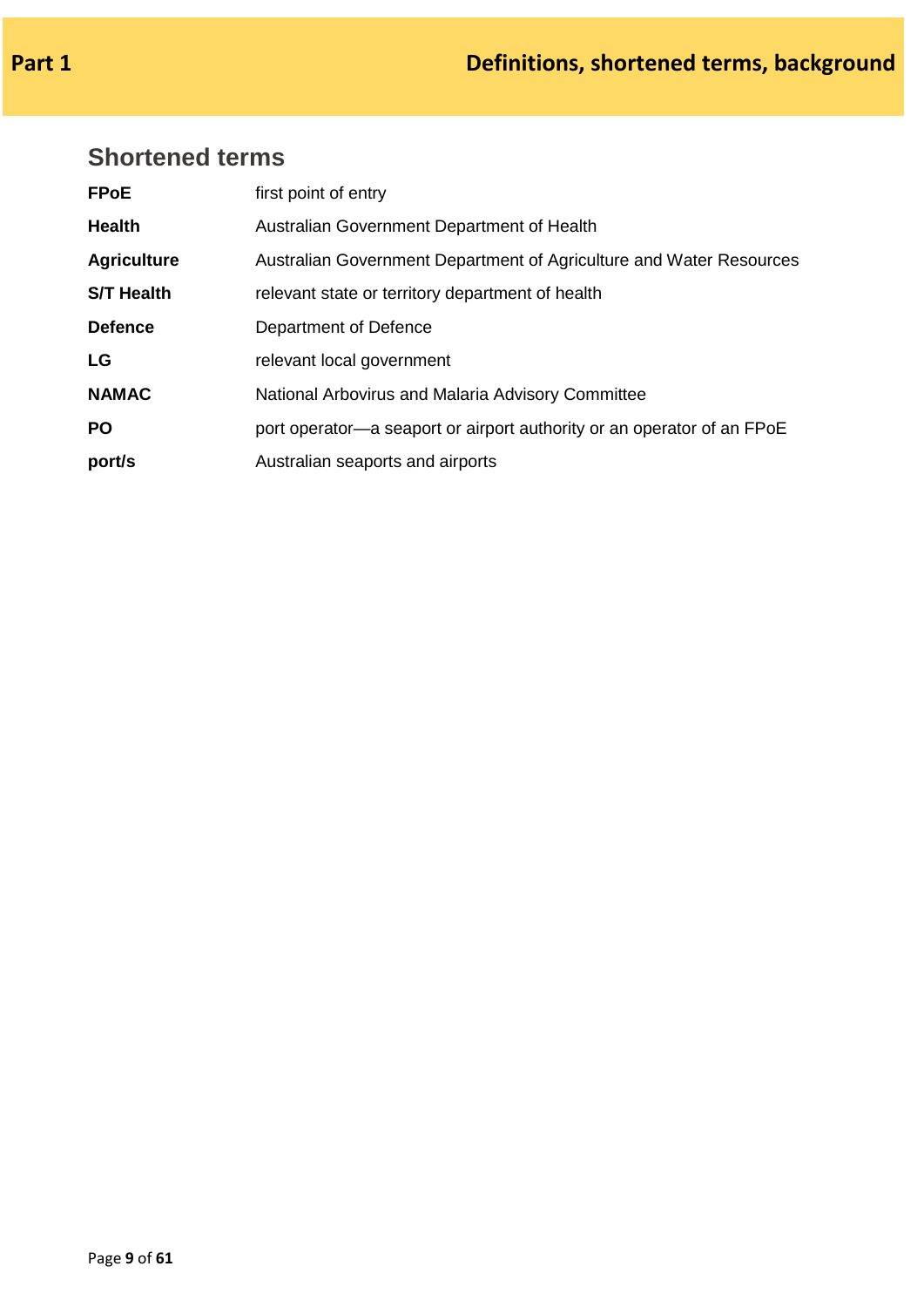# <span id="page-9-0"></span>**Background**

### **The entry of exotic mosquitoes into Australia**

In Australia, there are many ports that operate as FPoE for the international arrival of people and goods. These FPoE have surveillance processes in place to detect exotic mosquitoes.

The detection of exotic mosquitoes is considered in terms of 'risk' in recognition of the possibility that the mosquitoes will become established close to their entry point. The establishment of a new strain or species of pest or disease vector is considered to be a public health risk. In this guide, an exotic mosquito refers to a species that is of biosecurity and/or human health importance.

*Aedes aegypti* and *Aedes albopictus* are the two exotic mosquito species most frequently detected through inspection and surveillance procedures at FPoE as they are often associated with imported cargo and international conveyances. This is because these species have adapted to urbanised areas in close proximity to humans and lay desiccation-resistant eggs in container habitats including in goods to be imported to Australia. Both of these species are recognised vectors of disease, with *Ae. aegypti* the primary vector for dengue, Zika, chikungunya and yellow fever viruses.

Other species of mosquito also have the potential for entry into Australia and may be capable of transmitting pathogens of public health concern.

Traditionally, seaports have been considered more at risk of exotic mosquito entry than airports<sup>[4](#page-9-1)</sup>. In the past, Australia received high numbers of illegal foreign fishing vessels and suspected irregular entry vessels that underwent quarantine processing at seaports. This process often resulted in the detection of exotic mosquitoes<sup>[5](#page-9-2)</sup>. These vessels were seen as high risk for the importation of exotic mosquitoes due to the presence of drinking water receptacles such as 200L drums and 10L plastic containers that offer prime egg and larval habitat, and adult harbourage sites<sup>[6](#page-9-3)</sup>. There has been a sharp decline in these vessels arriving, with cargo vessels (and the cargo they are carrying) now considered a more likely pathway for exotic mosquito entry at seaports.

On a daily basis, seaports receive a wide variety of vessels in addition to general cargo vessels. There is the potential for mosquito larvae or adults to be present in a receptacle on a vessel entering Australia. The risk is that these vectors will become established and spread from their entry point.

Prior to 2012, exotic mosquito detections generally occurred in seaports in northern Australia, with detections reported in the Northern Territory<sup>[7](#page-9-4)</sup>, north Queensland<sup>[8](#page-9-5)</sup>, and the north of Western Australia<sup>[9](#page-9-2)</sup>.

<span id="page-9-1"></span><sup>4</sup> RC Russell, *A report to AQIS on the requirements and procedures for vector mosquito monitoring at quarantine proclaimed first ports of entry (sea- and air-) to Australia*, 1998. Also see RC Russell, *Vector monitoring risk assessment* 

<span id="page-9-2"></span>*of FPoE*, Health, Australia, 2015. **For a complement of FPoE**, Health, Australia, 2015.<br><sup>5</sup> PI Whelan, G Tucker, 'Exotic *Aedes* surveillance and exclusion from the Northern Territory of Australia, *Supplement to the Bu* 

<span id="page-9-4"></span><span id="page-9-3"></span> $^6$  Russell, Report to AQIS, 1998. Also see Whelan and Tucker, Exotic Aedes surveillance, 1998.<br><sup>7</sup> Whelan and Tucker, Exotic Aedes surveillance, 1998. Also see PI Whelan, G Hayes, G Tucker, J Carter, A Wilson, B Haigh, 'The detection of exotic mosquitoes in the Northern Territory of Australia', *Arbovirus Research in Australia*, 2001, 8:395-404. Also see PI Whelan, G Lamche, C Prosser, H Espinoza, 'Exotic mosquitoes detected in cargo at East Arm port area 19 March 2003', *The Northern Territory Disease Control Bulletin*, 2003, 10:29-30. Also see G Lamche, PI Whelan, H Espinoza, 'Exotic mosquitoes detected in tyres at East Arm wharf, Darwin, Northern Territory, 1 December 2003', Northern Territory Disease Control Bulletin, 11:1:406.

<span id="page-9-5"></span><sup>&</sup>lt;sup>8</sup> SA Ritchie, 'Effect of some animal feeds and oviposition substrates on *Aedes* oviposition in ovitraps in Cairns, Australia', *Journal of the American Mosquito Control Association*, 2001, 17:206-208.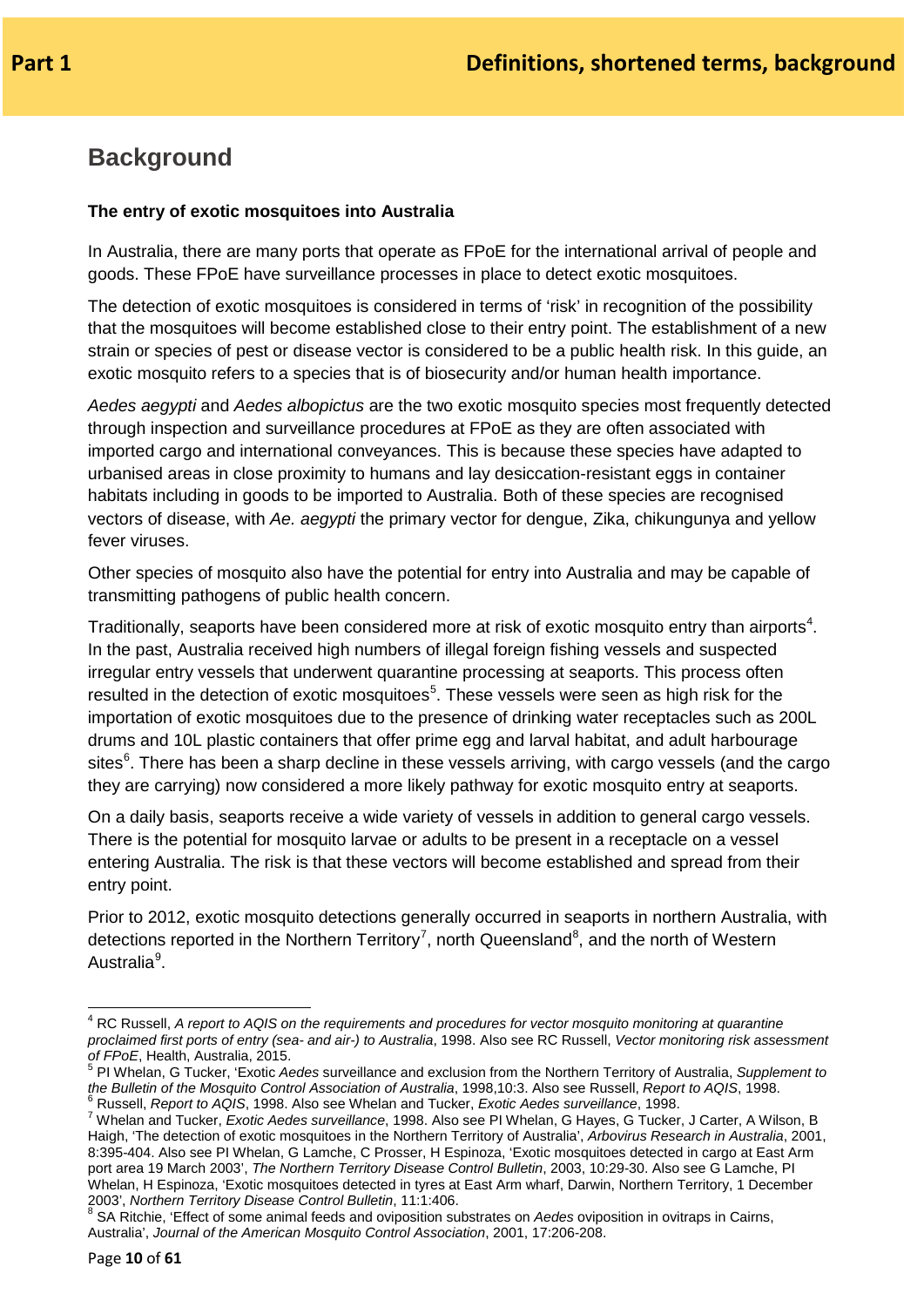International airports, in contrast, have historically seen few exotic mosquito detections. This has largely been due to the requirement that airlines undertake disinsection to destroy pest and disease vectors (including exotic mosquitoes) that could be present in aircraft entering Australia.

Since 2012, exotic mosquito detections at international airports have outnumbered those at seaports. Darwin, Melbourne, Sydney, Adelaide, Brisbane and Perth airports have all experienced detections, pointing to a changed and increasing risk.

#### **The management and control of exotic mosquitoes in Australia**

In Australia, inspections at seaports are conducted on vessels and cargo on arrival, or soon after cargo is offloaded within the seaport.

Cargo vessels can carry either deck or containerised cargo that has rainwater-holding capacity. Many mosquito larval detections have been made in receptacles such as old tyres, machinery, plastic sheeting, and transport cradles<sup>[10](#page-10-0)</sup>.

Due to the high volume of air traffic, inspection of arriving aircraft for exotic mosquitoes has not been routine practice. Instead, the airport itself is subject to routine monitoring to detect exotic mosquitoes that may enter through the international aircraft pathway, which can include the aircraft cabin and cargo holds, as well as within imported cargo and baggage.

The most vulnerable areas at airports are the unloading or processing areas for luggage, passengers and cargo. This includes air bridges, passenger arrival areas and baggage handling areas in the terminal close to landed planes, along with areas where cargo or air transport containers are unloaded or opened.

At all FPoE, vessel and cargo inspections are supported with on-shore surveillance methods to detect exotic mosquitoes. The on-shore exotic mosquito surveillance program generally involves the setting of egg-traps, larval traps and adult traps, as well as conducting surveys for larvae in order to detect exotic mosquitoes.

The response to an exotic mosquito detection may involve enhanced surveillance and various methods of elimination. The aim is to ensure that all imported and local receptacles are free of any exotic mosquito eggs and that all exotic mosquito adults are destroyed.

#### **Monitoring and surveillance at FPoE – the 400m zone**

Surveillance of exotic mosquitoes at all FPoE is conducted by Agriculture. Surveillance is carried out to a minimum distance of 400m from facilities that are used for operations involving travellers, conveyances, containers, cargo and postal articles in line with WHO's *International Health Regulations 2005.* This is referred to as the 400m zone.

<span id="page-10-0"></span><sup>9</sup> SA Harrington, MD Lindsay, AK Broom, SA Long, '*Report on an investigation for the presence of Aedes (Stegomyia)*  aegypti mosquitoes in the Broome region', West Kimberley, Western Australian Department of Health report, 2001.<br><sup>10</sup> PI Whelan, G Hayes, G Tucker, J Carter, A Wilson, B Haigh, 'The detection of exotic mosquitoes in the Nor Territory of Australia', *Arbovirus Research in Australia*, 2001, 8:395-404. Also see PI Whelan, G Lamche, C Prosser, H Espinoza, 'Exotic mosquitoes detected in cargo at East Arm Port area 19 March 2003', *The Northern Territory Disease Control Bulletin*, 2003, 10:29-30. Also see M Shortus, PI Whelan, 'Recommended interim water receptacle treatment for exotic mosquitoes on international foreign fishing vessels arriving in Australia', *Northern Territory Disease Control Bulletin*, 2006, 13:2:32-34. Also see HT Nguyen, PI Whelan, 'Detection and elimination of *Aedes albopictus* on cable drums at Perkins Shipping, Darwin, Northern Territory', *Northern Territory Disease Control Bulletin*, 2007, 14:3:39-41. Also see HT Nguyen, PI Whelan, M Finlay-Doney, SY Soong, 'Interceptions of *Aedes aegypti* and *Aedes abopictus* in the port of Darwin, Northern Territory, 25 January and 5 February 2010', *Northern Territory Disease Control Bulletin*, 2010.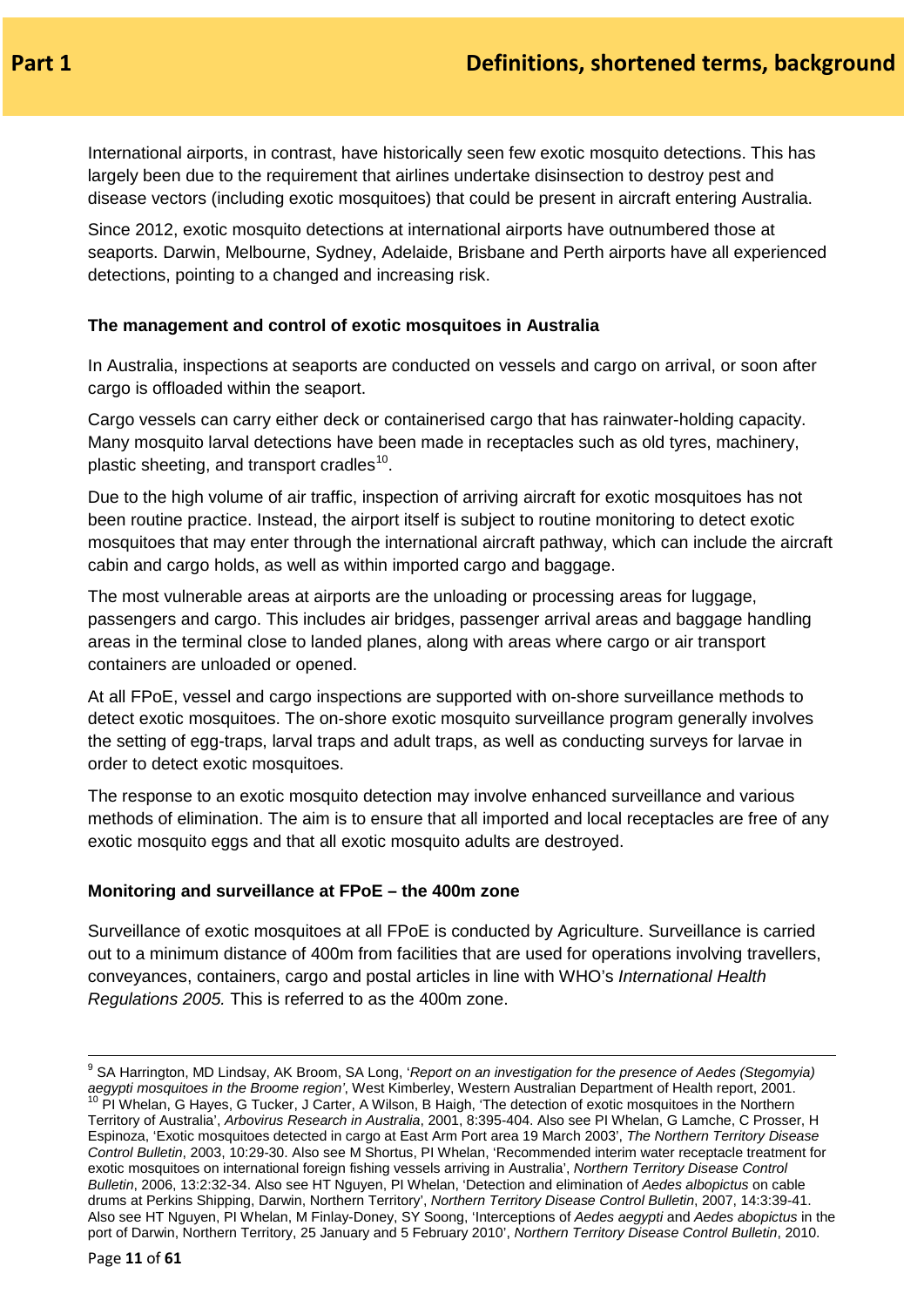Monitoring beyond the 400m zone and away from facilities associated with international operations may be conducted by S/T Health (see page 27 for further information). While S/T Health may choose to conduct additional surveillance outside of the 400m zone at an FPoE within its jurisdiction (in cooperation with Agriculture) guidance in this document relates to surveillance conducted by Agriculture within the 400m zone.

Surveillance methods currently in use in Australia include sentinel tyres for mosquito larval surveillance, ovitraps for egg surveillance, and a number of specialised traps for adult mosquito surveillance (see Section 12). Routine or seasonal inspections are also carried out to locate and sample potential breeding sites at FPoE.

#### **Response to exotic mosquito detections**

If an exotic mosquito is detected through Agriculture surveillance activities, S/T Health will determine what action needs to be taken at the FPoE to mitigate the public health risk. Following a request from S/T Health, port operators (PO) will generally carry out vector control activities through a third party. While unlikely, should a PO refuse to conduct the required response activities, it can be legally compelled to do so under the *Biosecurity Act 2015*.

Under section 252A of the *Biosecurity Act 2015*, the Director of Human Biosecurity or the Chief Human Biosecurity Officer for a state or territory may (in writing) direct the operator of an FPoE to carry out vector control activities within the port (see page 57). Failure to comply with a direction issued under section 252A may attract civil or criminal penalties.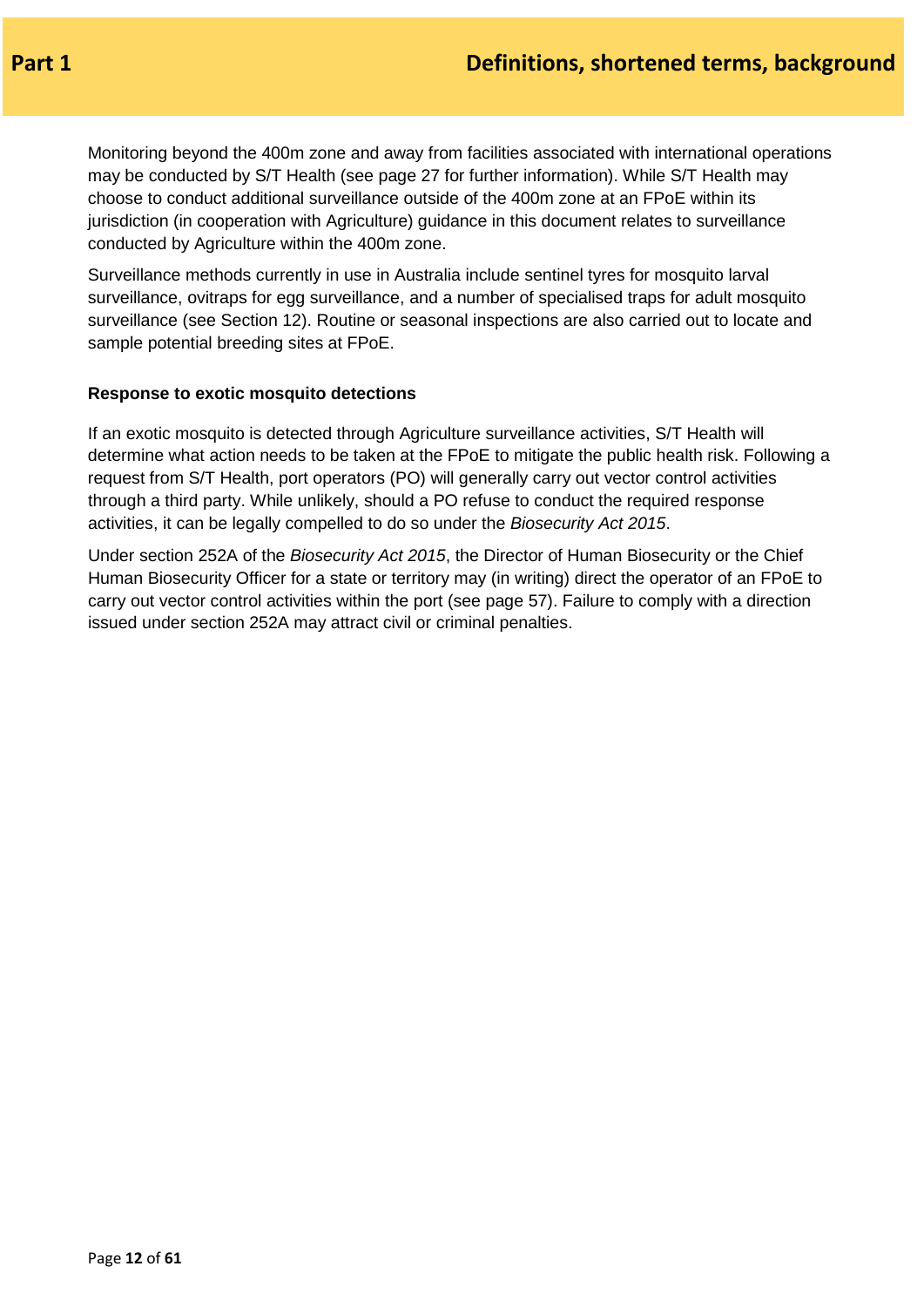### <span id="page-12-0"></span>**Part 2: Exotic mosquitoes—detection response guidance**

### <span id="page-12-1"></span>**About this part**

Part 2 contains response guidance for use following an exotic mosquito detection at an FPoE.

During the development of the guidance, reference was made to NAMACs 2008 draft document *Recommended protocol for action when a risk importation or introduced exotic mosquito is detected*. Also of influence was the more recent (2015) *Emergency response protocol (exotic mosquito detection)*, prepared for ports in the Cairns, Townsville and Mackay regions by Queensland Health, Townsville City Council and Agriculture.

Recent 'real life' scenarios of exotic mosquito detections in Australian ports were considered, including responses to detections at airports in Perth, Adelaide, Darwin, Brisbane, Sydney and Melbourne.

Part 2: Exotic mosquitoes—detection response guidance consists of the following sections:

- Section 1: Response guide
- Section 2: Scenario flow charts
- Section 3: Action quide
- Section 4: Response verification
- Section 5: Response checklist

#### **Using the guidance**

When an exotic mosquito is detected, in order to:

- define the detection situation being dealt with refer to **Section 1: Response guide**
- identify responsibilities for controlling the situation refer to **Section 1: Response guide**
- determine the recommended response refer to **Section 1: Response guide**
- see the steps to take in specific situations when exotic mosquitoes are detected refer to **Section 2: Scenario flow charts**
- determine actions that should be taken in specific time periods following an exotic mosquito detection - refer to **Section 3: Action guide**
- confirm the process of verification refer to **Section 4: Response verification**
- keep track of response activities use **Section 5: Response checklist**, or
- review supporting documentation as needed see **Part 3: Exotic mosquitoes supporting guidance**.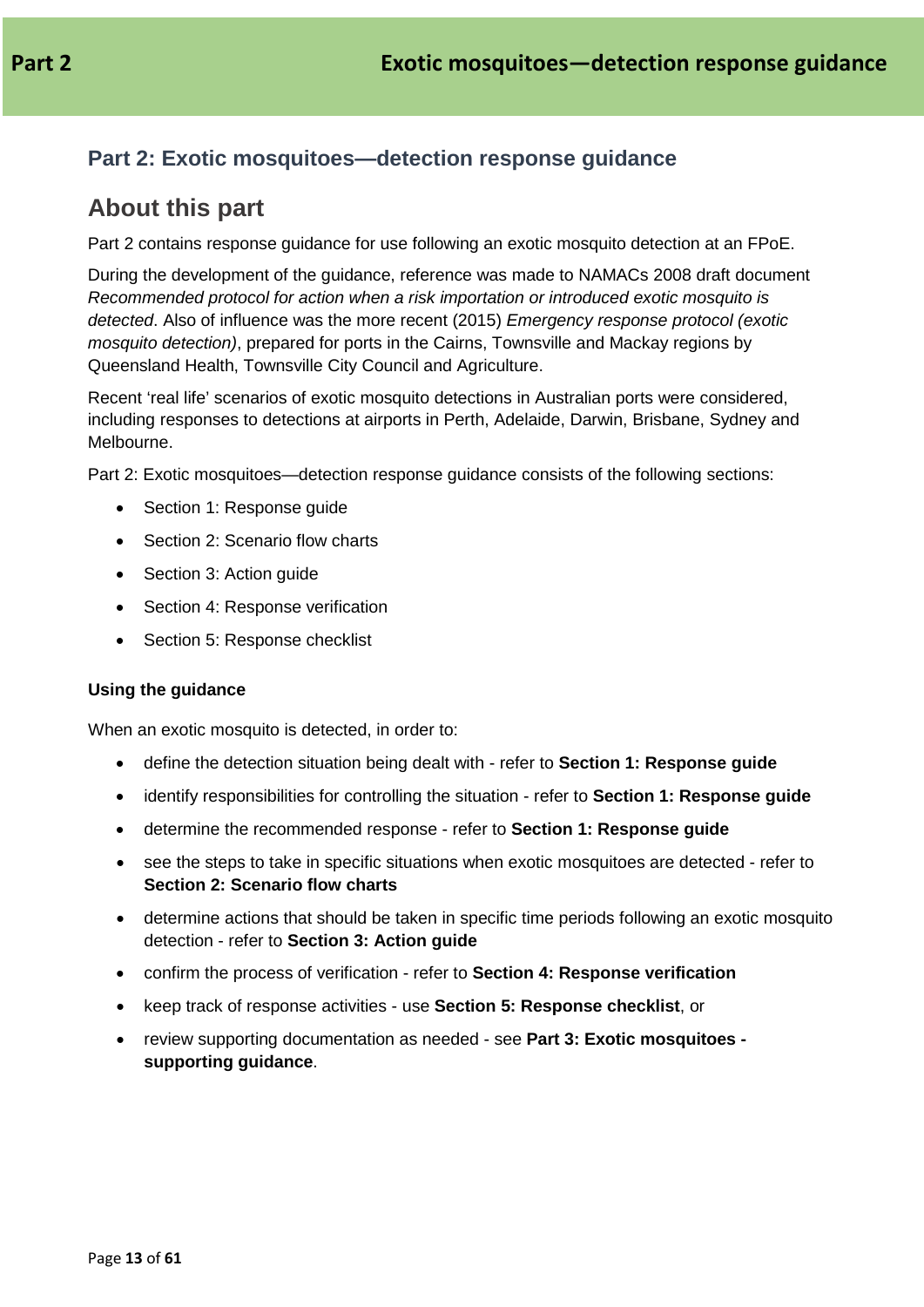### **Section 1: Response guide**

| $\#$           | <b>Situation</b>                                                                                                                                                                       | <b>Corresponding</b><br>flowchart | Lead<br>stakeholder | Is enhanced<br>surveillance<br>required? By<br>whom? | <b>Enhanced</b><br>surveillance<br>methods<br>recommended                                                                                                                                        | <b>Recommended</b><br>response                                                                                                                                         | <b>Responsibility</b><br>for response           | <b>Identification (ID)</b><br>requirements*                 |
|----------------|----------------------------------------------------------------------------------------------------------------------------------------------------------------------------------------|-----------------------------------|---------------------|------------------------------------------------------|--------------------------------------------------------------------------------------------------------------------------------------------------------------------------------------------------|------------------------------------------------------------------------------------------------------------------------------------------------------------------------|-------------------------------------------------|-------------------------------------------------------------|
|                | Observation of<br>mosquitoes on vessel,<br>aircraft or air bridge<br>but unable to collect<br>specimen or confirm if<br>exotic or local.                                               |                                   | Agriculture         | No, but<br>consider as a<br>precaution.              | None required.                                                                                                                                                                                   | Collect mosquitoes<br>and identify<br>wherever possible.<br>Routine<br>surveillance.                                                                                   | Agriculture                                     |                                                             |
|                |                                                                                                                                                                                        |                                   |                     |                                                      | Routine inspection of vessels, planes and cargo by Agriculture                                                                                                                                   |                                                                                                                                                                        |                                                 |                                                             |
|                | Detection of any<br>larvae (no pupal skins)<br>in recently imported<br>cargo where there is<br>no evidence of adult<br>emergence.                                                      | Scenario 1                        | Agriculture         | No, but<br>consider as a<br>precaution.              | None required.                                                                                                                                                                                   | Treatment of<br>infested cargo<br>and further<br>inspections of<br>cargo.                                                                                              | Agriculture                                     | • Morphological<br>• Confirmation<br>Molecular<br>$\bullet$ |
| $\overline{2}$ | Detection of<br>suspected exotic<br>species (all life stages)<br>on vessels, planes or<br>air bridges or<br>associated with cargo,<br>where adult<br>emergence/dispersal<br>is likely. | Scenario 2                        | Agriculture         | Yes -<br>Agriculture                                 | Additional<br><b>BioGents-Sentinel</b><br>(BG) traps.<br>Replace standard<br>ovitraps with sticky<br>ovitraps.<br>Additional sticky<br>ovitraps.<br>Use $CO2$ light<br>traps (if non-<br>Aedes). | Fogging within<br>identified risk<br>environments.<br>Residual treatment<br>in harbouring areas.<br>Receptacle surveys<br>Treatment of<br>potential breeding<br>sites. | PO<br>PO<br>Agriculture and<br>S/T Health<br>PO | Morphological<br>Confirmation<br>Molecular<br>$\bullet$     |

- <span id="page-13-0"></span>**\* Legend: ID requirements:**
	- Origin testing = advanced molecular analysis to determine the origin of the exotic mosquito
- $\bullet$  Confirmation = morphological confirmation by medical entomologist
- eDNA = molecular analysis of water samples from potential breeding sites for evidence of exotic mosquito breeding
- Molecular = supplementary use of molecular techniques to ID species if identity is uncertain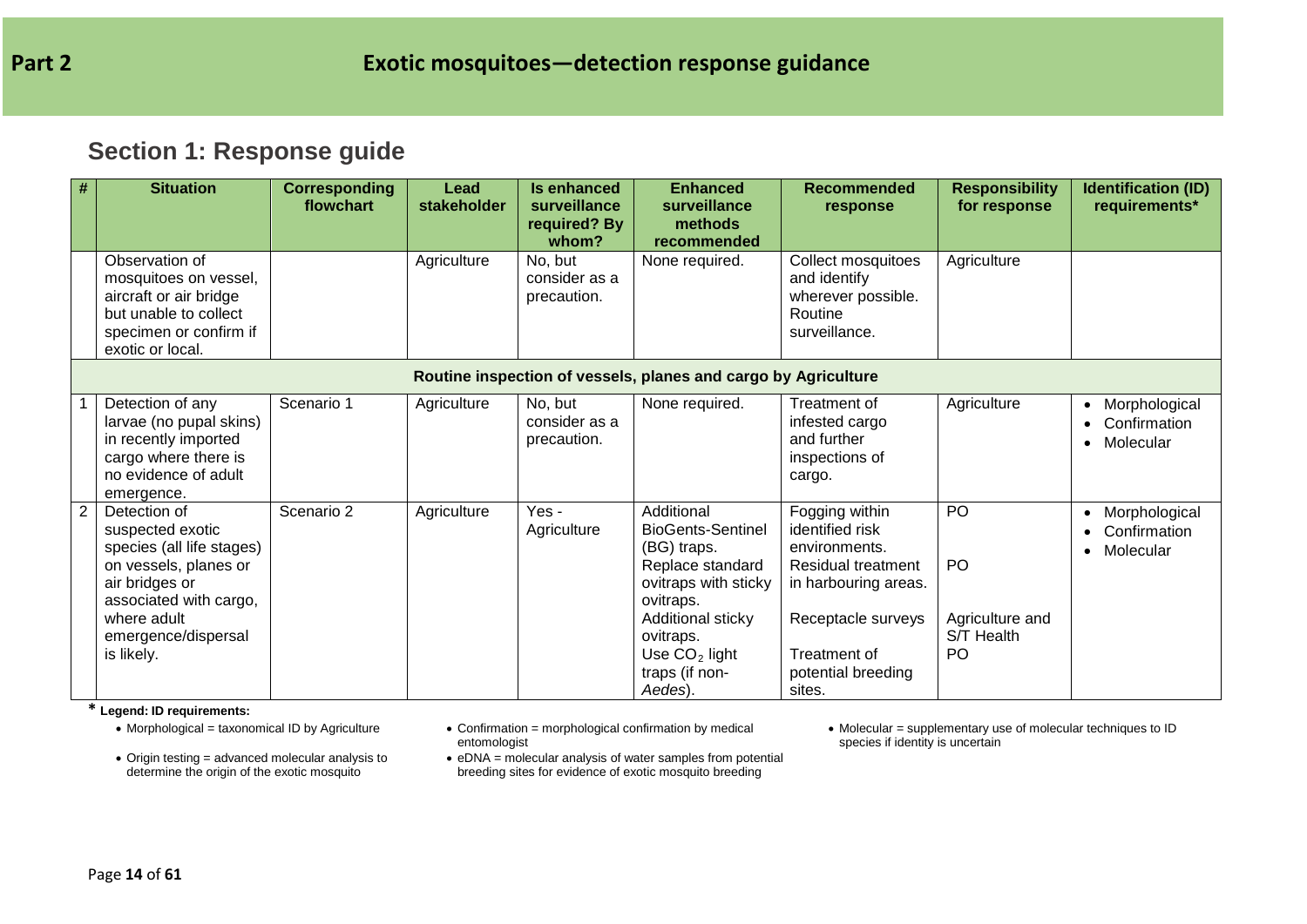| $\#$ | <b>Situation</b>                                                         | <b>Corresponding</b><br>flowchart | <b>Lead</b><br>stakeholder | <b>Is enhanced</b><br>surveillance | <b>Enhanced</b><br>surveillance                                                                                              | <b>Recommended</b><br>response                                                                                                                                                | <b>Responsibility</b><br>for response                                   | <b>Identification</b><br>(ID)                                                                        |
|------|--------------------------------------------------------------------------|-----------------------------------|----------------------------|------------------------------------|------------------------------------------------------------------------------------------------------------------------------|-------------------------------------------------------------------------------------------------------------------------------------------------------------------------------|-------------------------------------------------------------------------|------------------------------------------------------------------------------------------------------|
|      |                                                                          |                                   |                            | required? By<br>whom?              | methods<br>recommended                                                                                                       |                                                                                                                                                                               |                                                                         | requirements*                                                                                        |
|      |                                                                          |                                   |                            |                                    | Routine mosquito monitoring/trapping by Agriculture                                                                          |                                                                                                                                                                               |                                                                         |                                                                                                      |
| 3    | Detection of<br>suspected exotic<br>Aedes spp. (all life<br>stages).     | Scenario 3                        | Agriculture                | Yes -<br>Agriculture               | <b>Additional BG</b><br>traps.<br>Replace<br>standard<br>ovitraps with<br>sticky ovitraps.<br>Additional sticky<br>ovitraps. | Fogging.<br>Residual treatment in<br>receptacles/<br>harbouring areas.<br>Receptacle surveys.<br>Treatment of<br>potential breeding<br>sites.                                 | PO<br>Agriculture and<br>S/T Health<br>PO                               | • Morphological<br>Confirmation<br>Molecular<br>$\bullet$ eDNA (if<br>available)<br>• Origin testing |
|      |                                                                          |                                   |                            |                                    |                                                                                                                              | Suspend operation of<br>tyre traps and replace<br>standard ovitraps<br>with sticky traps in<br>proximity of detection<br>site.                                                | Agriculture                                                             |                                                                                                      |
| 4    | Detection of<br>suspected exotic<br>non-Aedes spp. (all<br>life stages). | Scenario 4                        | Agriculture                | Yes -<br>Agriculture               | <b>Additional BG</b><br>traps.<br>Use $CO2$ light<br>traps.                                                                  | Targeted fogging.<br>Residual treatment in<br>harbouring areas.<br>Larval habitat<br>surveys within 1km of<br>detection site.<br>Treatment of<br>potential breeding<br>sites. | P <sub>O</sub><br>P <sub>O</sub><br>Agriculture and<br>S/T Health<br>PO | • Morphological<br>Confirmation<br>• Molecular<br>$\bullet$ eDNA (if<br>available)                   |

**\* Legend: ID requirements:**

• Origin testing = advanced molecular analysis to determine the origin of the exotic mosquito

 $\bullet$  Confirmation = morphological confirmation by medical entomologist

• eDNA = molecular analysis of water samples from potential breeding sites to confirm exotic mosquito breeding

• Molecular = supplementary use of molecular techniques to ID species if identity is uncertain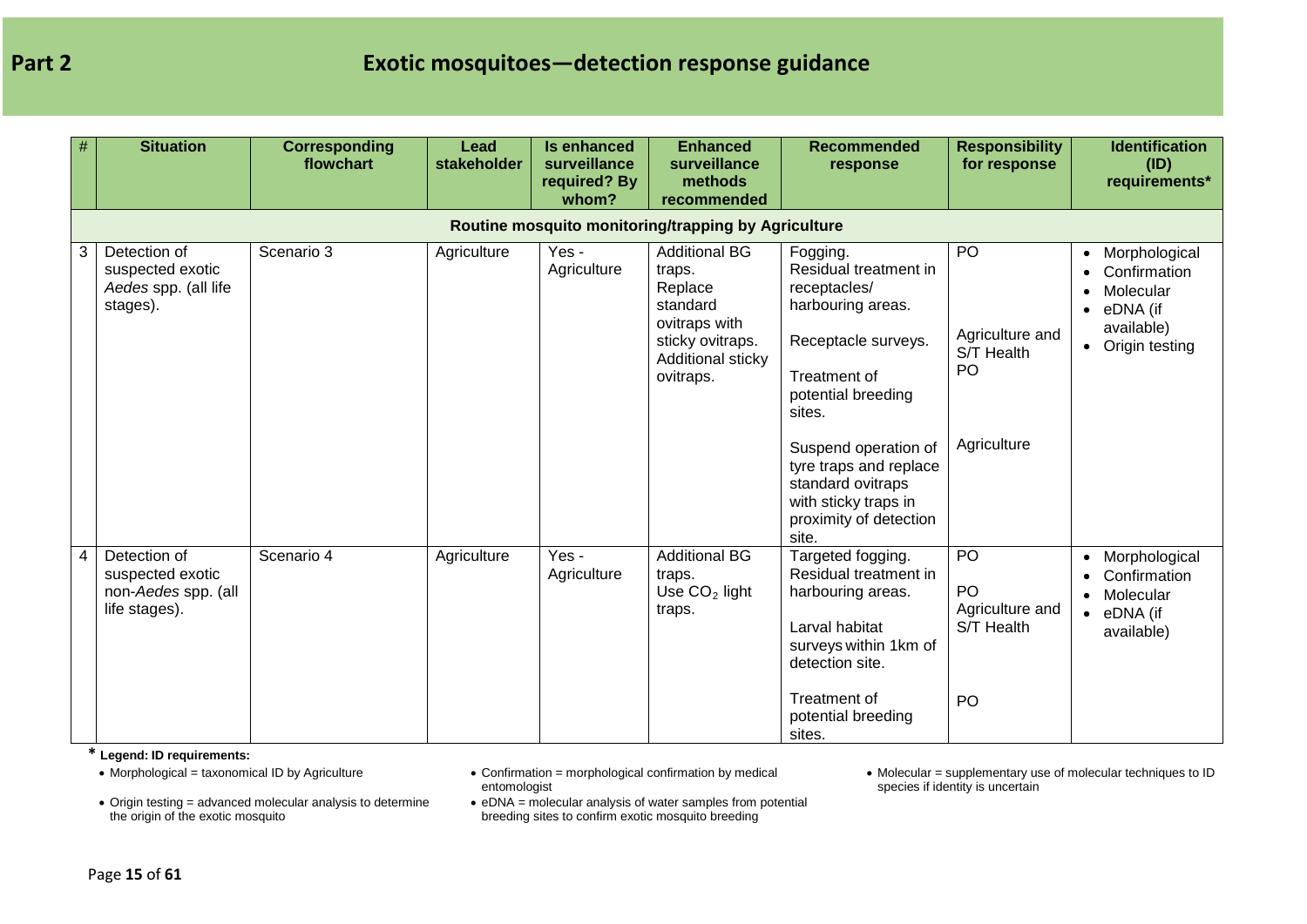### **Section 2: Scenario flow charts**

### **About the scenario flow charts**

This scenario guidance refers readers to specific advice contained in Section 1 (Response guide) and Section 3 (Action guide).

<span id="page-15-0"></span>Please refer as needed to additional guidance and information contained in Part 3.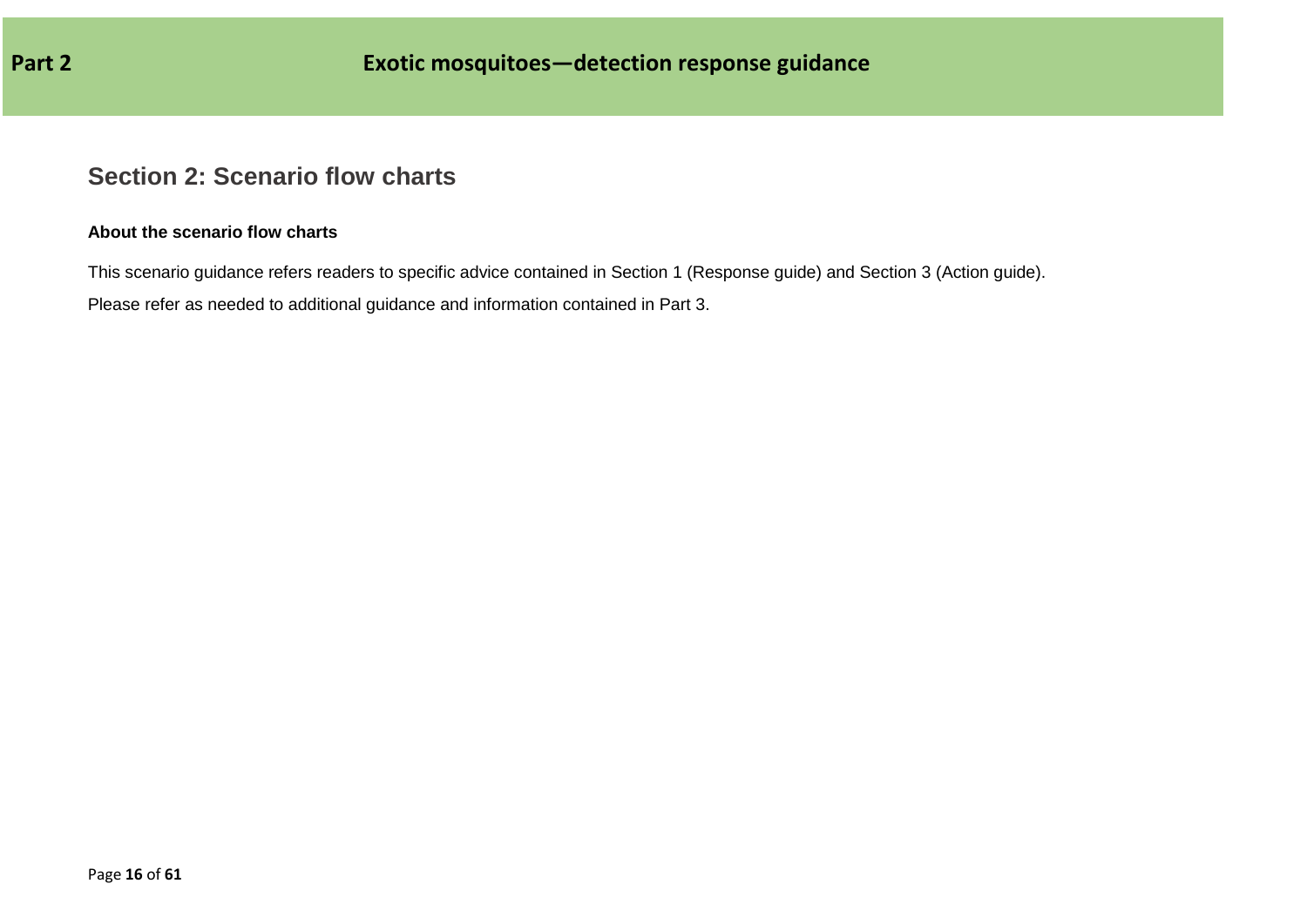**Scenario 1: Detection of any larvae (no pupal skins), where there is no evidence of adult emergence, during routine inspections.**



Notes:

(1) Identification through morphological taxonomy

(2) Confirmation of identification by medical entomologist

(3) For specimens unable to be clearly identified, molecular analysis can be used to confirm species

The usual lead agency is identified in BOLD. Check for involvement of other agencies in Section 3: Action guide of the *Response guide for exotic mosquito detections at Australian first points of entry*. Section and item numbers refer to further information provided in Sections 1 and 3 of the *Response guide for exotic mosquito detections at Australian first points of entry*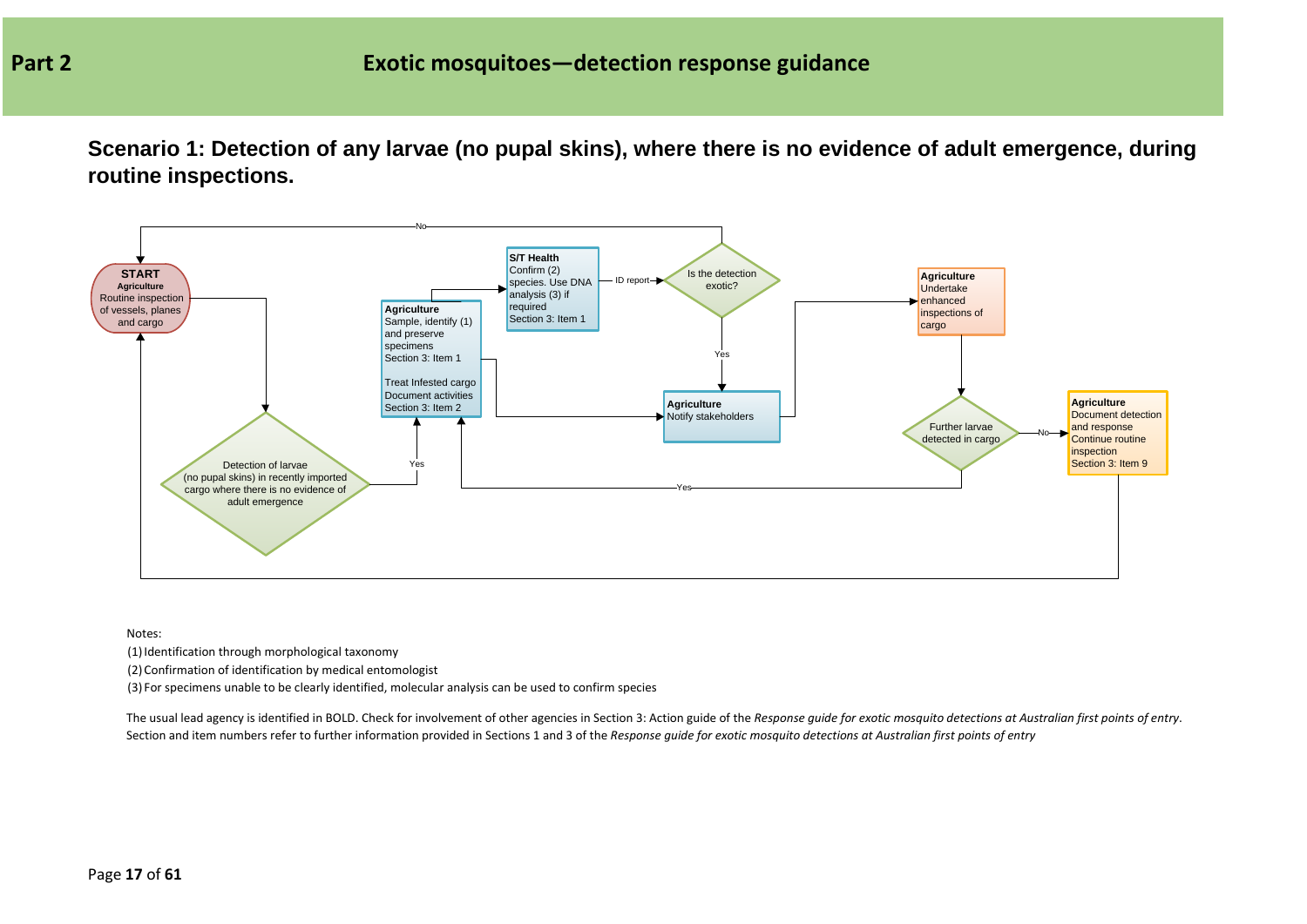**Scenario 2: Detection of suspected exotic species (any life stage) during routine inspections of vessels, planes and cargo where adult emergence/dispersal is likely.**



Notes:

(1) Identification through morphological taxonomy

(2) Confirmation of identification by medical entomologist

(3) For specimens unable to be clearly identified, molecular analysis can be used to confirm species

The usual lead agency is identified in BOLD. Check for involvement of other agencies in Section 3: Action guide of the *Response guide for exotic mosquito detections at Australian first points of entry*. Section and item numbers refer to further information provided in Sections 1 and 3 of the *Response guide for exotic mosquito detections at Australian first points of entry*.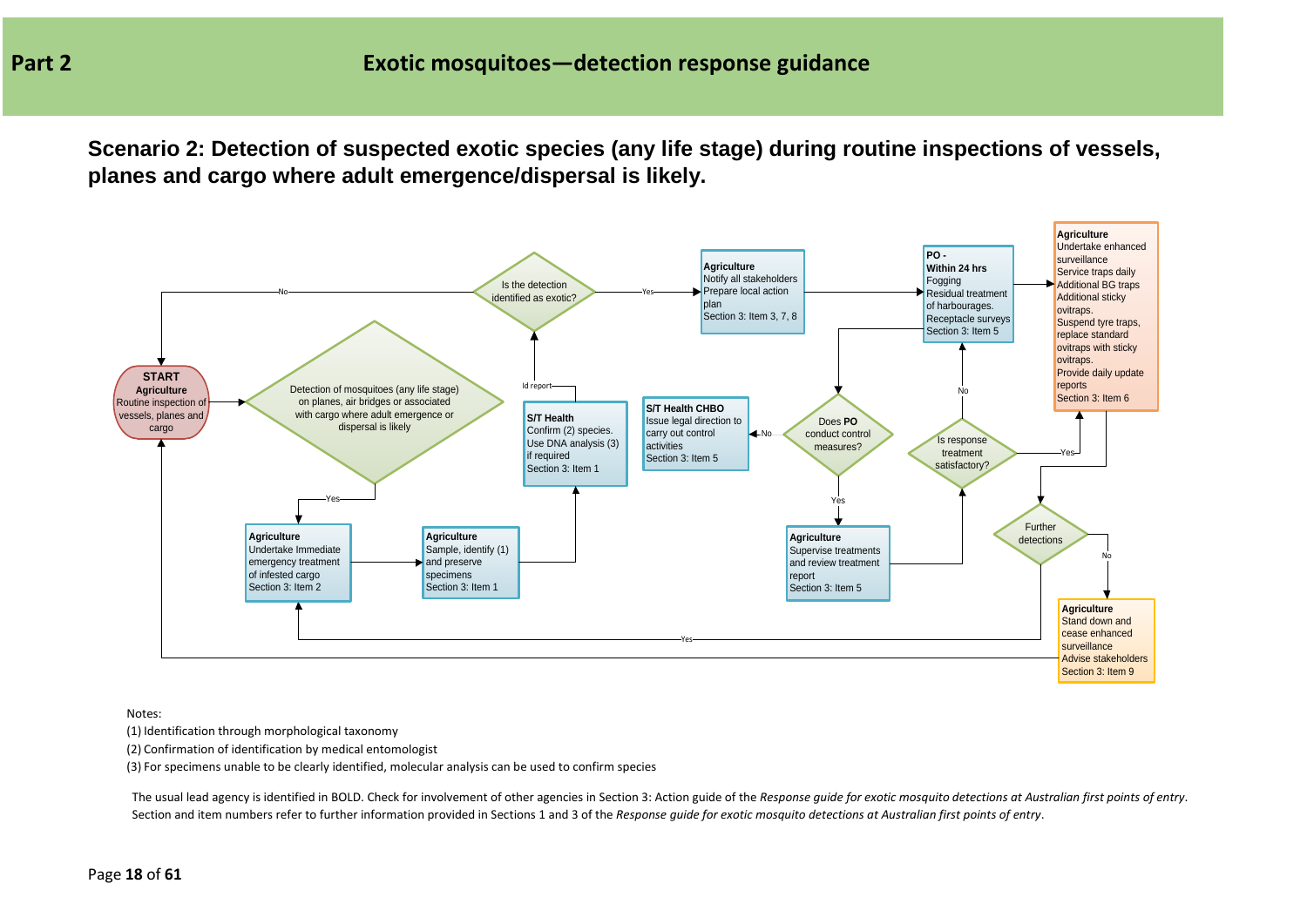**Scenario 3: Detection of suspected exotic** *Aedes* **spp. (any life stage), during routine mosquito monitoring/trapping**



Notes:

(1) Identification through morphological taxonomy

(2) Confirmation of identification by medical entomologist

(3) For specimens unable to be clearly identified, molecular analysis can be used to confirm species

The usual lead agency is identified in BOLD. Check for involvement of other agencies in Section 3: Action guide of the *Response guide for exotic mosquito detections at Australian first points of entry*. Section and item numbers refer to further information provided in Sections 1 and 3 of the *Response guide for exotic mosquito detections at Australian first points of entry*.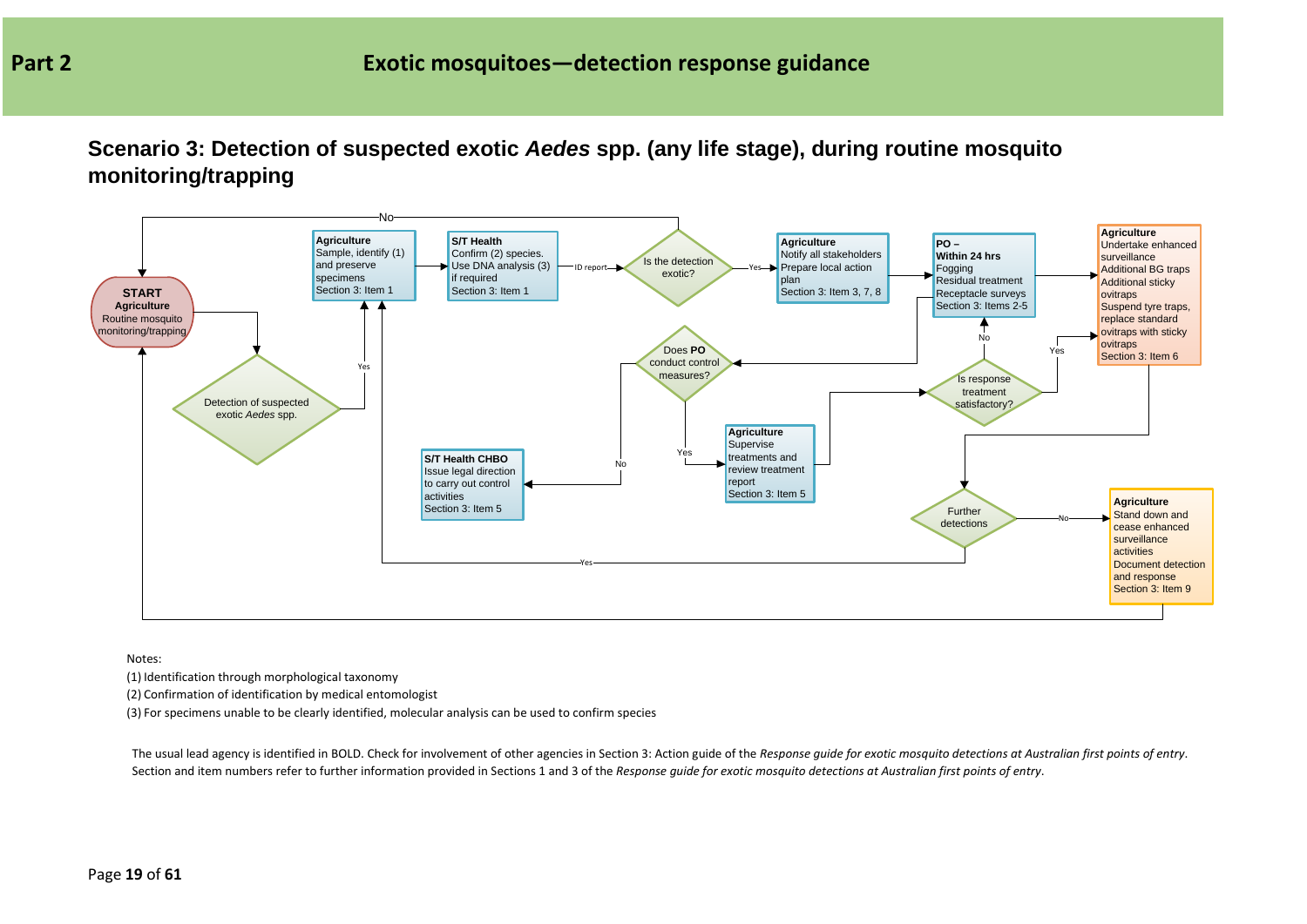**Scenario 4: Detection of suspected exotic non-***Aedes* **spp. (any life stage), during routine mosquito monitoring/trapping**



Notes:

(1) Identification through morphological taxonomy

(2) Confirmation of identification by medical entomologist

(3) For specimens unable to be clearly identified, molecular analysis can be used to confirm species

The usual lead agency is identified in BOLD. Check for involvement of other agencies in Section 3: Action guide of the *Response guide for exotic mosquito detections at Australian first points of entry*. Section and item numbers refer to further information provided in Sections 1 and 3 of the *Response guide for exotic mosquito detections at Australian first points of entry*.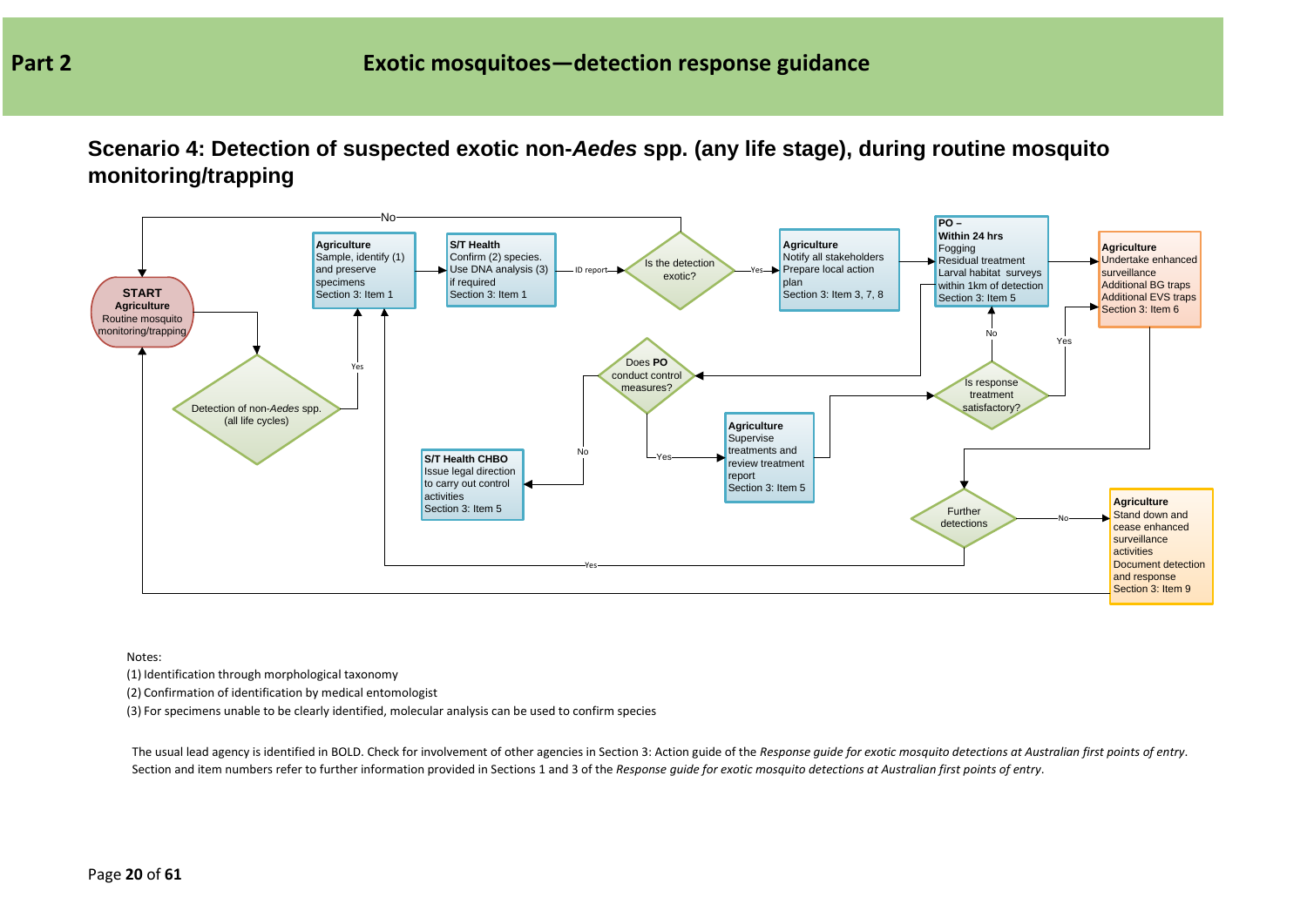### **Section 3: Action guide**

#### **About the action guide**

This response action guide is based on a scenario involving the detection of an exotic container/receptacle-breeding mosquito such as *Ae. albopictus*  or *Ae. aegypti* in areas of Australia where these vectors are currently not present.

The action guide is intended to serve as a 'best approach'. Jurisdictions with limited resources will need to adjust methods accordingly and request assistance if required.

Depending on the circumstances of a detection, an emergency response may not be required. A reduced response regarding insecticides and enhanced surveillance may be appropriate where:

- enhanced surveillance is already being conducted due to a previous detection, and/or
- limited benefit would be gained from additional insecticide treatments e.g. where residual treatments have been applied recently in response to a previous detection (provided there is confidence that the previous treatment was effective and appropriate).

<span id="page-20-0"></span>For ground-pool habitat mosquitoes such as *Anopheles* spp., initial surveillance should be expanded to include potential and relevant larval habitats within 1km of the detection site. NAMAC should be consulted regarding further action in these circumstances.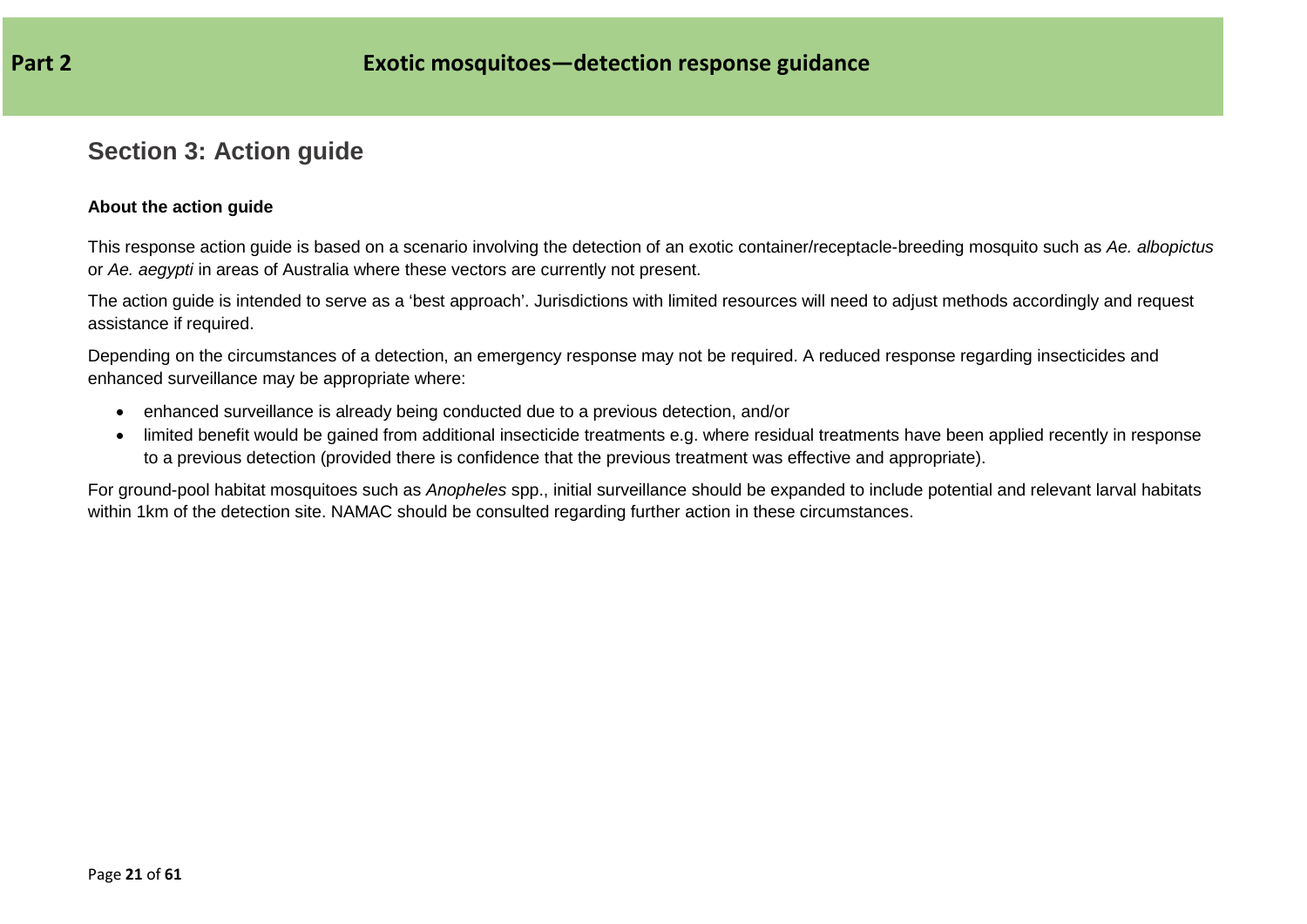| Day of<br>detection | <b>Item</b> | <b>Action</b>                                                                                                                                                                                                                                                                                                                                                                                                                                                                                                                                                                                                                                                                                                                                                                                                                                                                                                                                                                                                                                                                                                                                                                                                                                                                                                                                                                                                                                                                                                                                                                                                                            |
|---------------------|-------------|------------------------------------------------------------------------------------------------------------------------------------------------------------------------------------------------------------------------------------------------------------------------------------------------------------------------------------------------------------------------------------------------------------------------------------------------------------------------------------------------------------------------------------------------------------------------------------------------------------------------------------------------------------------------------------------------------------------------------------------------------------------------------------------------------------------------------------------------------------------------------------------------------------------------------------------------------------------------------------------------------------------------------------------------------------------------------------------------------------------------------------------------------------------------------------------------------------------------------------------------------------------------------------------------------------------------------------------------------------------------------------------------------------------------------------------------------------------------------------------------------------------------------------------------------------------------------------------------------------------------------------------|
|                     |             | Sampling and identification (Agriculture, S/T Health)<br>• Collect all specimens present including adults, larvae, pupae and skins from all infested receptacles, or from larval, egg, or adult monitoring<br>traps.<br>Identify mosquito samples as rapidly as possible. If a specimen is identified as exotic, a S/T Health medical entomologist must confirm the<br>identification.<br>Kill larvae using hot water and transfer into vials of 100% ethanol and label with all relevant collection data.<br>$\bullet$<br>Kill adults and keep them dry and frozen until identification is confirmed.<br>$\bullet$<br>• Take high-resolution photos of specimens for confirmation by a medical entomologist. If delays with confirmation are expected, keep<br>specimens in the freezer. Once confirmation is obtained, place adult specimens into 100% ethanol for DNA analysis. If the specimen is to undergo virus testing it should be preserved in RNAlater® rather than ethanol, and st<br>Species confirmation, especially for damaged specimens or larvae, may require rapid molecular techniques. Check the requirements for<br>preserving and sending specimens for molecular analysis with the medical entomologist and the receiving laboratory.                                                                                                                                                                                                                                                                                                                                                                            |
|                     | 2           | Immediate control of activities at site of detection (Agriculture, S/T Health)<br>If the detection is directly associated with imported cargo or an international conveyance, regulations apply. These include regulations<br>regarding biosecurity treatments (e.g. fumigation) of imported vessels and cargo suspected of harbouring biosecurity pests.<br>Spray knock-down aerosol into infested receptacle to kill larvae, pupae or adults present after sampling as above.<br>$\bullet$<br>Drain all water-holding receptacles if possible, and collect all larvae and pupae present.<br>$\bullet$<br>Spray immediate area—and any cargo that may be acting as an adult mosquito harbourage—with an aerosol or ULV knockdown insecticide.<br>$\bullet$<br>• Surface spray any receptacles associated with the detection with a residual insecticide.<br>Any receptacles, cargo or vessels associated with the detection should be isolated, contained and the risk managed by an appropriate<br>$\bullet$<br>biosecurity treatment (e.g. fumigation) ordered by Agriculture. While Agriculture can apply a biosecurity control order to any containers or<br>cargo in the port area, this should only be necessary where there is firm evidence they are cross-contaminated or pose a real risk of<br>transporting an exotic mosquito.<br>If the detection has been made in a larval trap or ovitrap, re-check the trap for larvae and then immediately remove the trap from the port and<br>disinfect it prior to re-use or disposal.<br>Agriculture should notify relevant stakeholders of the specific details of the detection. |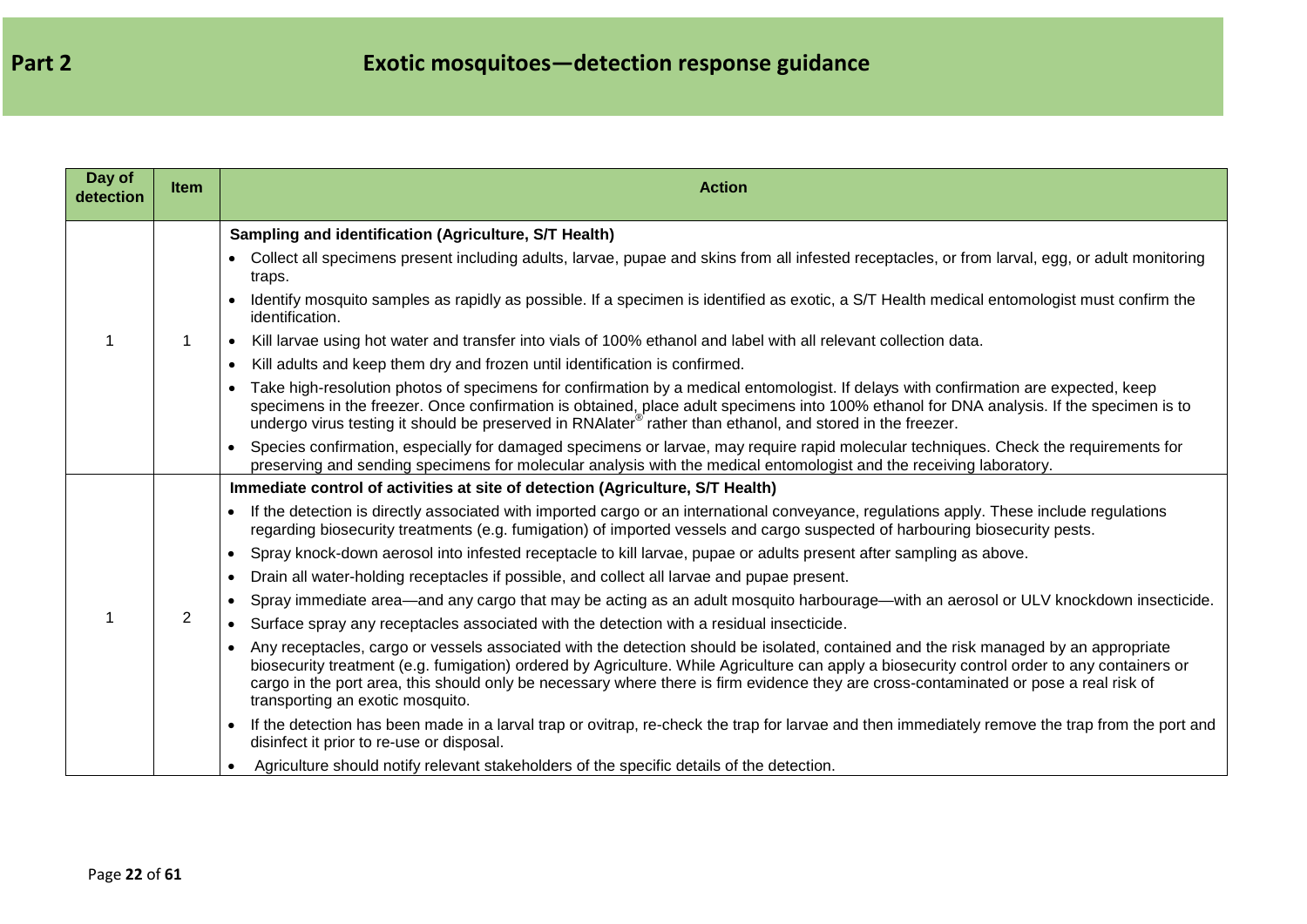# **Part 2 Exotic mosquitoes—detection response guidance**

|         |   | Planning and management (Agriculture, PO, S/T Health, Defence and, where relevant, the approved treatment provider)                                                                                                                                                                                                                                                                                                                                                                                                                                                      |
|---------|---|--------------------------------------------------------------------------------------------------------------------------------------------------------------------------------------------------------------------------------------------------------------------------------------------------------------------------------------------------------------------------------------------------------------------------------------------------------------------------------------------------------------------------------------------------------------------------|
|         |   | • Conduct risk assessment-using this guidance.                                                                                                                                                                                                                                                                                                                                                                                                                                                                                                                           |
| $1 - 2$ | 3 | • Arrange meeting of Agriculture, S/T Health, PO, approved treatment provider, and Defence if required, to prepare an action plan. Can be by<br>phone to expedite response.                                                                                                                                                                                                                                                                                                                                                                                              |
|         |   | S/T Health will formally request that the PO carry out required control measures.<br>$\bullet$                                                                                                                                                                                                                                                                                                                                                                                                                                                                           |
|         |   | Produce a map of the detection site to assist with operations, including developing priority zones for access and treatment.                                                                                                                                                                                                                                                                                                                                                                                                                                             |
|         |   | Agree geographic areas of responsibility and review resources (human and material).                                                                                                                                                                                                                                                                                                                                                                                                                                                                                      |
|         |   | Consider and discuss implications for working outside normal hours, especially access requirements.<br>$\bullet$                                                                                                                                                                                                                                                                                                                                                                                                                                                         |
| $1 - 2$ | 4 | Additional measures (Agriculture, S/T Health, Defence)                                                                                                                                                                                                                                                                                                                                                                                                                                                                                                                   |
|         |   | • If a property-by-property survey of breeding sites is required, S/T Health should begin the process of implementing an authorised prevention<br>and control program.                                                                                                                                                                                                                                                                                                                                                                                                   |
|         |   | Control measures (PO, Agriculture, S/T Health, Defence)                                                                                                                                                                                                                                                                                                                                                                                                                                                                                                                  |
|         |   | Priority should be given to the area within a 400m radius of the detection. Initial exotic mosquito control at the detection site should be carried<br>$\bullet$<br>out by Agriculture (e.g. removal of water, chlorination, fumigation, treating with s-methoprene). All other exotic mosquito control using<br>insecticides should be carried out by the PO (through their nominated treatment provider) in conjunction with S/T Health (LG and Defence if<br>required). Enhanced surveillance (e.g. additional mosquito trapping) should be undertaken when required. |
|         |   | Fogging should be conducted as soon as possible. This is particularly important if adult mosquitoes have been detected. Fogging is<br>conducted by the PO-nominated treatment provider or Defence (for defence bases). Note: Agriculture staff are not trained or licensed to<br>conduct these chemical treatments. Agriculture staff may accompany/escort the trained and licensed treatment provider around the port.                                                                                                                                                  |
| $1 - 5$ | 5 | All harbourage areas associated with the detection site should be treated using an appropriate residual insecticide by the PO-nominated<br>$\bullet$<br>treatment provider or Defence (for defence bases). Note: Agriculture staff are not trained or licensed to conduct these treatments.                                                                                                                                                                                                                                                                              |
|         |   | The treatment provider should provide a treatment report for all work undertaken including a list of chemicals used and rates applied as well<br>as a map and/or details on the areas treated.                                                                                                                                                                                                                                                                                                                                                                           |
|         |   | All vector monitoring traps within the areas to be treated must be turned off, covered and/or removed prior to any treatments being conducted<br>to avoid the traps becoming contaminated with insecticide. All vector monitoring traps must be redeployed within 12 hours of treatments<br>being conducted.                                                                                                                                                                                                                                                             |
|         |   | Agriculture and/or S/T Health should undertake supervision of treatments and review of all treatment reports provided by the treatment<br>provider to ensure that treatments were conducted as requested.                                                                                                                                                                                                                                                                                                                                                                |
|         |   | If the PO does not carry out treatments as requested, the relevant Chief Human Biosecurity Officer or Health may legally compel the PO to<br>do so by issuing a direction under the Biosecurity Act 2015.                                                                                                                                                                                                                                                                                                                                                                |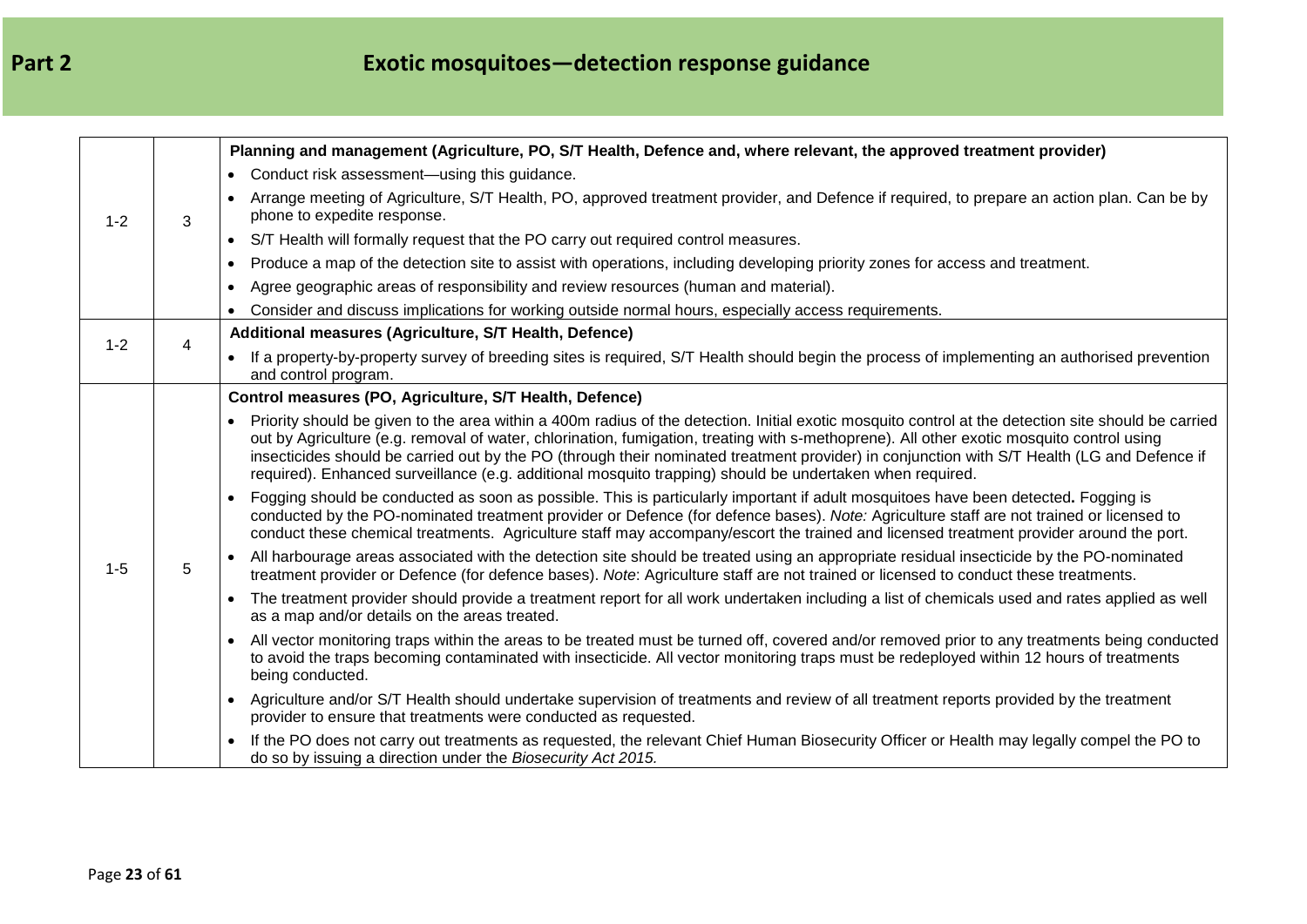# **Part 2 Exotic mosquitoes—detection response guidance**

|          |   | Surveillance (Agriculture, S/T Health, and Defence if required)                                                                                                                                                                                               |
|----------|---|---------------------------------------------------------------------------------------------------------------------------------------------------------------------------------------------------------------------------------------------------------------|
|          |   | Enhanced trapping and surveillance will be implemented for at least one month post detection.                                                                                                                                                                 |
|          |   | Suitable numbers of traps are deployed to provide coverage of areas likely to attract mosquitoes (e.g. cooler, shaded, vegetated areas.                                                                                                                       |
| $1 - 28$ | 6 | Suspend operation of standard ovitraps and tyre traps within the immediate area of the detection during enhanced surveillance by removing<br>them from the environment. Replace standard ovitraps with sticky ovitraps and deploy additional sticky ovitraps. |
|          |   | Suitable surveillance traps are dependent on the exotic mosquito species initially detected and must be checked daily for the first 10 days<br>(including weekends) post-detection.                                                                           |
|          |   | After 10 days of daily checking, if no additional detections have occurred and on agreement by key stakeholders, traps are checked every<br>second day for one week and then weekly until key stakeholders agree to stand down enhanced surveillance.         |
|          |   | Planning and management (Agriculture, PO, S/T Health, LG where applicable and Defence if required)                                                                                                                                                            |
| $1 - 28$ |   | • Updates to all stakeholders will be provided by Agriculture.                                                                                                                                                                                                |
|          |   | Reports by S/T Health, the PO or by other service providers are to be forwarded to Agriculture at agreed intervals.                                                                                                                                           |
|          |   | All operations and surveillance results should be mapped and documented.                                                                                                                                                                                      |
|          |   | Media and communications (Agriculture, S/T Health, PO, and Defence if required)                                                                                                                                                                               |
| 1-60     | 8 | A media statement is only required if the media are seeking information or if S/T Health wishes to advise the public of operations.                                                                                                                           |
|          |   | Agriculture, S/T Health, PO, and Defence if relevant, may prepare media statements. The information within these statements is to be agreed<br>to by all key stakeholders. Ensure the media sections of all key stakeholders are liaising with one another.   |
|          |   | Stand-down phase (Agriculture, PO, S/T Health, and Defence if required)                                                                                                                                                                                       |
| 1-60     | 9 | If no additional target mosquitoes have been found after one month, key stakeholders may decide to reduce the scope of surveillance.                                                                                                                          |
|          |   | A final report regarding the detection and response should be compiled and distributed by Agriculture to relevant stakeholders.                                                                                                                               |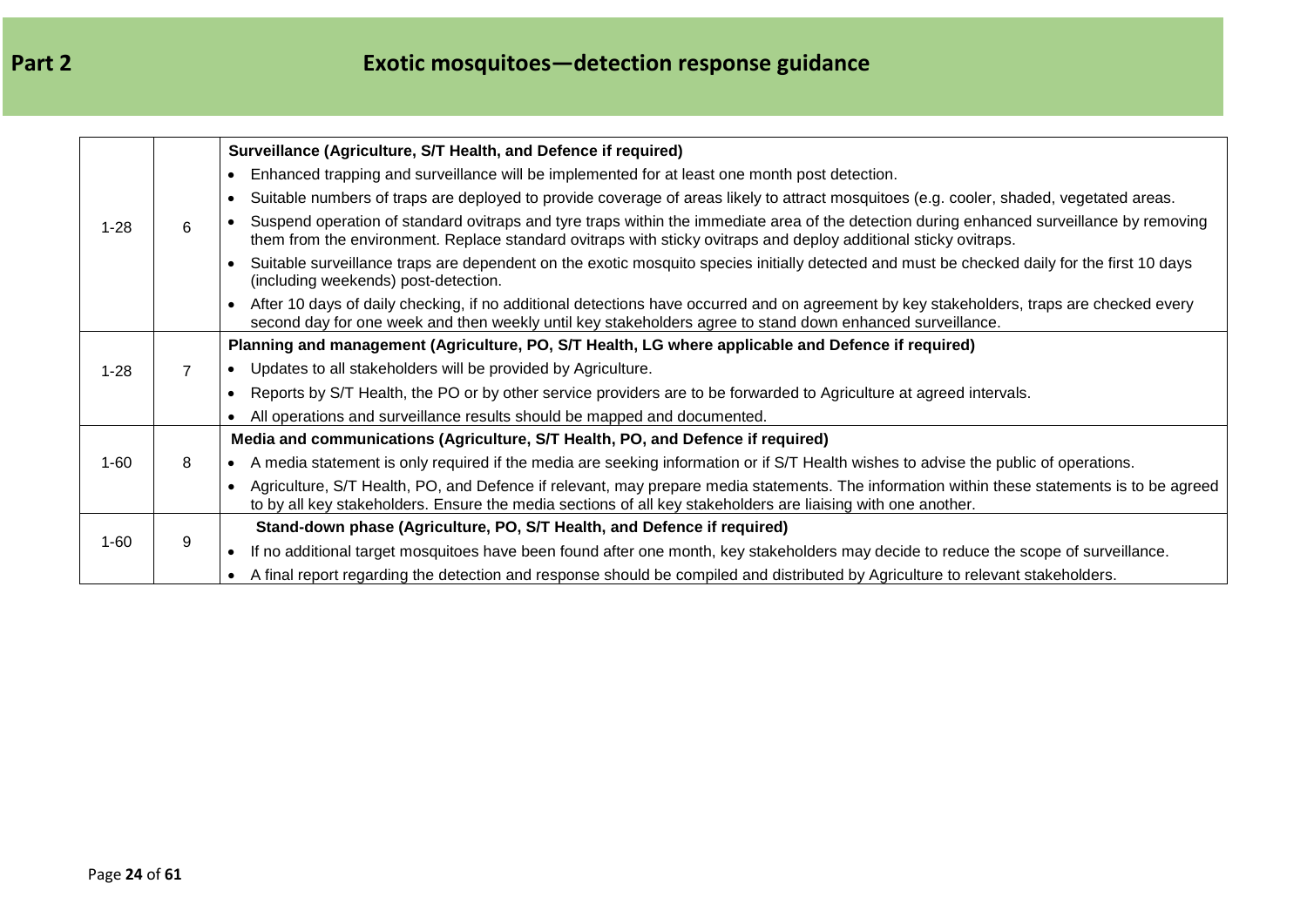### <span id="page-24-0"></span>**Section 4: Response verification**

#### **Supervision and verification of treatments**

Unless there is a suitable level of confidence in the provider, an officer from Agriculture (and S/T Health if required) is required to verify that treatment procedures are carried out by a third-party treatment provider.

A formal report prepared by the treatment provider should include information regarding:

- the treatment provider
- any fogging operations undertaken
- all treatment locations
- all insecticides used (including concentration of active ingredients, brand name, batch number and amount applied)
- all equipment used
- safety measures taken to prevent application to non-target areas
- the type and destination of cargo (if relevant), and
- the number and type of receptacles treated (if relevant).

When verifying that treatments are conducted, the relevant party should check and document:

- the type and concentration of insecticide used
- the route and intended targets of fogging operations
- the apparent effectiveness of fogging operations for complete coverage of the intended target areas
- that all relevant receptacle and residual treatments have been carried out, and
- any environmental conditions that may have affected the efficacy of treatments.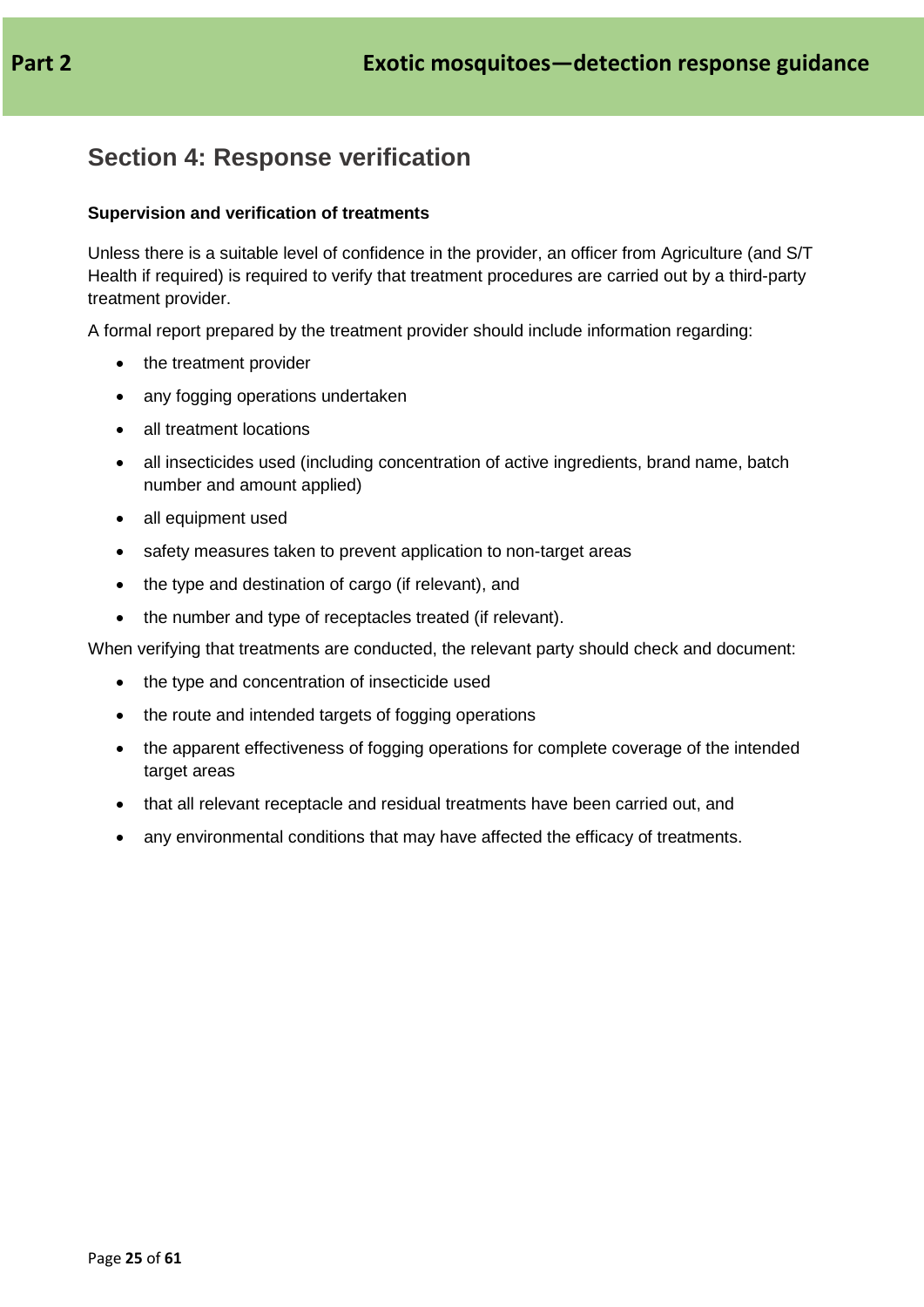# <span id="page-25-0"></span>**Section 5: Response checklist**

| <b>Action</b>                                                                                                                                                                                                                                         | <b>Usual lead agency</b>               | <b>Comment</b> |
|-------------------------------------------------------------------------------------------------------------------------------------------------------------------------------------------------------------------------------------------------------|----------------------------------------|----------------|
| Management of immediate risk<br>associated with the detection when<br>found in/on imported cargo or a<br>conveyance (i.e. collection of all larval<br>and pupal specimens, aerosol<br>knockdown insecticide applied,<br>fumigation of infested goods) | Agriculture                            |                |
| Suspect exotic mosquito identified                                                                                                                                                                                                                    | Agriculture                            |                |
| Confirmation of identification by<br>medical entomologist                                                                                                                                                                                             | S/T Health                             |                |
| PO notified of the detection                                                                                                                                                                                                                          | Agriculture                            |                |
| Risk assessment conducted                                                                                                                                                                                                                             | S/T Health, Agriculture                |                |
| Local action plan prepared                                                                                                                                                                                                                            | S/T Health, Agriculture                |                |
| PO formally informed of treatment<br>requirements                                                                                                                                                                                                     | S/T Health                             |                |
| Health advised about the detection<br>and the treatments being requested                                                                                                                                                                              | Agriculture                            |                |
| Treatment provider engaged to carry<br>out required treatments                                                                                                                                                                                        | P <sub>O</sub>                         |                |
| Required treatments undertaken and<br>supervised by Agriculture, S/T Health                                                                                                                                                                           | <b>Treatment provider</b>              |                |
| Additional surveillance traps deployed                                                                                                                                                                                                                | Agriculture                            |                |
| Ground surveillance/breeding site<br>surveys undertaken                                                                                                                                                                                               | Agriculture, S/T Health                |                |
| Pathway analysis conducted                                                                                                                                                                                                                            | Agriculture                            |                |
| Reassessment of situation and<br>expansion of efforts if required                                                                                                                                                                                     | Agriculture, S/T Health                |                |
| Surveillance traps considered for<br>placement beyond the 400m zone.                                                                                                                                                                                  | S/T Health                             |                |
| Decision made to stand down and<br>cease enhanced surveillance                                                                                                                                                                                        | Agriculture, S/T Health                |                |
| <b>Communication strategy</b>                                                                                                                                                                                                                         |                                        |                |
| Updates of enhanced surveillance<br>results provided to all key<br>stakeholders                                                                                                                                                                       | Agriculture                            |                |
| Timing and completion of treatments<br>confirmed                                                                                                                                                                                                      | PO, Treatment provider                 |                |
| Media/public communication strategy<br>prepared and delivered if required                                                                                                                                                                             | S/T Health, Agriculture,<br>Health, PO |                |
| Key stakeholder meetings held                                                                                                                                                                                                                         | S/T Health, Agriculture, PO            |                |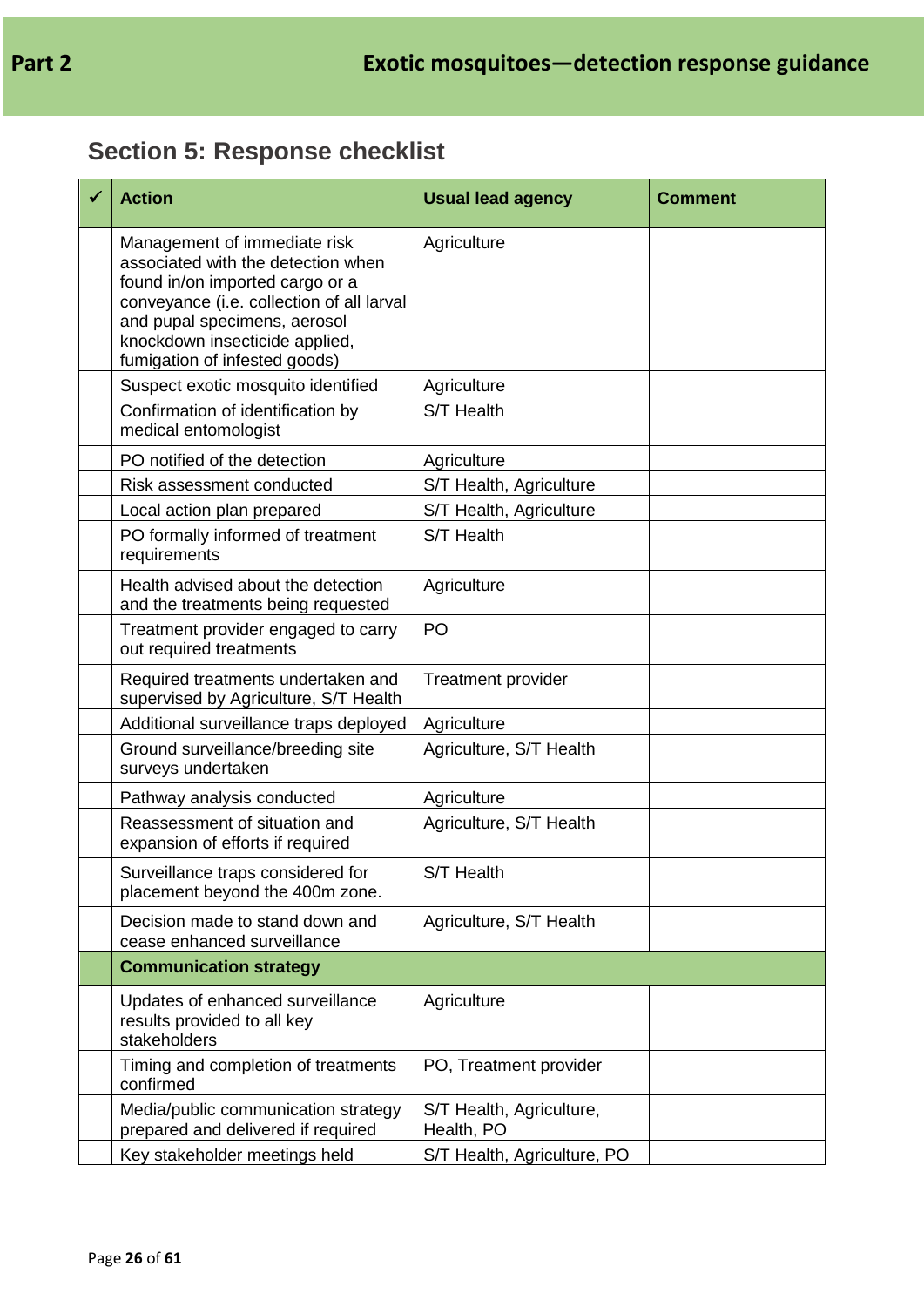### <span id="page-26-0"></span>**Section 6: Additional considerations**

### **Detections beyond the 400m zone or beyond the port boundary**

At some FPoE, under jurisdictional legislation or with the cooperation of the PO, S/T Health (or LG) may choose to conduct its own surveillance beyond the 400m zone but still within the FPoE boundary. Additional surveillance may also occur beyond the FPoE boundary. In circumstances where this additional jurisdictional surveillance occurs beyond the 400m zone, S/T Health is considered the lead agency for responses to detections. Agriculture can help facilitate access to secure areas of the port when and where required.

Communication between stakeholders is vital and Agriculture and Health should be informed immediately of any exotic mosquito detection that occurs within an FPoE as a result of S/T surveillance.

Both Agriculture and S/T Health may need to conduct enhanced surveillance following an exotic mosquito detection beyond the 400m zone.

While any response to a detection outside of the 400m zone will be assessed on a case by case basis depending on the circumstances, considerations outlined in the previous scenarios regarding enhanced surveillance, habitat surveys and treatment options may provide some guidance. The key stakeholders and the response will vary depending on whether the detection is considered to be within the FPoE or whether the detection occurs beyond the port boundary.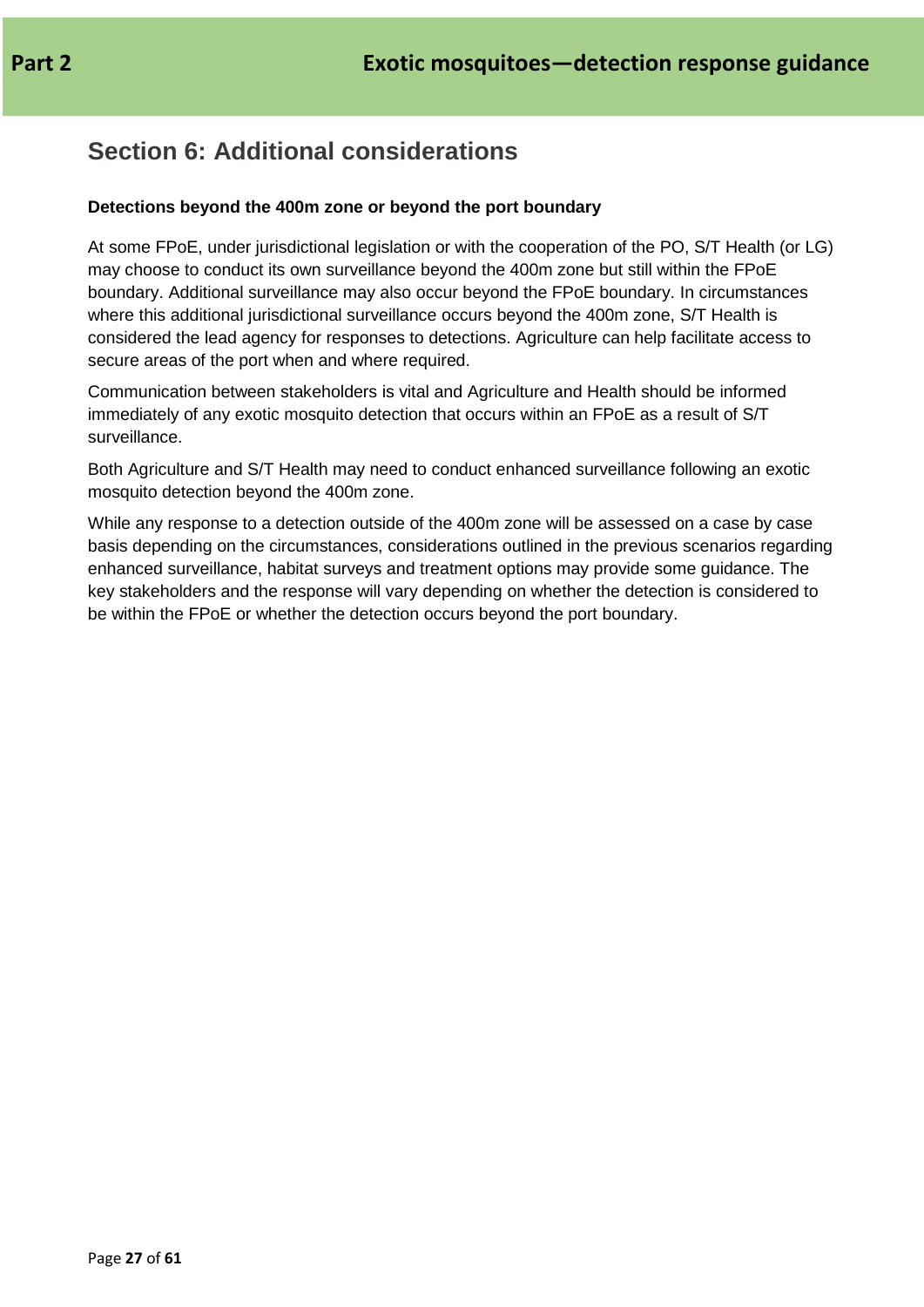### <span id="page-27-0"></span>**Part 3: Exotic mosquitoes—supporting guidance**

### <span id="page-27-1"></span>**About this part**

Part 3 of this guide compliments Part 2 by providing additional guidance and support to people who respond to exotic mosquito detections at Australian FPoE.

Information about inspection, surveillance and treatment methods is based on best practice in Australia and internationally. The key reference is the 2010 NAMAC draft document *Inspection, surveillance and treatment for exotic mosquito importations at ports in northern Australia*. Other reference documents include the WHO's 2013 *Regional framework for surveillance and control of invasive mosquito vectors and re-emerging vector-borne disease 2014-2020,* and a paper prepared in 2014 by the California Department of Public Health, titled *Guidance for surveillance of, and response to, invasive Aedes mosquitoes and locally acquired exotic mosquito-borne infections transmitted by these mosquitoes in California*.

Part 3: Exotic mosquitoes—supporting guidance consists of the following sections:

- Section 6: Regulatory framework
- Section 7: Stakeholders and their responsibilities
- Section 8: Staff training and competencies
- Section 9: Mosquito species of particular concern
- Section 10: Port clean-up and pre-emptive treatments
- Section 11: Inspection methods
- Section 12: Surveillance methods
- Section 13: Routine surveillance
- Section 14: Enhanced surveillance
- Section 15: Treatment methods—receptacles
- Section 16: Treatment methods—adult mosquitoes
- Section 17: Treatment methods—insecticides
- Section 18: Record-keeping, reporting, and useful documents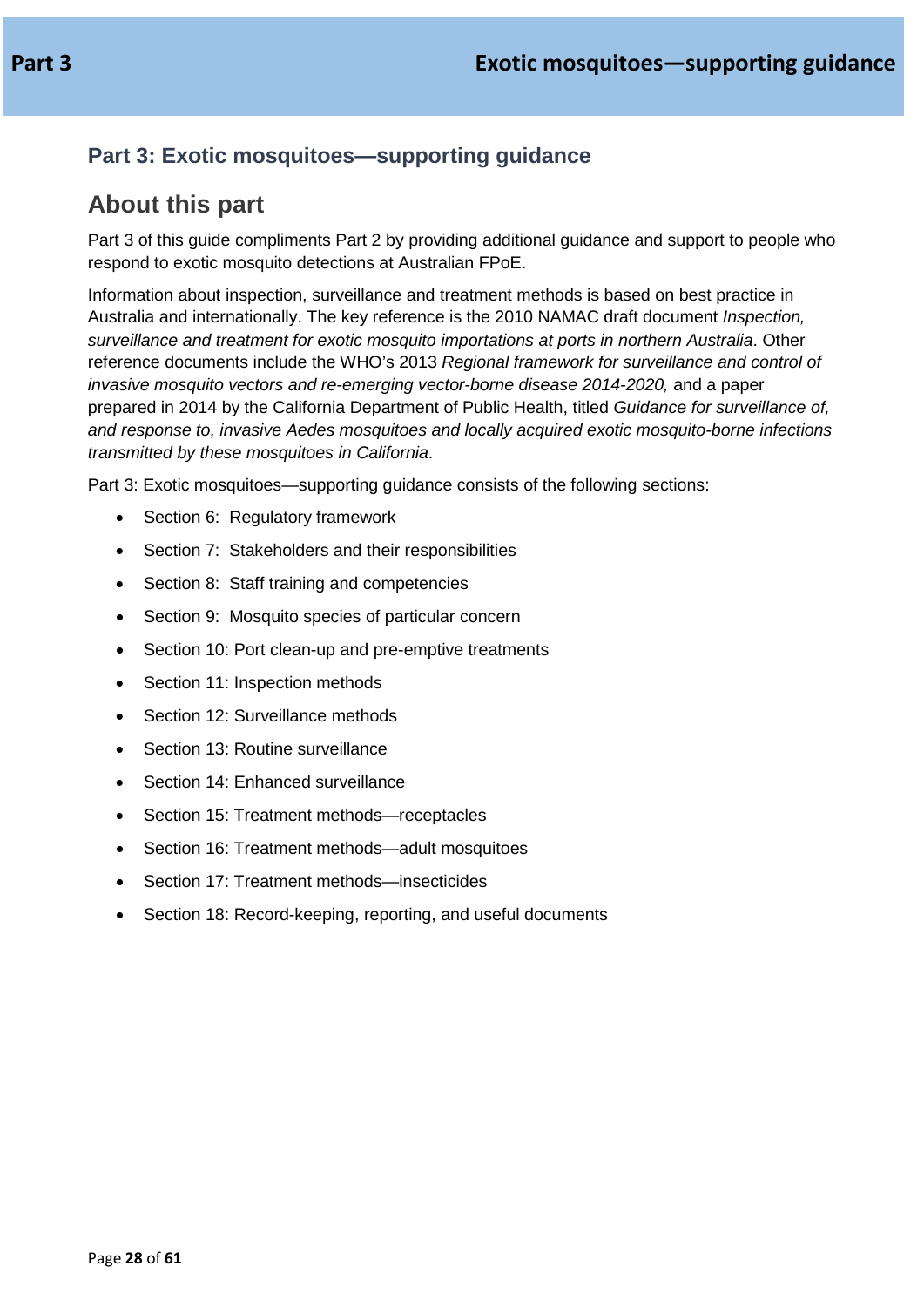### <span id="page-28-0"></span>**Section 7: Regulatory framework**

The response to exotic mosquito detections at Australian FPoE occurs within a regulatory framework that includes the following Acts and regulations:

- *Biosecurity Act 2015*
- *Biosecurity Regulation 2016*
- *International Health Regulations 2005*
- Individual state and territory public health acts and regulations.

### *Biosecurity Act 2015*

The *Biosecurity Act 2015* provides the legislative framework for managing diseases and pests that may cause harm to human, animal or plant health, or the environment.

Under the *Biosecurity Act 2015*, all FPoE are designated permanent biosecurity monitoring zones. Within permanent biosecurity monitoring zones, a range of powers may be exercised in order to assess biosecurity risk and to impose measures to manage any risk present. The *Biosecurity Act 2015* requires that biosecurity officials consider a number of principles when exercising these powers. For example, when deciding what control activities a PO must conduct in response to an exotic mosquito detection, a biosecurity official must be satisfied that:

- response activities are likely to be effective in, or contribute to, preventing the potential establishment of exotic species of mosquito in Australia
- response activities are appropriate and adapted to achieve that purpose for the FPoE
- the way the response activities will be conducted is no more restrictive or intrusive than required for the FPoE's circumstances, and
- the period of time in which the response activities will be conducted is only as long as is  $necessary<sup>11</sup>$ .

Sections of the *Biosecurity Act 2015* with particular relevance to exotic mosquito management and control include:

- Section 378: FPoE designated as permanent biosecurity monitoring zones
- Section 318: Biosecurity officers may inspect premises
- Section 536: Persons assisting biosecurity officers
- Section 314: Circumstances when biosecurity risk assessment powers may be used
- Section 379: Powers that may be exercised in permanent biosecurity monitoring zones
- Section 347: Supervising a biosecurity measure
- Section 252A: Direction to operator of FPoE to carry out activities to control vectors

The *Biosecurity Act 2015* is available online at the [Australian Government Federal Register of](https://www.legislation.gov.au/Details/C2017C00148)  [Legislation.](https://www.legislation.gov.au/Details/C2017C00148)

<span id="page-28-1"></span><sup>11</sup> The principles are listed in section 32 'Principles of General Protection of the Act' of the *Biosecurity Act 2015*.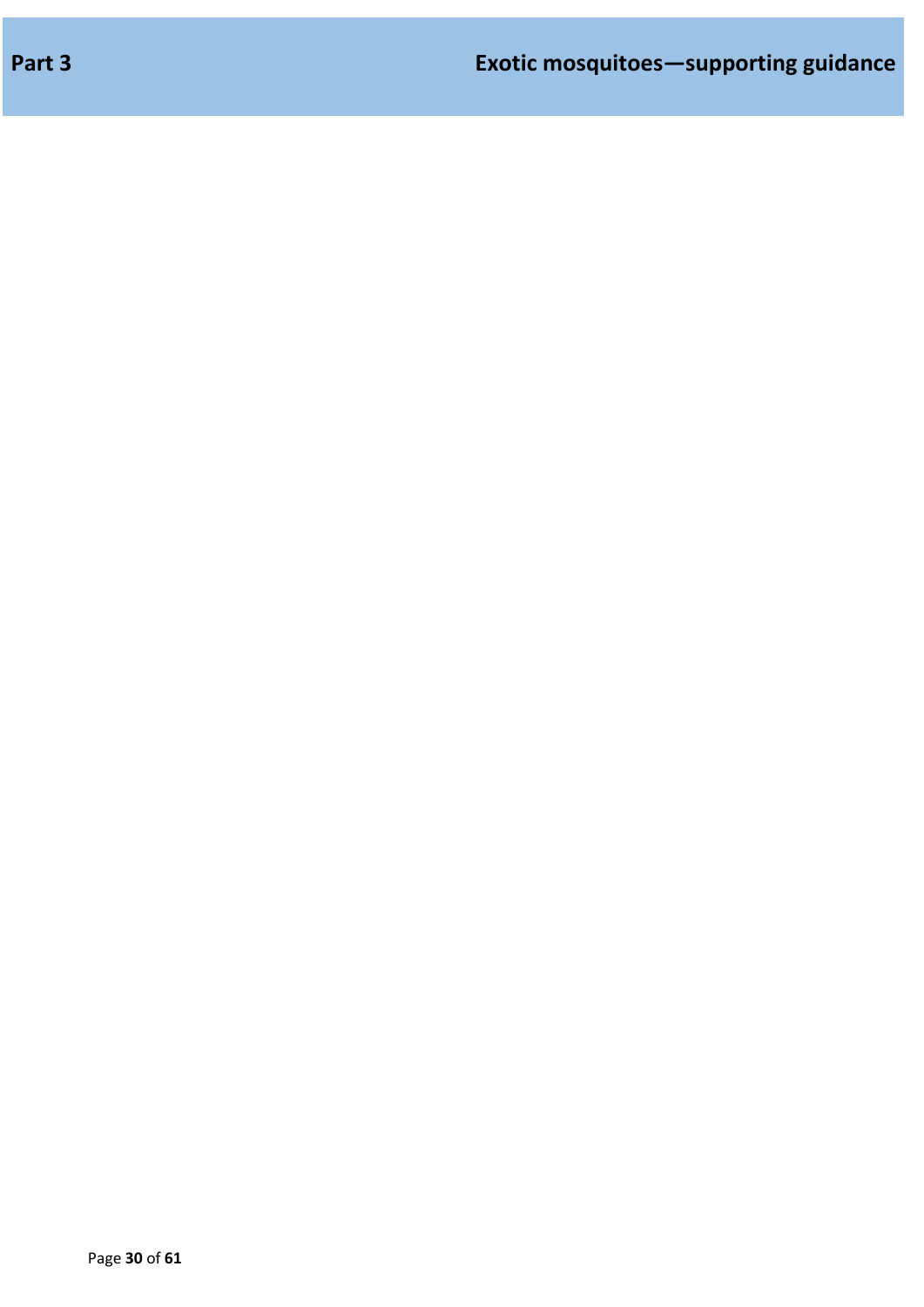### *Biosecurity Regulation 2016*

Included in the *Biosecurity Regulation 2016* are requirements that must be met before a landing place can be determined to be an FPoE.

One of these requirements is that there must be appropriate procedures in place to manage the level of biosecurity risk associated with operations carried out at the landing place or port.

The *Biosecurity Regulation 2016* is available online at the [Australian Government Federal Register](https://www.legislation.gov.au/Details/F2016L00756)  [of Legislation.](https://www.legislation.gov.au/Details/F2016L00756)

#### *International Health Regulations 2005*

The *International Health Regulations 2005* are part of an agreement between 196 countries, including all Member States of WHO, to work together to secure global health. Compliance with the regulations is largely voluntary. The *Biosecurity Act 2015* and the *Biosecurity Regulation 2016* incorporate into domestic law Australia's obligation under the *International Health Regulations 2005.*

The *International Health Regulations 2005* include specific measures for vector-borne diseases, with exotic mosquito management and control covered by a requirement that "programs be established to control vectors that may transport an infectious agent that constitutes a public health risk to a minimum distance of 400m from those areas of point-of-entry facilities that are used for operations involving travellers, conveyances, containers, cargo and postal parcels, with extension of the minimum distance if vectors with a greater range are present"<sup>[12](#page-30-0)</sup>.

The *[International Health Regulations](http://www.who.int/ihr/publications/9789241580496/en/) 2005* are available online on the WHO website.

#### **Public health acts**

States and territories in Australia have public health acts and other legislation that may be used to facilitate mosquito control outside the 400m zone and beyond port boundaries. This legislation varies in detail in each jurisdiction.

State and territory legislation is available online through government websites in each jurisdiction.

<span id="page-30-0"></span><sup>12</sup> WHO, *International Health Regulations (2005) – <sup>3</sup>rd edition*, World Health Organisation, Geneva, 2016.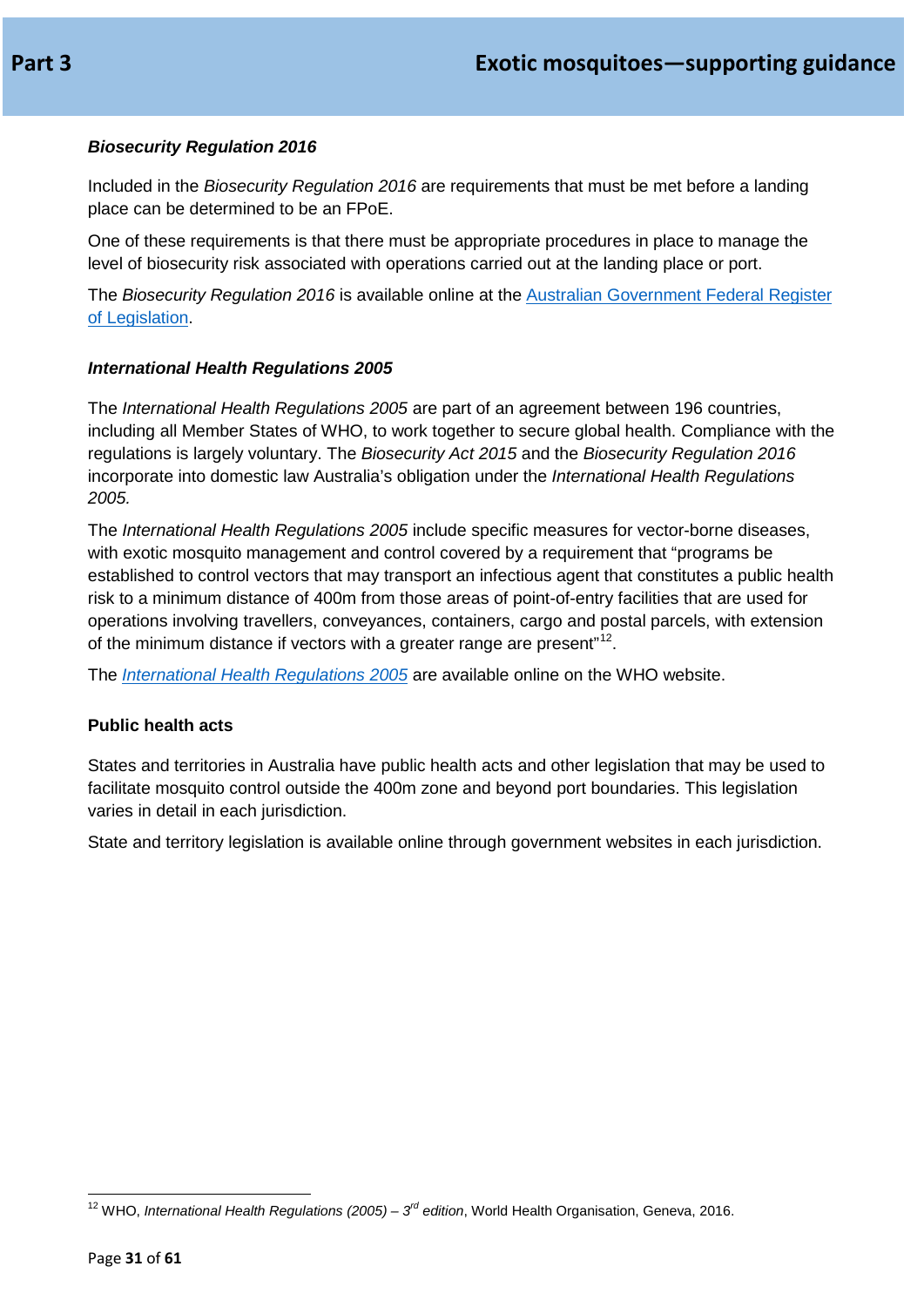| <b>Stakeholder</b> | <b>Responsibilities</b>                                                                                                                                                                                                                                                                                                                                                                                                                                                                                                                                                                                                                                                                                                                                 |
|--------------------|---------------------------------------------------------------------------------------------------------------------------------------------------------------------------------------------------------------------------------------------------------------------------------------------------------------------------------------------------------------------------------------------------------------------------------------------------------------------------------------------------------------------------------------------------------------------------------------------------------------------------------------------------------------------------------------------------------------------------------------------------------|
| Health             | Australia's commitment to WHO's International<br>Health Regulations 2005.<br>Policies regarding:<br>o exotic mosquito management and control<br>o ship sanitation, and<br>o aircraft disinsection.<br><b>Facilitation of NAMAC.</b><br>Human health powers under the Biosecurity Act<br>2015.                                                                                                                                                                                                                                                                                                                                                                                                                                                           |
| Agriculture        | Detection and identification of mosquitoes at FPoE.<br>$\bullet$<br>Surveillance, monitoring and response activities at<br>approved arrangement sites.<br>Declaring when an exotic mosquito has been<br>detected and seeking independent verification and<br>further analysis.<br>Enhanced surveillance activities following an exotic<br>mosquito detection.<br>Ground surveys and liaison with stakeholders and<br>tenants in FPoE to encourage and promote source<br>reduction.<br>Reporting requirements regarding exotic mosquito<br>detections and related responses to Health and<br>other stakeholders.<br>Coordination of emergency control of vessels,<br>aircraft or cargo at sites where the presence of<br>exotic mosquitoes is suspected. |
| S/T Health         | Risk assessments in conjunction with Agriculture to<br>$\bullet$<br>determine vector control responses following a<br>detection.<br>Communication of required response measures to<br>PO.<br>Surveillance and control activities beyond port<br>boundaries.<br>Provision of advice on exotic mosquito management<br>and control to other stakeholders.                                                                                                                                                                                                                                                                                                                                                                                                  |

# <span id="page-31-0"></span>**Section 8: Stakeholders and their responsibilities**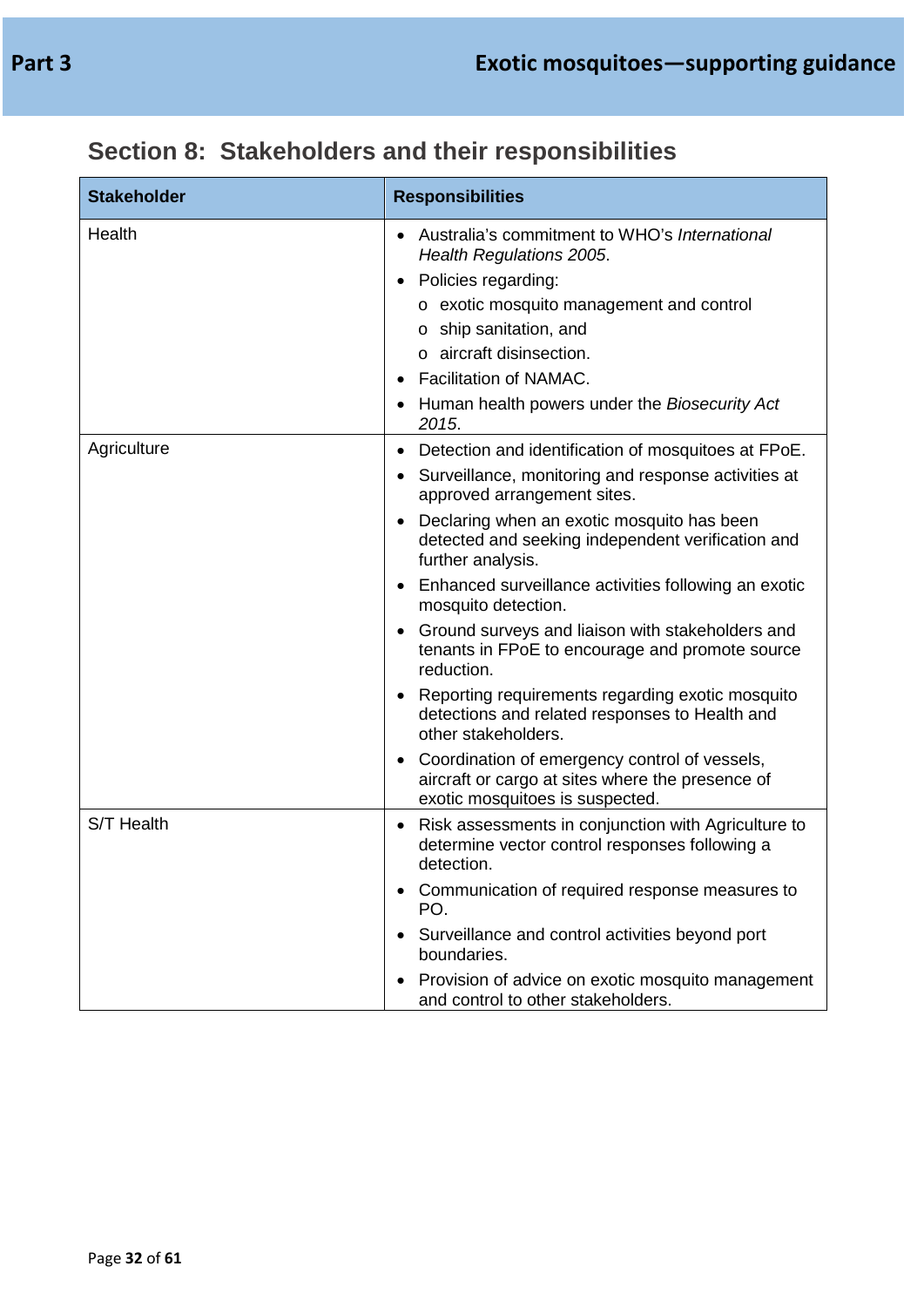| PO      | Exotic mosquito control activities in liaison with S/T<br>$\bullet$<br>Health.                                                                                                         |
|---------|----------------------------------------------------------------------------------------------------------------------------------------------------------------------------------------|
|         | Provision of access to port sites for purposes of risk<br>٠<br>assessment and mosquito management and control.                                                                         |
|         | Provision of appropriate conditions and assistance<br>$\bullet$<br>during mosquito control activities.                                                                                 |
|         | Liaising between port tenants and leaseholders,<br>$\bullet$<br>Agriculture, and S/T officers.                                                                                         |
|         | Maintaining a clean, sanitary site that is free of<br>$\bullet$<br>potential mosquito breeding habitats wherever<br>possible and reasonable.                                           |
|         | Communication of relevant health, safety and<br>$\bullet$<br>environmental issues and encouraging source<br>reduction by all stakeholders and tenants within the<br>FP <sub>o</sub> E. |
| Defence | Liaising with Agriculture and S/T Health regarding<br>$\bullet$<br>exotic mosquito management and control<br>operations.                                                               |
|         | Routine monitoring and surveillance at Defence<br>$\bullet$<br>bases determined as FPoE (unless alternative<br>arrangements are in place).                                             |
|         | Maintaining a clean, sanitary site that is free of<br>$\bullet$<br>potential mosquito breeding habitats wherever<br>possible and reasonable.                                           |
|         | Reporting the detection of exotic mosquitoes to<br>٠<br>Agriculture.                                                                                                                   |
|         | Conducting or supporting response activities.<br>$\bullet$                                                                                                                             |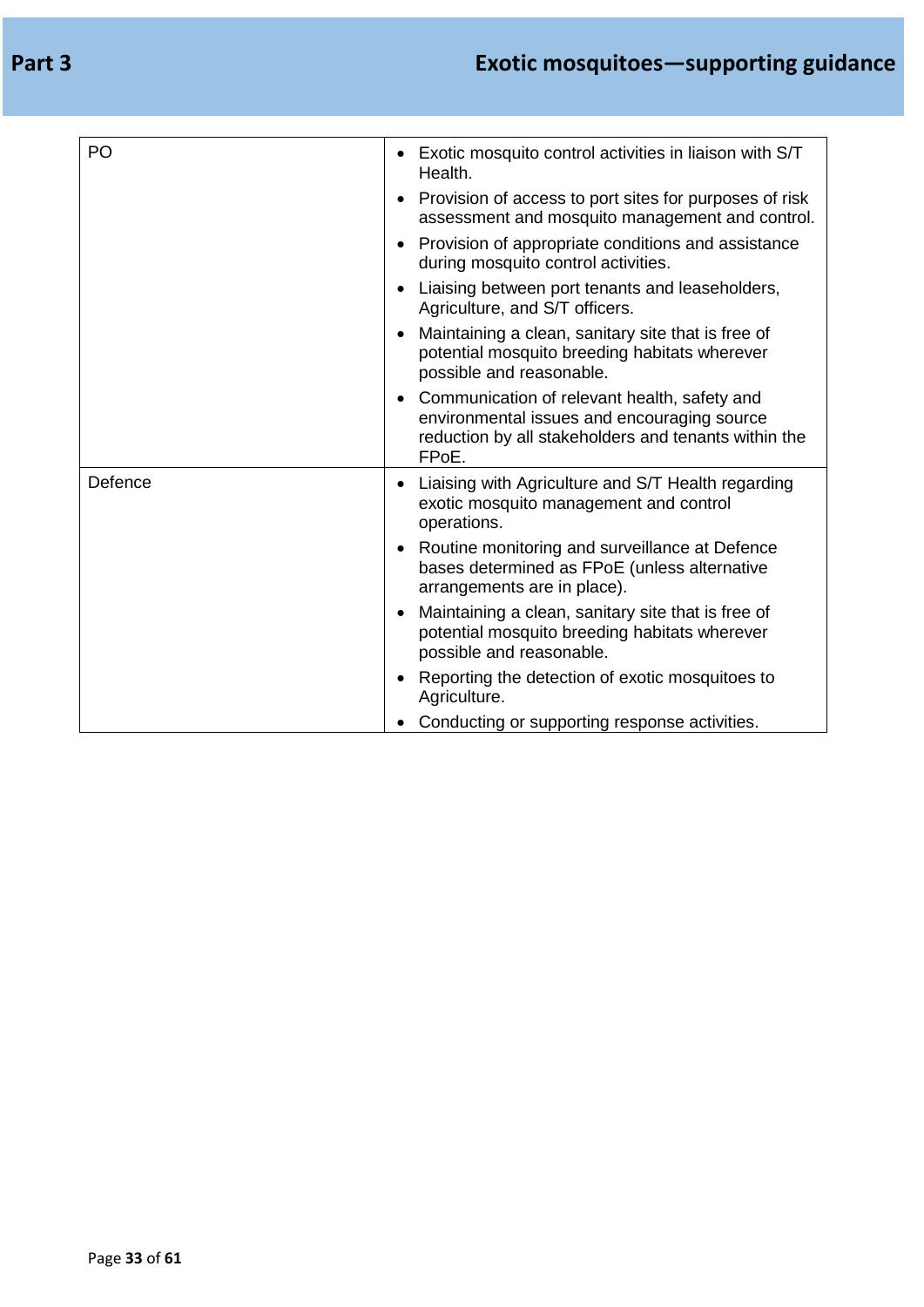The funding for inspection, surveillance and response activities related to exotic mosquito management and control at FPoE generally aligns with the responsibilities of key stakeholders.

| <b>Activity-Ground Surveys</b>                                                                               | <b>Funding responsibility</b>           | <b>Comments</b>                                                                                                             |
|--------------------------------------------------------------------------------------------------------------|-----------------------------------------|-----------------------------------------------------------------------------------------------------------------------------|
| Inspections within the 400m<br>zone                                                                          | Agriculture                             | • Defence is responsible for<br>costs in Defence areas                                                                      |
| Surveys beyond the 400m<br>zone and outside ports                                                            | S/T Health                              | • Agriculture may help<br>facilitate surveys beyond<br>the 400m zone but within<br>secure port boundaries<br>where required |
| <b>Activity-Surveillance</b>                                                                                 | <b>Funding responsibility</b>           | <b>Comments</b>                                                                                                             |
| Routine and enhanced<br>surveillance                                                                         | Agriculture                             | • Defence is responsible for<br>costs in Defence areas<br>• Funding not subject to cost-<br>recovery                        |
| Surveillance outside the 400m<br>zone and beyond port<br>boundaries                                          | S/T Health                              | • Monitoring beyond the 400m<br>zone is at the discretion of<br>S/T Health and/or LG                                        |
|                                                                                                              |                                         | • Agriculture may help<br>facilitate surveillance within<br>the port boundary where<br>required                             |
| <b>Activity-Response</b>                                                                                     | <b>Funding responsibility</b>           | <b>Comments</b>                                                                                                             |
| Response activities within<br>defined port boundaries                                                        | PO                                      | • At approved arrangements,<br>the operators of the<br>premises are responsible for<br>response costs                       |
| Response activities outside<br>port boundaries                                                               | S/T Health and/or LG                    | • At approved arrangements,<br>the operators of the premises<br>are responsible for response<br>costs                       |
| Treatment of imported goods<br>that are infested or likely to be<br>infested with mosquito eggs or<br>larvae | Importer/owner of the infested<br>goods | • Agriculture will direct the<br>goods for biosecurity<br>treatment (e.g. fumigation)                                       |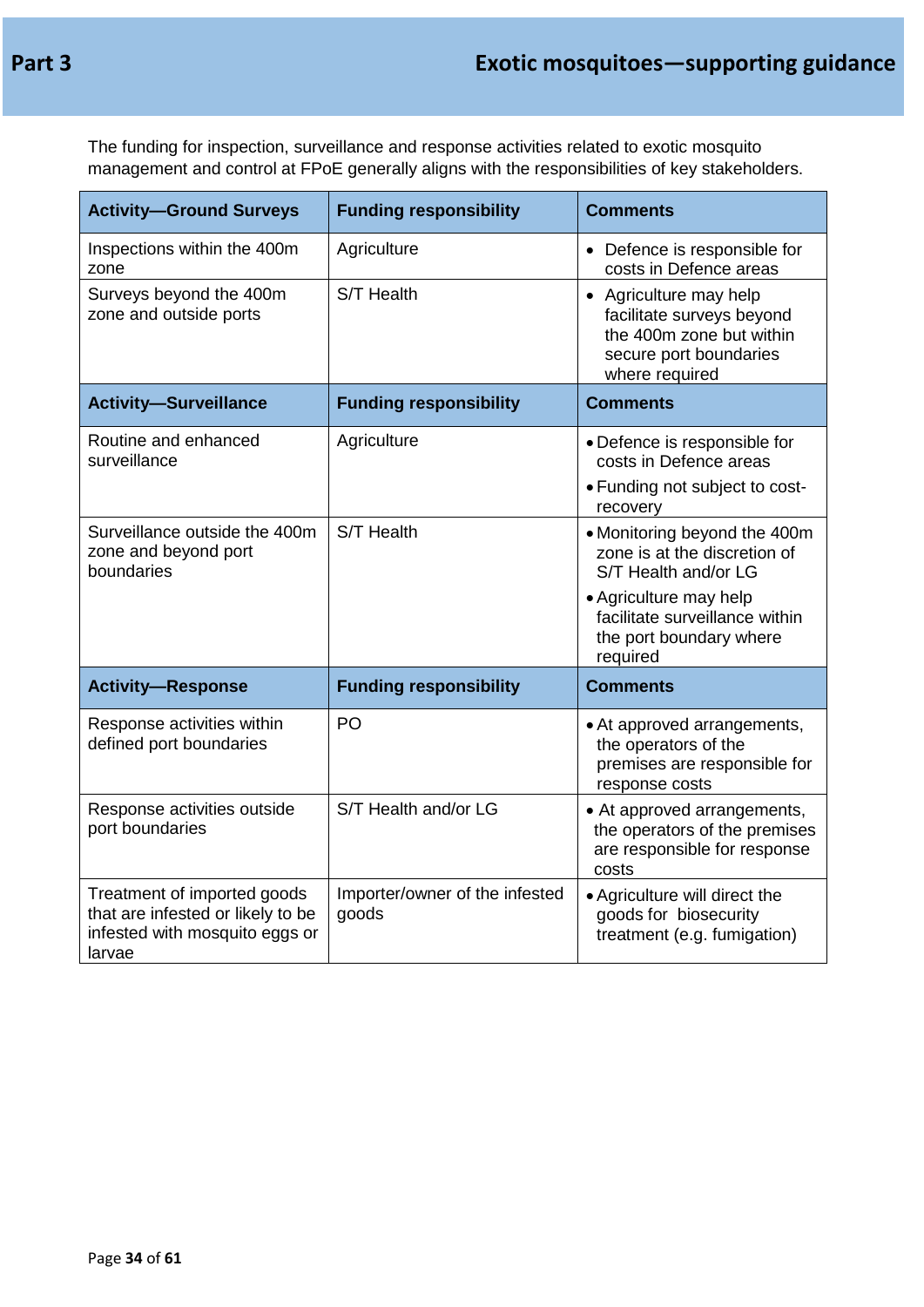### <span id="page-34-0"></span>**Section 9: Staff training and competencies**

### **Need for staff training and development**

Response activities following exotic mosquito detections must be undertaken by skilled and competent staff to ensure consistency of practice and that quality standards are met.

Staff require mentoring and access to training and development opportunities related to a number of topics relevant to their area of work. These topics may include:

- basic mosquito biology
- calibration of equipment
- safe practice in pesticide handling/application/storage/transportation
- mosquito surveillance
- mosquito identification
- collecting and recording of mosquito samples
- integrated mosquito management
- biological control
- habitat modification
- legislative requirements
- data reporting requirements
- mosquito program planning, development, implementation and evaluation, and
- outbreak management.

#### **Mosquito management training**

All front-line staff involved in FPoE surveillance and response activities are expected to have undertaken specific mosquito management education and training.

Relevant training may be provided through:

- Mosquito Control Association of Australia (MCAA)
- WA Health
- NSW Health Pathology at Westmead Hospital, NSW

#### **Pesticide training**

All States and territories require competency training for people involved in the application of pesticides for commercial purposes, such as nominated treatment providers. Training is also generally required under pest management or health and safety legislation.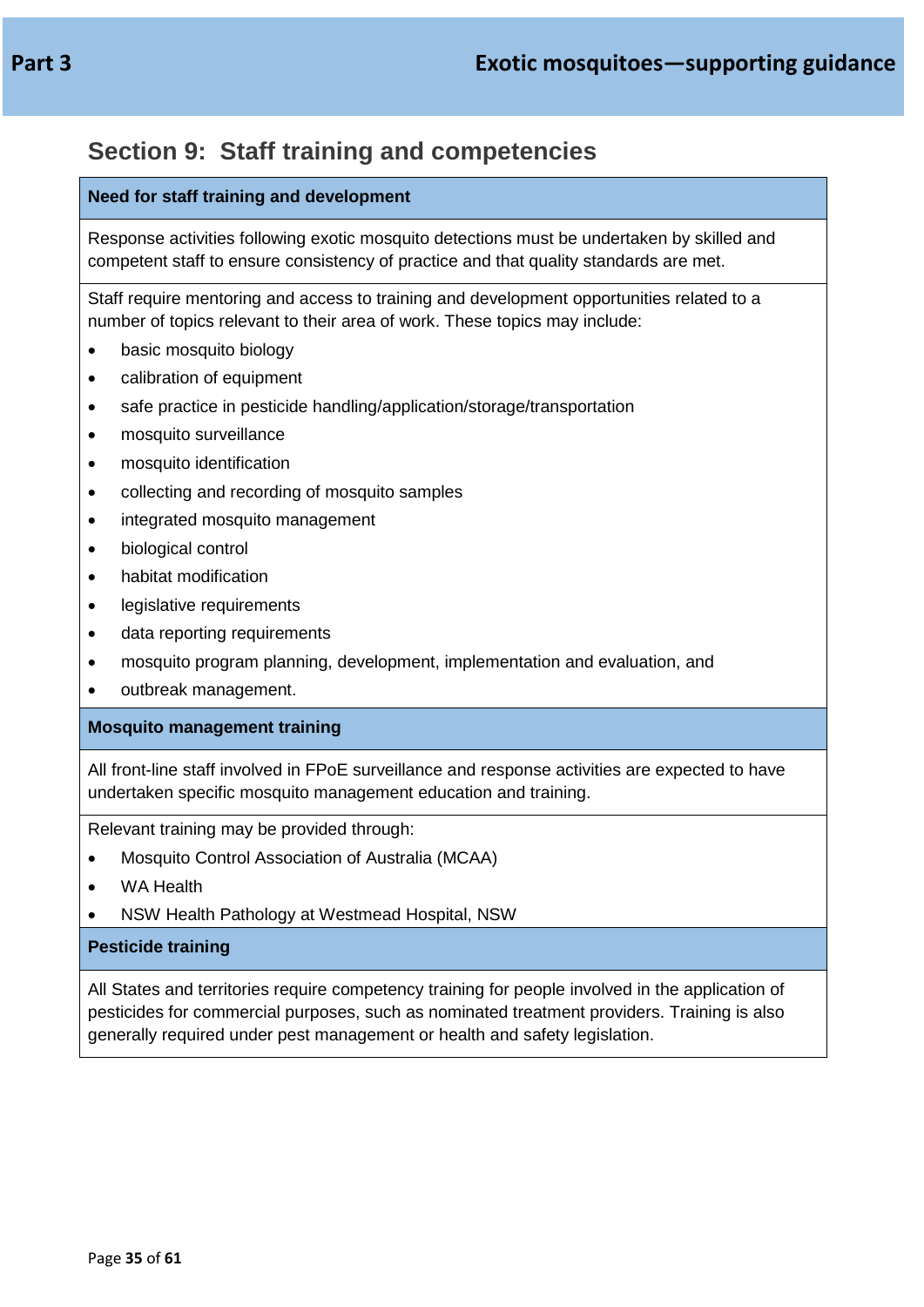### <span id="page-35-0"></span>**Section 10: Mosquito species of particular concern**

- *Ae. aegypti* and *Ae. albopictus* are the primary target for exotic species detection and elimination due to the human health risks they pose. They are also considered important due to the frequency of detection and their recorded invasiveness in other parts of the world.
- While *Ae. aegypti* is already present in parts of Queensland, detections of *Ae. aegypti* in other states and territories or in locations where it is not known to occur is considered in the same way as other exotic species. Imported *Ae. aegypti* may possess insecticide resistance or have a different vectorial capacity than the strains already present in Australia.
- It is important to note that *Ae. albopictus* is more cold tolerant and poses a greater risk of establishment than *Ae. aegypti* in the southern states of Australia*.*
- Other exotic *Aedes* species that could possibly be encountered include *Aedes atropalpus, Aedes koreicus, Aedes japonicus,* or *Aedes triseriatus,* which have been recorded as being transported in receptacles in other countries<sup>[13](#page-35-1)</sup>. The exotic species *Aedes japonicus* has been intercepted at a seaport in New Zealand at least three times and the potential for this species to be imported to Australia is high<sup>[14](#page-35-2)</sup>. Surveillance methodologies for Ae. *aegypti* are acceptable for other receptacle-laying *Aedes* species.
- Non-*Aedes* spp*.* such as *Anopheles* spp*.* (e.g. *Anopheles sundaicus* and *Anopheles subpictus*) and *Culex* spp*.* (e.g. *Culex tritaeniorhynchus*) also need to be considered. These species can be potential vectors of human pathogens and may be present in neighbouring countries such as Indonesia and Timor Leste. Different surveillance methods may be required to detect these species, e.g. carbon dioxide baited traps and larval habitat surveys.

<span id="page-35-2"></span><span id="page-35-1"></span><sup>&</sup>lt;sup>13</sup> WHO, *Regional framework*, 2013.<br><sup>14</sup> R Russell, H Dowler, J Gardner, S Gilbert, M Stone, 'Reflections on a successful eradication programme. In Brian H Kay and Richard C Russell (eds), *Mosquito eradication: The story of killing Campto* (pp. 245-256), CSIRO Publishing, Collingwood, 2013.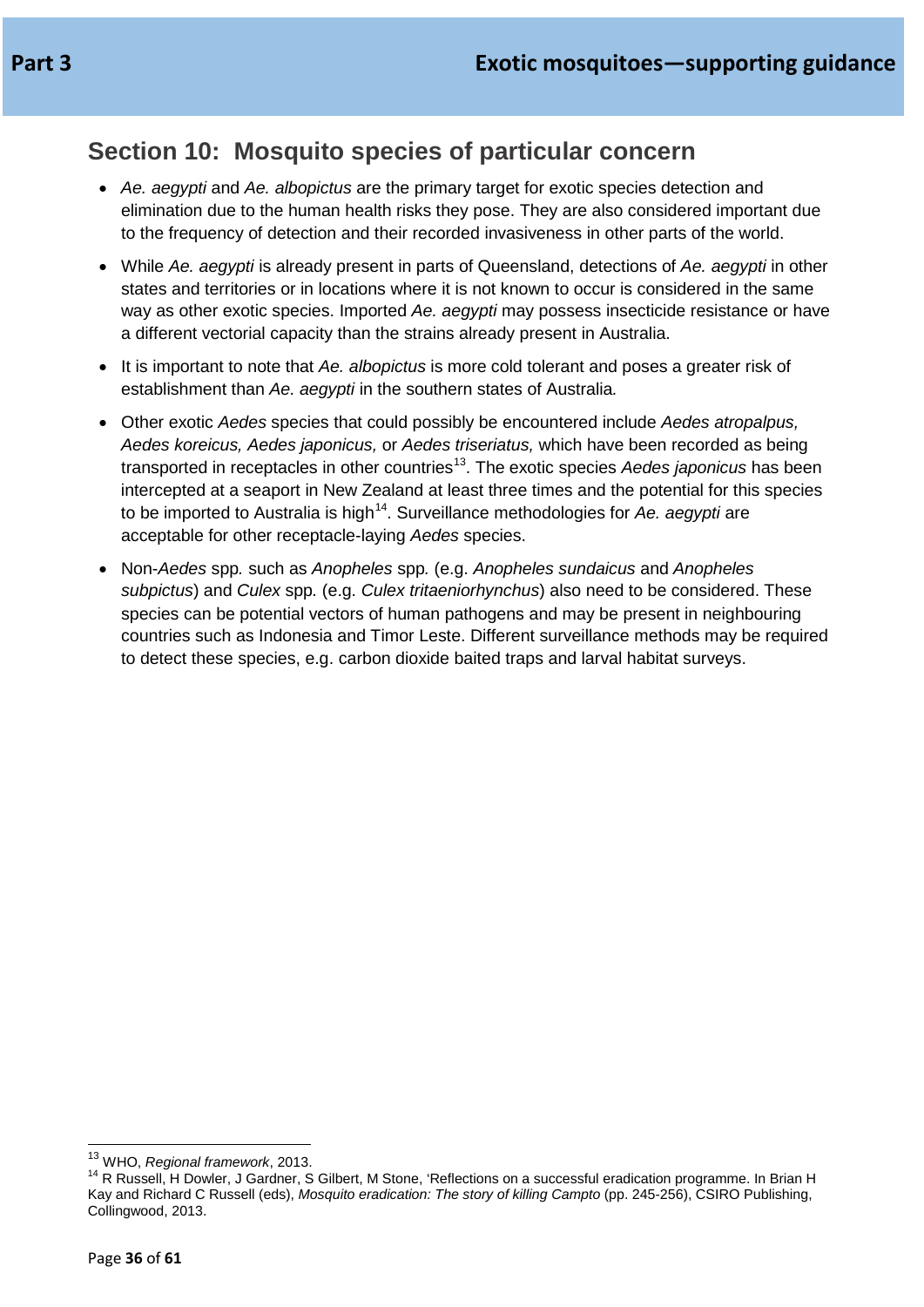### <span id="page-36-0"></span>**Section 11: Port clean-up and pre-emptive treatments**

Australia's biosecurity legislation provides for the issuing of a legal direction to treat premises if an exotic mosquito detection occurs and specific requirements are met.

While a port clean-up may form part of the biosecurity measures required by the legal direction to treat premises, there are some actions that port operators should take as part of their normal operations to maintain a sanitary port environment.

The *Biosecurity Regulation 2016* lists requirements that must be met before determining a landing place or a port as an FPoE. This includes the requirement for appropriate procedures to be in place to manage the level of biosecurity risk associated with operations carried out at the port.

#### **Port clean-up**

On-site rubbish and other items that can hold water may act as places for adult exotic mosquitoes to harbour or lay eggs, increasing the risk of the mosquitoes becoming established. On-site rubbish also reduce the chance that exotic mosquitoes will be collected in surveillance and monitoring traps. They also make the tasks of receptacle spraying and adult space treatment much more difficult.

- Identify and record details of all relevant receptacles and tag where possible to indicate priority for removal or treatment.
- Seal receptacles and remove or concentrate them in one area away from overseas arrival points.
- Manage moveable and small receptacles likely to collect rainwater by storing them undercover (not tarped), sealing them, or turning them over to prevent filling with rain.
- Manage larger receptacles (including temporary traffic barriers and fuel spill holding tanks) and open-lined drains by treating them with appropriate chemicals or insecticides.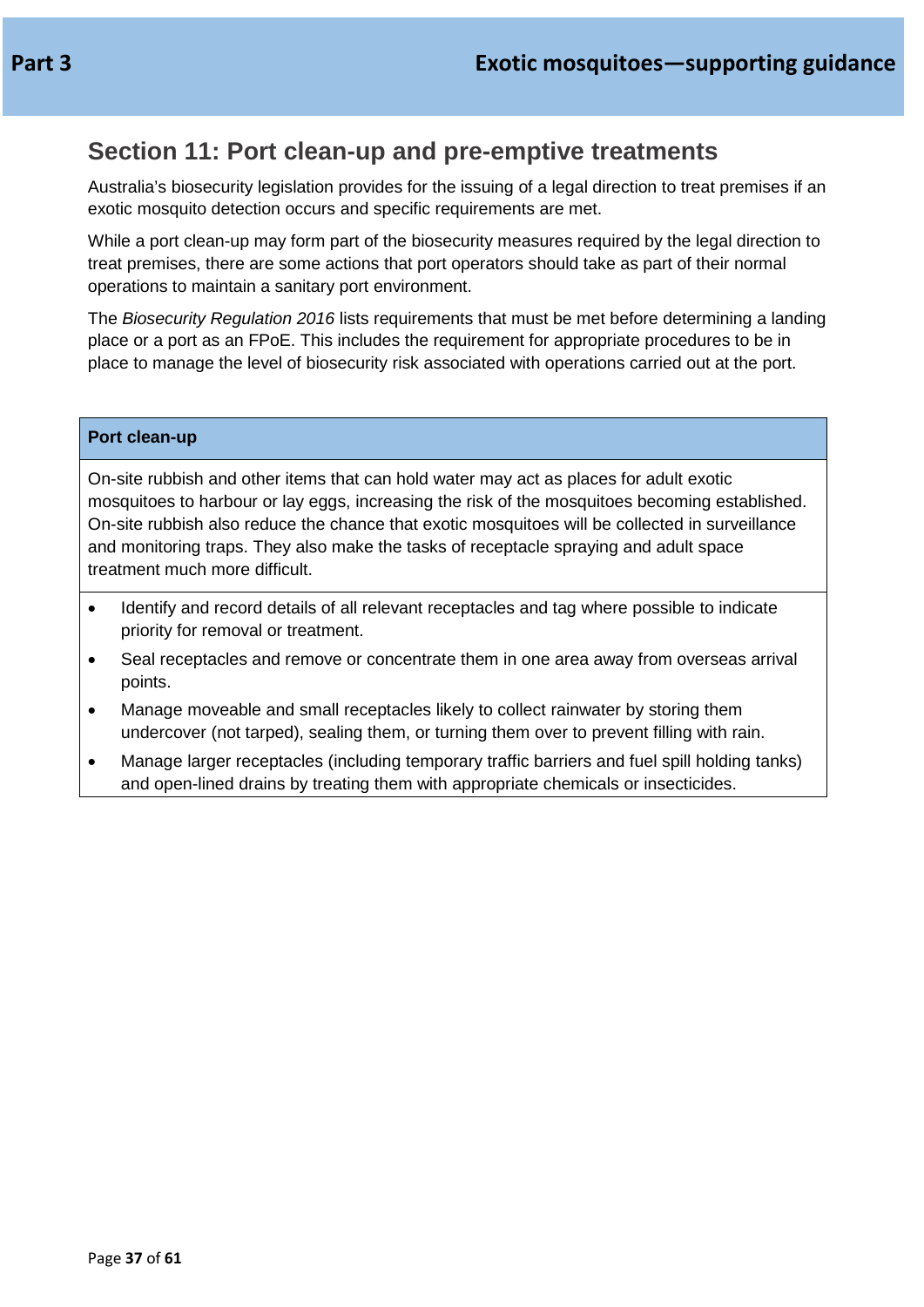### **Receptacle pre-emptive treatments**

While priority should be given to port clean-up and receptacle removal, there may be receptacles in port areas that cannot be removed, or otherwise prevented from offering a larval habitat for exotic mosquitoes. In these situations, the receptacles can be used as trap-and-kill zones.

Receptacle pre-emptive activities include the following:

- applying a recommended insecticide for the killing of both adults and larvae to receptacles left on site
- performing receptacle pre-emptive treatment rounds in conjunction with annual receptacle surveys for exotic breeding mosquitoes, as well as at the beginning of each wet season (in tropics) or in Spring (in temperate areas), and
- conducting additional pre-emptive treatment rounds after exotic mosquito detections or during seasonal and periodic surveys—all potential mosquito breeding receptacles should be identified on treatment with a coded sticker (detailing month and year of insecticide treatment) so new or missed receptacles can be identified and treated between treatment rounds.

Additional pre-emptive activities include:

- treating all drains and water bodies that have a potential for mosquito breeding with a residual application of insecticides such as methoprene briquettes (120-day briquettes or other) or approved surfactants
- treating habitats such as marshes, ponds, channels, drains and sumps with anti-mosquito agents. Treatment options (depending on circumstances) include bio-rational insecticides (biocides such as *B.t.i.* and insect growth regulators such as s-methoprene) and chemical pesticides (organophosphate and pyrethroid), monomolecular films (e.g. Aquatain®) and biological agents (fish), and
- using lethal tyre piles as a pre-emptive treatment, with care taken to inspect and treat them on a regular basis to prevent the establishment of breeding sites for vectors.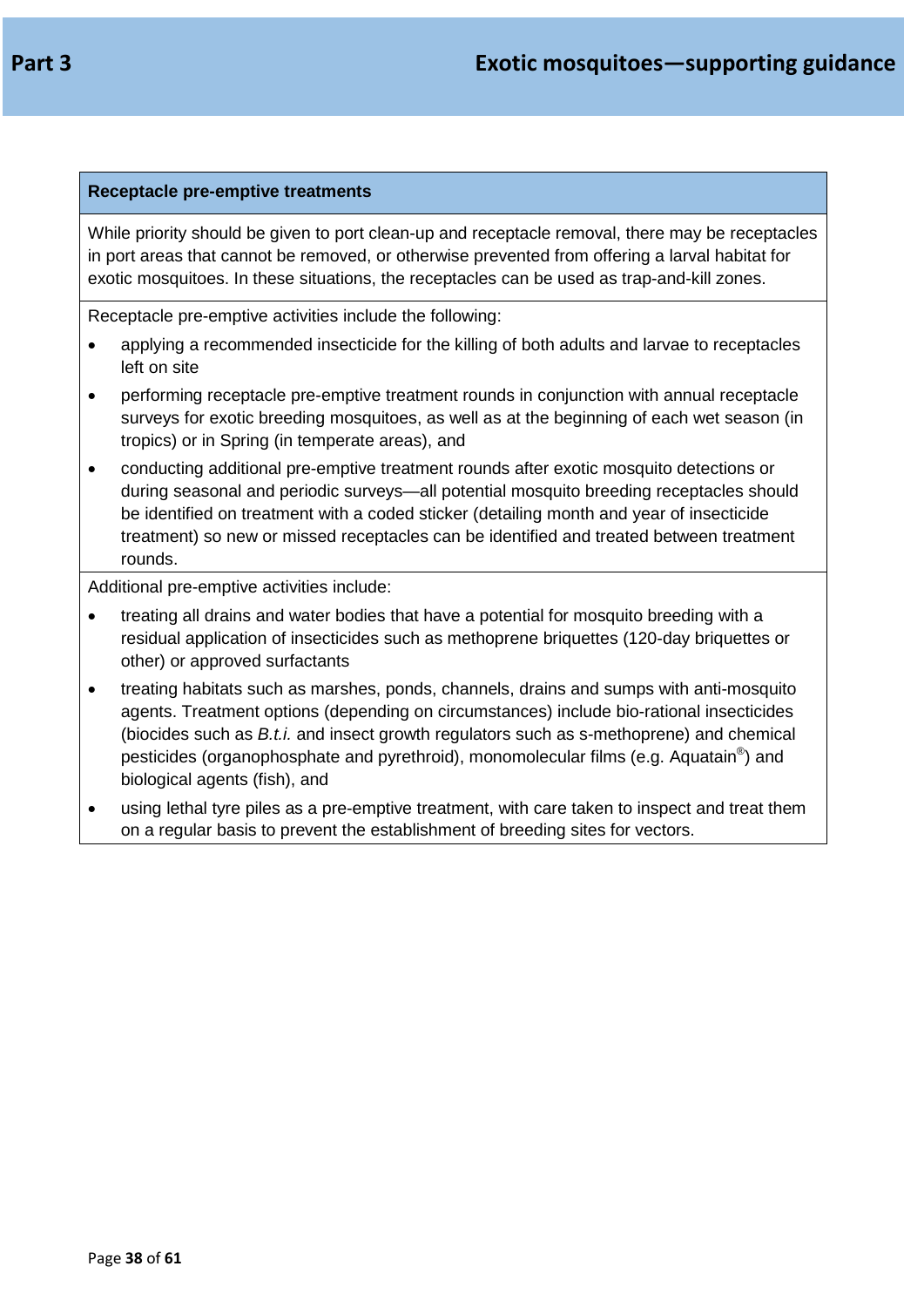### <span id="page-38-0"></span>**Section 12: Inspection methods**

#### **Receptacles**

Following an exotic mosquito detection at a seaport, any cargo or receptacle capable of holding water on the vessel should be inspected to determine if water or waterlines are present.

If there is any water, or evidence of water-holding:

- note the receptacle as high-risk—it being possible that there are exotic mosquito eggs, larvae or adults present, and
- tag the receptacle for more intensive inspection, removal and/or insecticide treatment.

If larvae are present in any receptacle:

- take a sample of the larvae, and
- treat with an appropriate insecticide all receptacles with water, or receptacles likely to have held water in the previous week.

**Aircraft and air bridges: international aircraft arrivals**

Agriculture officers should be vigilant for any flying adult mosquitoes in the aircraft and air bridges.

If any flying adult mosquitoes are observed:

- report the observation to S/T Health
- space-spray the areas using a can of aerosol knockdown spray after all passengers have disembarked
- if possible and practical, lay white sheets on the floor and below walls where mosquitoes are seen resting so that killed mosquitoes can be collected
- collect specimens and, using tweezers, place in a tissue-lined collecting container, and
- label container with all relevant information, including location of collected insect, aircraft company, flight number, date and arrival time, lounge number and airport name, location, origin of last port of call, and name of collector.

Enhanced surveillance is triggered if adult mosquitoes are identified as exotic. Enhanced surveillance should be considered if adult mosquitoes are observed dispersing into the local port environment directly from the conveyance (e.g. mosquitoes observed flying out of an aircraft hold upon opening on arrival).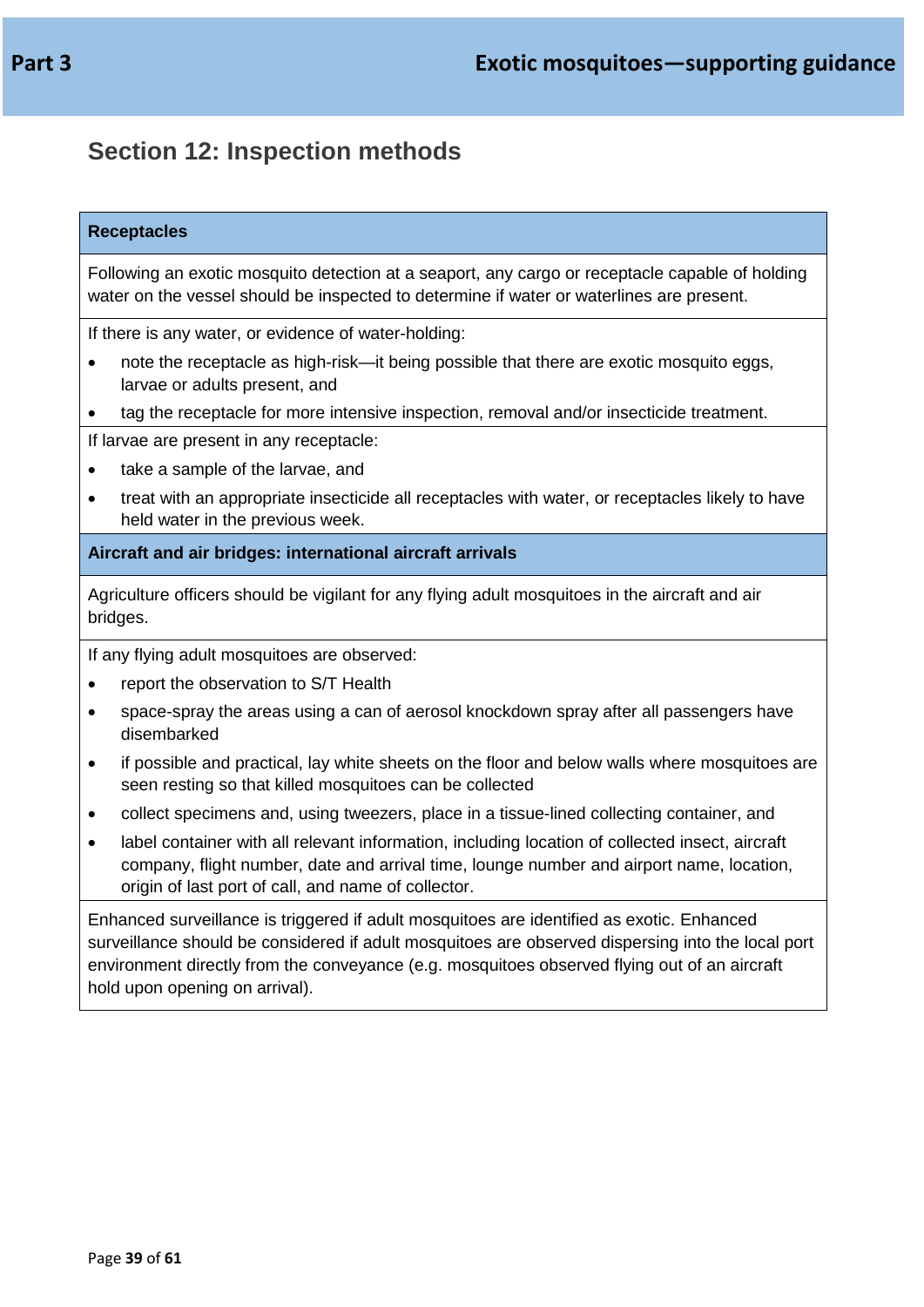#### **Baggage and cargo offloading and handling areas: recently unloaded luggage or cargo**

All airport employees should be vigilant for any flying adult mosquitoes and immediately report any sighting to the relevant Agriculture officer.

Following a report of mosquito activity, the Agriculture officer should:

- report the observation to S/T Health
- space-spray the vicinity of the sighting using a can or aerosol knockdown spray
- search for insects
- if possible and practical, lay white sheets on the floor and below walls where mosquitoes are seen resting so that killed mosquitoes can be collected
- collect specimens and, using tweezers, place in a tissue-lined collecting container, and
- label container with all relevant information, including location of collected insect, aircraft company, flight number, date and arrival time, lounge number and airport name, location, origin of last port of call, and name of collector.

Enhanced surveillance should be considered even if no specimens are collected.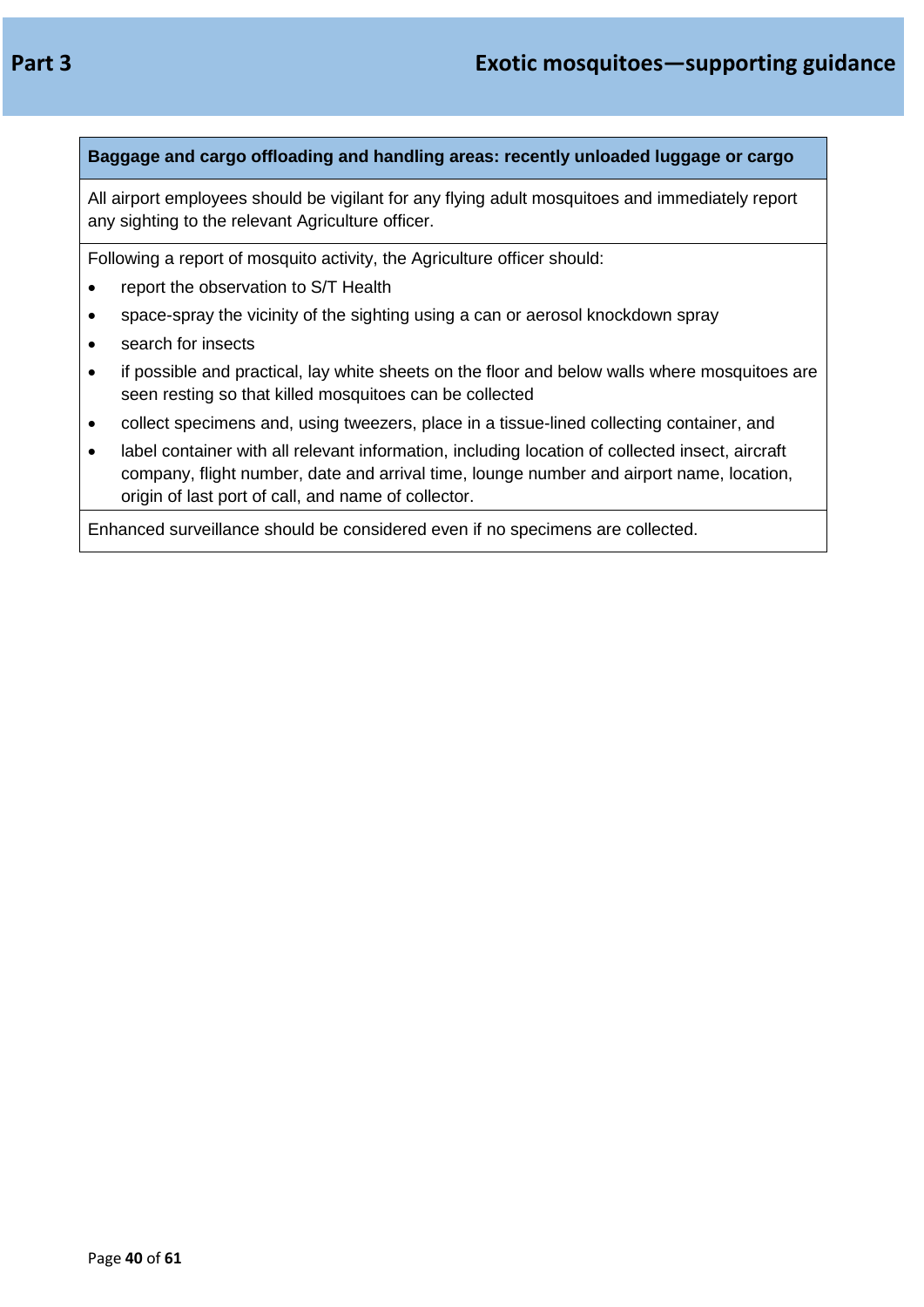### <span id="page-40-0"></span>**Section 13: Surveillance methods**

#### **Ovitraps**

Ovitraps are recommended for use in all high-risk FPoE.

Ovitraps should be set:

- in secluded and rain-sheltered positions
- low to the ground
- relatively close to areas with frequent human activity
- in areas protected from animal disturbance, and
- in shady positions near vegetation.

Methoprene is added to the water of ovitraps to prevent any adult emergence should eggs become flooded before servicing or should *Culex* spp. lay eggs on the surface of the water.

Ovitraps that are found to be positive for exotic mosquitoes must be removed from the port environment and disinsected (super chlorine solution) prior to re-use or disposal.

Ovitraps require regular monitoring and should be inspected weekly enabling a relatively accurate estimation of the date of entry. If ovitraps are used routinely as larval traps (i.e. when they cannot be serviced weekly or fortnightly and there is no assessment of eggs on paddles), then sentinel tyres should be used in parallel with larval trap ovitraps.

#### **BG adult mosquito traps**

BG traps are recommended for use at all FPoE.

BG traps are visual adult traps that trap adult mosquitoes with the aid of a suction fan. They require mains or battery power, and generally need to be in secure locations and inspected weekly. Additional  $CO<sub>2</sub>$  can be used to bait the traps and is supplied by dry ice daily (manually), or weekly by a gas cylinder.

BG traps 'favour' receptacle-breeding species such as *Ae. aegypti* or *Ae. albopictus* and when supplemented with  $CO<sub>2</sub>$ , can collect many species. The BG trap, with olfactory attractant (BGlure), has been shown to be more effective at collecting Ae. *aegypti* than EVS traps<sup>115</sup>. Other research has shown them to be more effective at collecting *Ae. albopictus* than CDC light traps with  $CO_2$ <sup>[16](#page-40-2)</sup>.

<span id="page-40-1"></span><sup>&</sup>lt;sup>15</sup> CR Williams, SA Long, RC Russell, SA Ritchie, 'Field efficiency of the BG-sentinel compared with CDC backpack aspirators and CO2-baited EVS traps for collection of adult *Aedes aegypti* in Cairns, Queensland, Australia, *Journal of the American Mosquito Control Association*, 2006, 22:296-300

<span id="page-40-2"></span><sup>16</sup> WH Meeraus, JS Armistead, JR Arias, 'Field comparison of novel and gold standard traps for collecting *Aedes albopictus* in Northern Virginia, *Journal of the American Mosquito Control Association*, 2008, 24:2:244-248.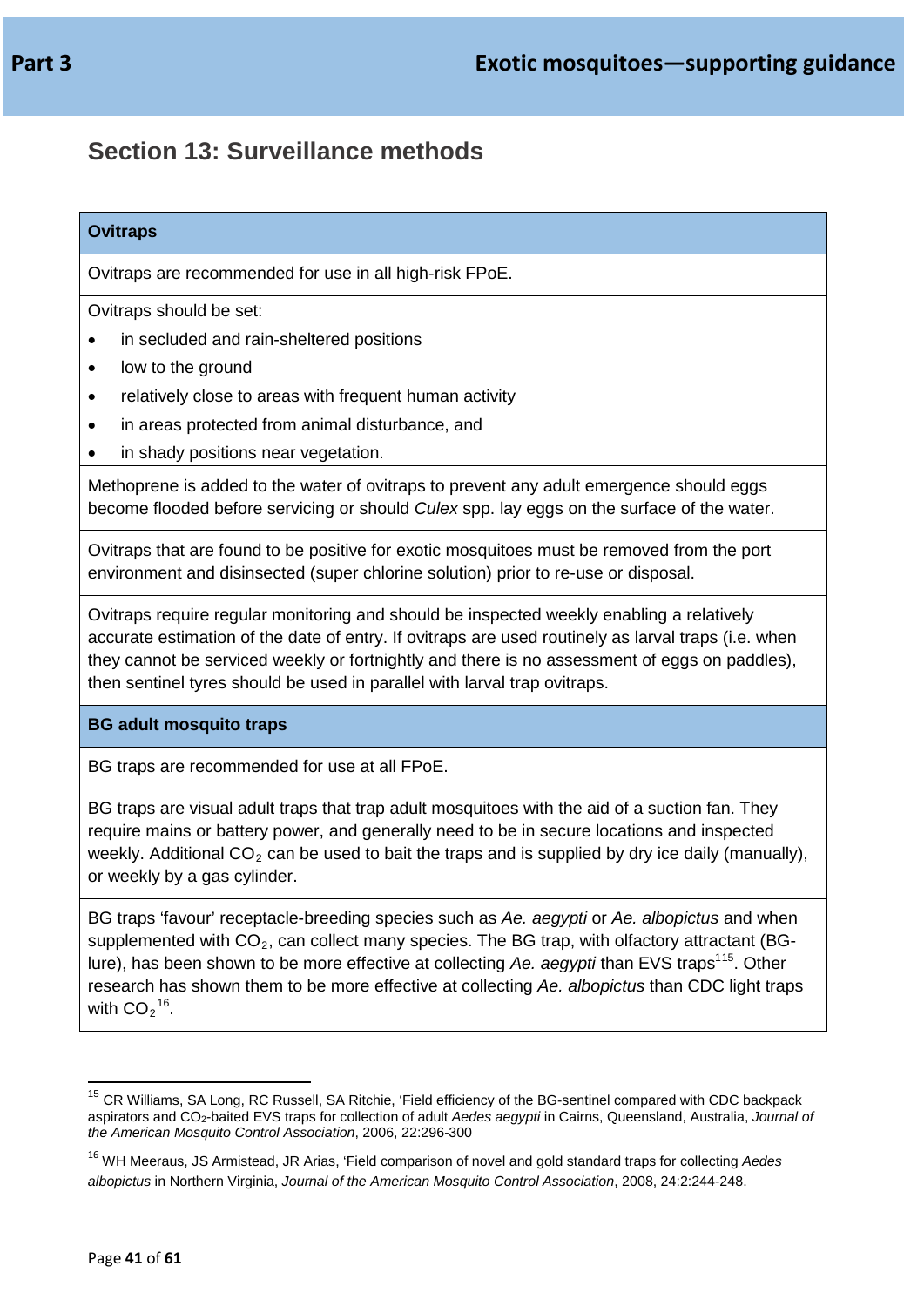BG traps allow adult identification without the time delay associated with rearing eggs or larvae as occurs with specimens collected from ovitraps. However, these traps are relatively expensive and require security and experienced personnel to check and maintain them. BG trap collections of more than 3-4 days' duration generally contain damaged and difficult-to-identify specimens unless specific precautions are taken during collection and handling.

### **CO2 -baited adult traps**

Encephalitis virus surveillance (EVS) baited traps are attractant traps with a suction fan for collection of a wide range of species of adult female mosquitoes. The trap consists of an insulated bucket of dry ice and a motor suction device suspended underneath for collection into a receiving catch container<sup>17</sup>. Alternatively, the CDC miniature light trap may be used where a baited trap is required. The use of octenol lures can also enhance the numbers or species caught  $18,19,20$  $18,19,20$  $18,19,20$  $18,19,20$ .

These traps are usually set in the early evening, run overnight, and are collected in the early- to mid-morning of the next day. Some traps collect into simple net bags or screened rigid plastic containers collected daily, while others have special catching bags with preservative or bottles with alcohol that can be collected weekly.

There is considerable variation in  $CO<sub>2</sub>$ -baited trap types used between jurisdictions. The EVS trap is the preferred trap type. Ideally, EVS traps should baited with dry ice and set in the late afternoon and collected mid-morning. Traps should be set once per week, near vegetation and close to passenger and cargo areas.

The advantage of this trap type is its attractiveness to a wide range of mosquito species, not just container-breeding mosquitoes. They are, however, relatively expensive, need some security, and also require  $CO<sub>2</sub>$ .

### **Tyre larval traps**

Tyre larval traps or 'sentinel tyres' are constructed from disused standard car or light truck tyres. They are filled with water to a designated maximum water level or naturally flood with rain. The inside of the tyre, just above the water line, provides a suitable surface for female mosquitoes to oviposit. When the tyre is flooded, the eggs hatch, and are sampled as larvae during the next inspection. Tyres should be inspected weekly so that late instar larvae are present. As all eggs and larvae cannot usually be removed from tyres, they require regular treatment with an insect growth regulator, such as methoprene pellets, to prevent adult emergence.

<span id="page-41-0"></span><sup>&</sup>lt;sup>17</sup> DL Rohe, RP Fall, 'A miniature battery powered CO<sub>2</sub>-baited trap for mosquito-borne encephalitis surveillance', *Bulletin of the Society for Vector Ecology*, 1979, 4:24-27.

<span id="page-41-1"></span><sup>&</sup>lt;sup>18</sup> WK Reisen, RC Cummings, O Delgado, A Gutierrez, RP Meyer, TW Scott, 'Comparative effectiveness of three adult mosquito sampling methods in habitats representative of four different biomes of California', *Journal of the American Mosquito Control Association*, 1999, 15:24-31.

<span id="page-41-2"></span><sup>&</sup>lt;sup>19</sup>WK Reisen, RP Mever, RF Cummings, O Delgado, 'Effects of trap design and CO<sub>2</sub> presentation on the measurement of adult mosquito abundance using Centers for Disease Control-style miniature light traps', *Journal of the American Mosquito Control Association*, 2000, 16:13-18.

<span id="page-41-3"></span> $^{20}$  RC Russell, 'The relative attractiveness of carbon dioxide and octenol in CDC- and EVS-type light traps for sampling the mosquitoes *Aedes aegypti* (L.), *Aedes polynesiensis* Marks, and *Culex quinquefasciatus* Say in Moorea, French Polynesia', *Journal of Vector Ecology*, 2004, 29:309-314.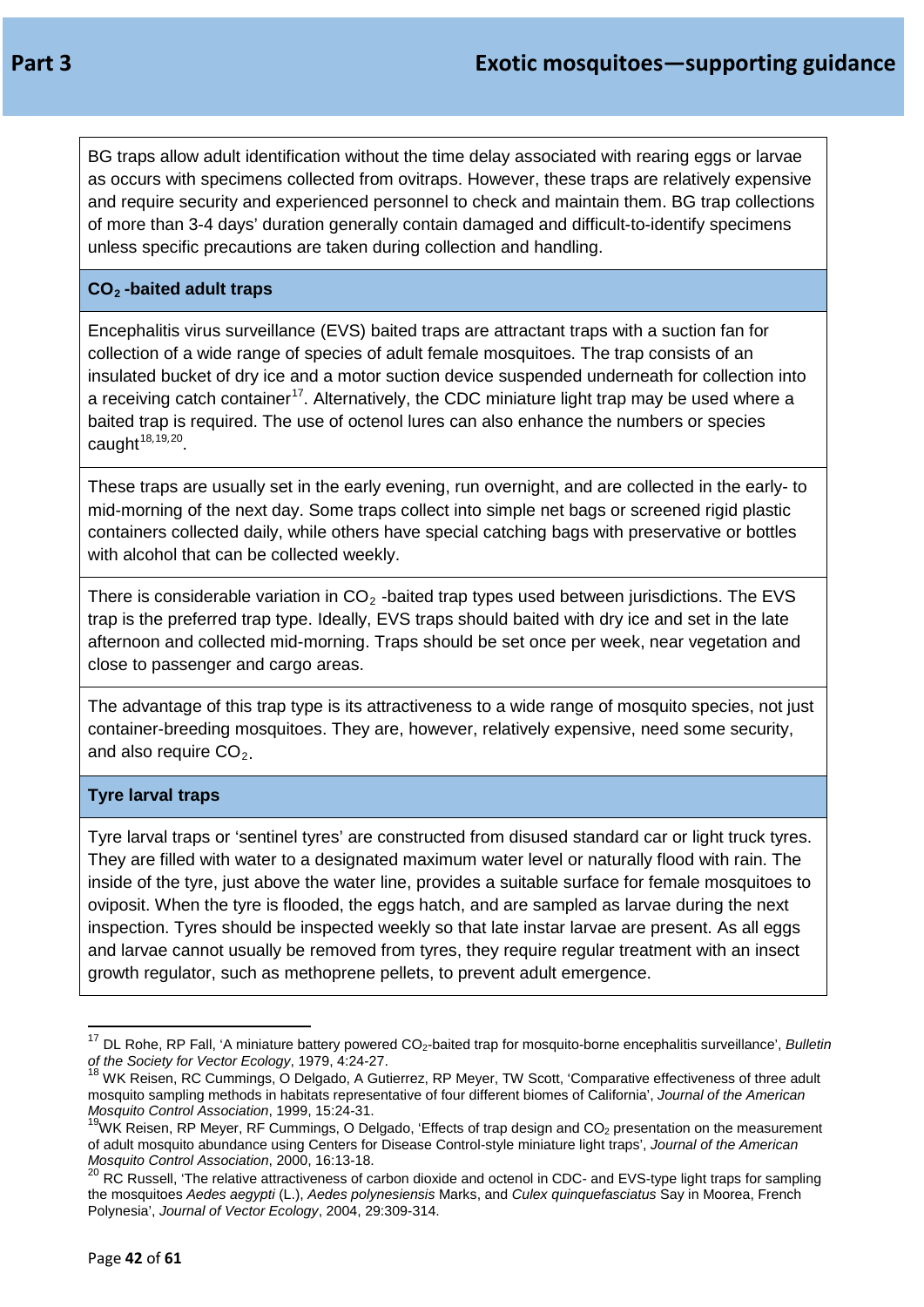Sentinel tyres traps do not need sheltered protected areas as the tyre itself offers harbourage. They can be used where there is limited ability to service the traps on a regular basis.

The tyre should always have the same upright orientation so that eggs laid are laid on the same surface area.

Sentinel tyres that are found to be positive for exotic mosquitoes must be removed from the port environment and disinsected (super chlorine solution) prior to reuse or disposal.

### **Lethal ovitraps and lethal tyre piles**

Several variants of lethal ovitraps have been developed. The concept behind these traps is to lure oviposition site-seeking females to a container from which they cannot escape or where they have contact with a lethal dose of insecticide.

One form of lethal ovitrap is a lethal tyre pile. These are marked piles of 3 or more tyres set near to arrival facilities of ports. They are regularly filled with freshwater and a relevant residual adult insecticide is applied to the inner surfaces. Methoprene 120-day briquettes are applied to the inside of the tyre to prevent adult emergence.

### **Sticky ovitraps**

Sticky ovitraps are ovitraps with a sticky internal sheet to capture adult mosquitoes as they lay eggs. They should be inspected on a weekly basis or more frequently, as they require new sticky sections inserted each week.

Sticky ovitraps facilitate the removal of exotic females from the port area. However, mosquitoes caught in the glue can be damaged, making morphological identification challenging. As such, they are not generally used for routine monitoring, but are a key enhanced surveillance method once a detection of an exotic mosquito has been confirmed.

Sticky ovitraps are useful for detecting receptacle-breeding *Aedes* species. It has been found that they are as sensitive in detecting *Ae. aegypti* as standard ovitraps and outperformed standard ovitraps in a trial at Cairns International Airport and residential areas of Cairns<sup>[21](#page-42-0)</sup>.

<span id="page-42-0"></span><sup>&</sup>lt;sup>21</sup> SA Ritchie. S Long. A Hart, C Webb, RC Russell, 'An adulticidal sticky ovitrap for sampling container-breeding mosquitoes', *Journal of the American Mosquito Control Association*, 2003, 19:235-242.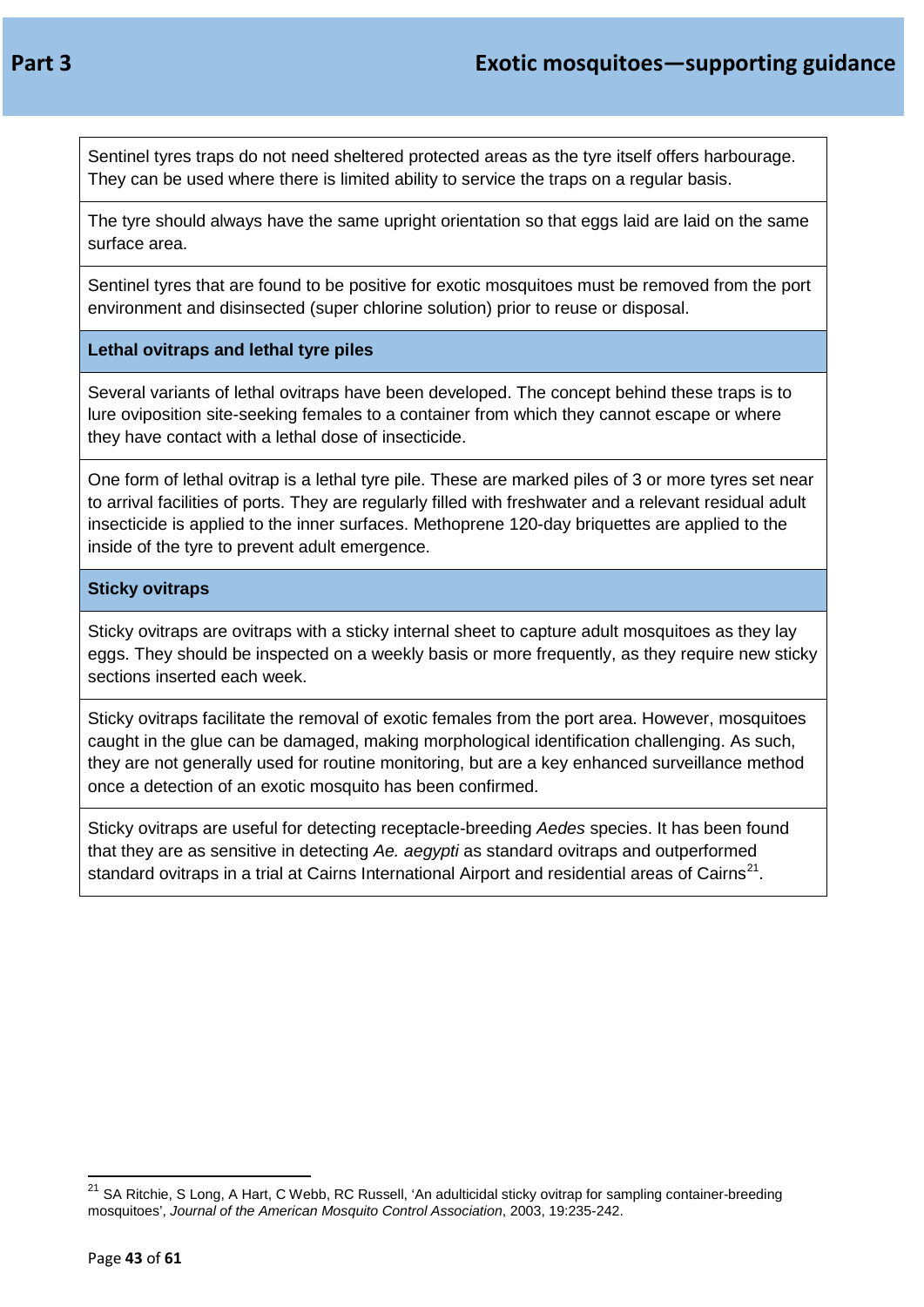#### **Receptacle surveys on vessels or cargo**

When water is present, the entire water volume should be inspected. For small receptacles, the water should be decanted by a sampler and inspected for larvae, pupae, and pupal skins. All the water including debris in the bottom should be examined for any possible live or dead larvae, pupae or pupal skins.

If larvae or pupae are detected, they, and accompanying debris in the receptacle should be transferred to a uniquely labelled vial (e.g. urine sample jar) before treating the receptacle. The approximate total number of larvae in the receptacle, with all information of receptacle type, volume of water, and numbers of larvae or pupae should be recorded on a prepared data record sheet. The data sheet should also have all details of the vessel or cargo source, dates of arrival, receptacle type, volume of water, and presence of larvae. If possible, the inspection data record sheet should also state if the larvae are *Aedes* or *Culex* species.

If only pupal skins are present, they should be collected and preserved, as they may be identifiable. A water sample should be collected for possible eDNA analysis (where available). If pupae alone are found, these should be collected alive into secure uniquely labelled receptacles and taken immediately to a secure laboratory for rearing to the adult stage for positive identification. If pupae occur with  $4<sup>th</sup>$  instar larvae, a representative sample of larvae is generally satisfactory for identification of the pupae—on the assumption that the larvae will include some of the same species as the pupae. But some of the pupae should be reared to adults in case the larvae cannot be conclusively identified. Any rearing of larvae and pupae to adults by Agriculture staff that are suspected to be exotic is only permitted in full consultation with an Agriculture entomologist or a S/T Health medical entomologist and only within a secure insectary.

#### **Receptacle surveys in ports**

Routine receptacle surveys for mosquito breeding should be conducted by Agriculture at least once and up to 3 times per year at all FPoE. The frequency of receptacle surveys will vary depending on the receptivity of the FPoE to the establishment of exotic mosquitoes, and should take into account local temperature and rainfall.

Receptacle surveys need to identify, record, and tag where possible or practical all potential mosquito breeding receptacle that remain consistently on site in a port area. These tagged receptacles should be treated with residual insecticides every 3 months and sampled for larvae regularly as part of routine vector monitoring (dipping).

Surveys should incorporate clean-up measures to remove receptacles to make port areas less receptive to the establishment of exotic mosquitoes.

#### **Non-receptacle breeding habitat larval surveys**

There are very few jurisdictions that carry out regular or systematic non-receptacle breeding habitat larval surveys. High-risk ports should carry these out at least 1 or 2 times per year and in peak seasonal times for mosquito breeding.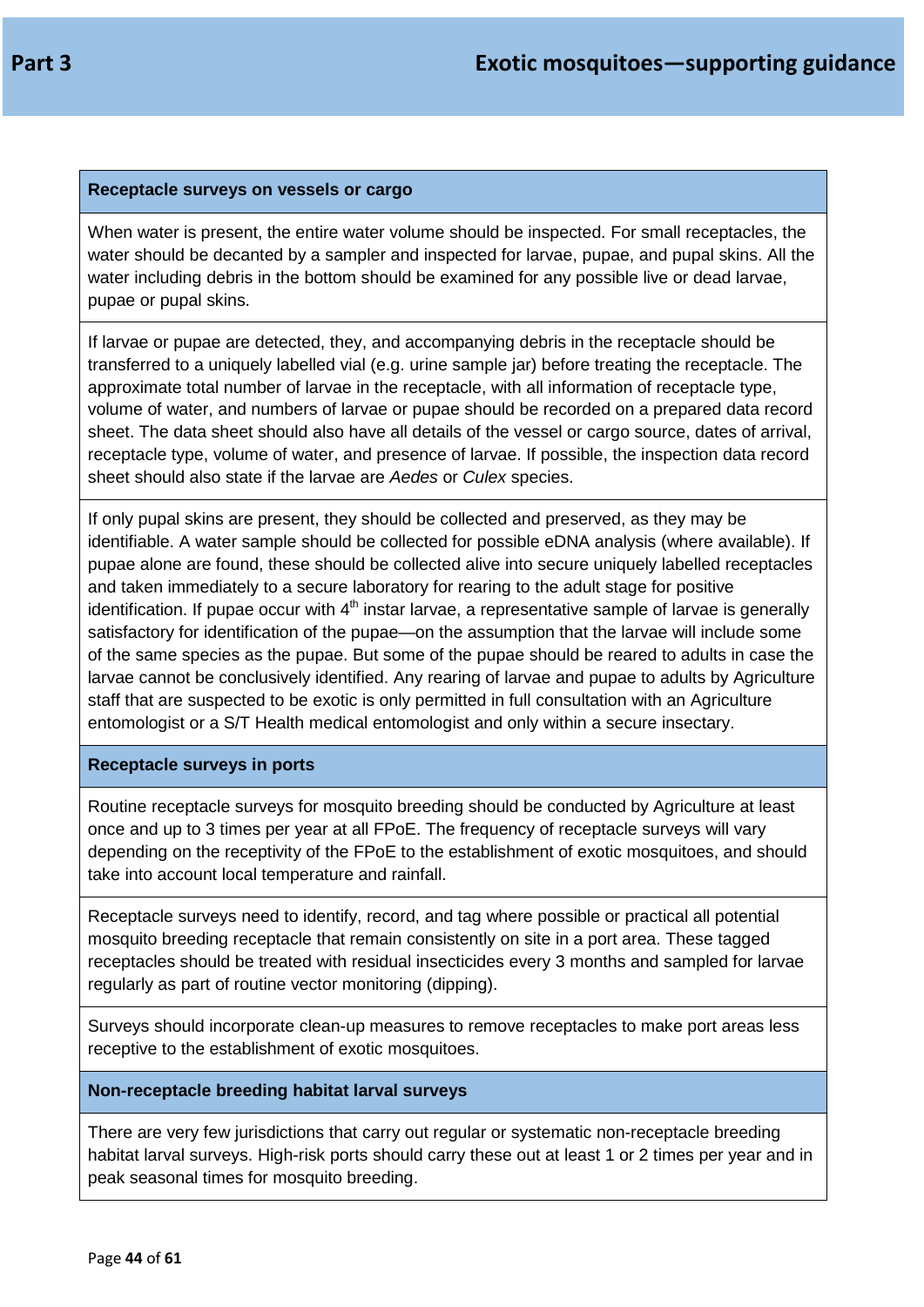### <span id="page-44-0"></span>**Section 14: Routine surveillance**

#### **The need for routine surveillance**

Routine surveillance is undertaken at FPoE to detect exotic mosquitoes. This type of surveillance involves the use of adult mosquito traps and larval and egg traps. The number, type, (including whether or not they are enhanced with  $CO<sub>2</sub>$  or other attractants) should be determined in line with requirements at each FPoE. The number and type of traps used in each port will depend on a number of factors, including:

- the extent of the port
- the frequency of international arrivals
- the number of discrete buildings related to passenger and cargo arrivals and processing
- the nature of operations in each area, and
- the number of habitats for mosquito breeding and harbourage.

### **Routine surveillance—what is involved**

Currently recommended traps for routine surveillance include BG traps (standard or  $CO<sub>2</sub>$ enhanced), standard ovitraps, sentinel tyre traps and EVS traps. Decisions around the appropriate trap to use involve consideration of the availability of power, security, and suitable sites for their operation.

Standard BG traps are suitable in enclosed areas at terminal facilities, while enhanced BG traps usually collect more specimens.

#### **Routine surveillance—when it is done**

Routine exotic mosquito surveillance traps are in continuous operation at all FPoE. Traps should be serviced weekly for collection and identification of species. Lethal traps along with pre-emptive harbourage spraying in high-risk areas are recommended in high-risk ports<sup>[22](#page-44-1)</sup>.

#### **Routine surveillance—collection and identification of specimens**

The preservation, storage and conveyance of specimens should conform to best-practice advice provided by medical entomologists or specialised laboratories. Specimens may be sent to medical entomologists for confirmation of species identification. Alternatively, high-resolution images of the specimen showing key diagnostic features can be emailed to medical entomologists.

Exotic *Aedes* mosquitoes may require DNA analysis for identity confirmation (as required), point of origin, and putative insecticide resistance status. Further testing for the presence of virus in specimens is open to the requirements of S/T Health in each jurisdiction.

<span id="page-44-1"></span><sup>22</sup> RC Russell, *Vector monitoring risk assessment,* 2015.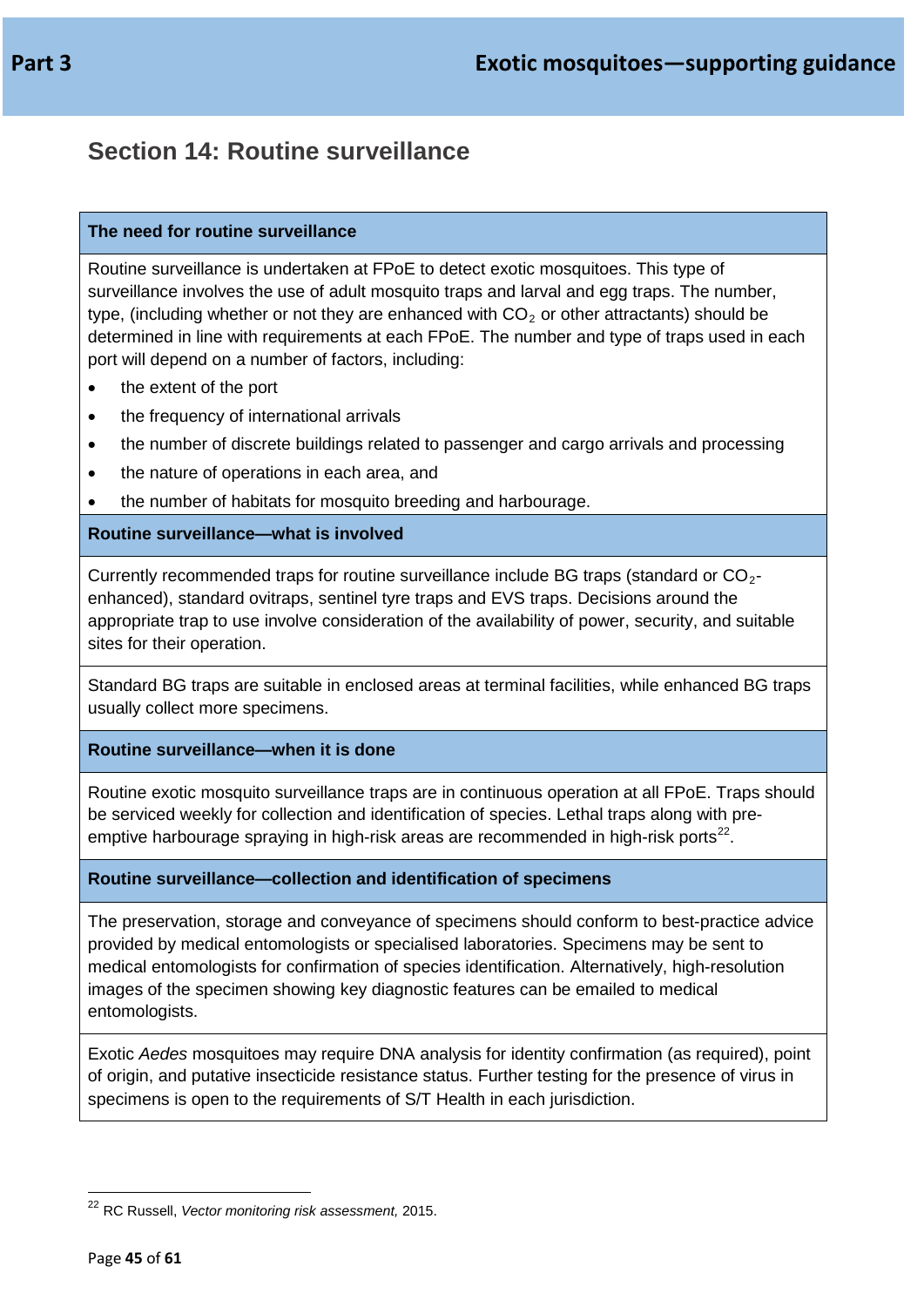### <span id="page-45-0"></span>**Section 15: Enhanced surveillance**

#### **The need for enhanced surveillance**

Following the detection of exotic mosquitoes at an FPoE, a range of response activities occur to ensure their elimination. In most cases, a period of enhanced surveillance is appropriate.

Situations that trigger enhanced surveillance include:

- when flying adult mosquitoes likely to have been imported are observed in aircraft or in air bridges
- when exotic larvae, pupae and pupal skins are collected in routine ovitraps or tyre traps or other on-shore receptacles, and
- when adult exotic mosquitoes are collected in routine adult surveillance traps.

#### **Enhanced surveillance—the use of additional traps**

During a period of enhanced surveillance:

- deploy additional traps (generally a doubling of the number of traps in place)
- enhance standard BG traps with  $CO<sub>2</sub>$  wherever possible
- consider using  $CO_2$ -baited EVS traps, and sticky ovitraps where possible, as well as routine surveillance traps such as BG traps
- suspend the use of standard ovitraps and tyre traps in the immediate proximity of the detection site until detection response activities are concluded (this is because these traps may not allow for timely analysis of any eggs laid in them)
- temporarily replace standard ovitraps with sticky traps
- collect standard ovitraps or tyre traps and seal them in plastic bags to avoid attracting adult mosquitoes and to avoid insecticide contamination
- set additional traps in as many locations as needed to cater for the number and range of suitable harbouring sites around disembarkation and cargo unloading and processing areas
- give preference to adult traps (e.g. BG traps) and lethal traps (e.g. sticky ovitraps) to ensure that adults are collected and removed from the environ
- target the type of additional traps deployed to the species of exotic mosquito present, and
- consider applying residual insecticide for adult mosquitoes to surfaces inside small and large receptacles and in harbourage areas, in as many locations as deemed necessary. In doing this, take into account the location of the exotic mosquito detection, the physical layout of the port with regard to potential harbourage and breeding sites, and the extent of any probable dispersal of exotic adults. This includes setting or re-applying insecticide to lethal tyre piles, and the setting of sticky traps or other lethal traps.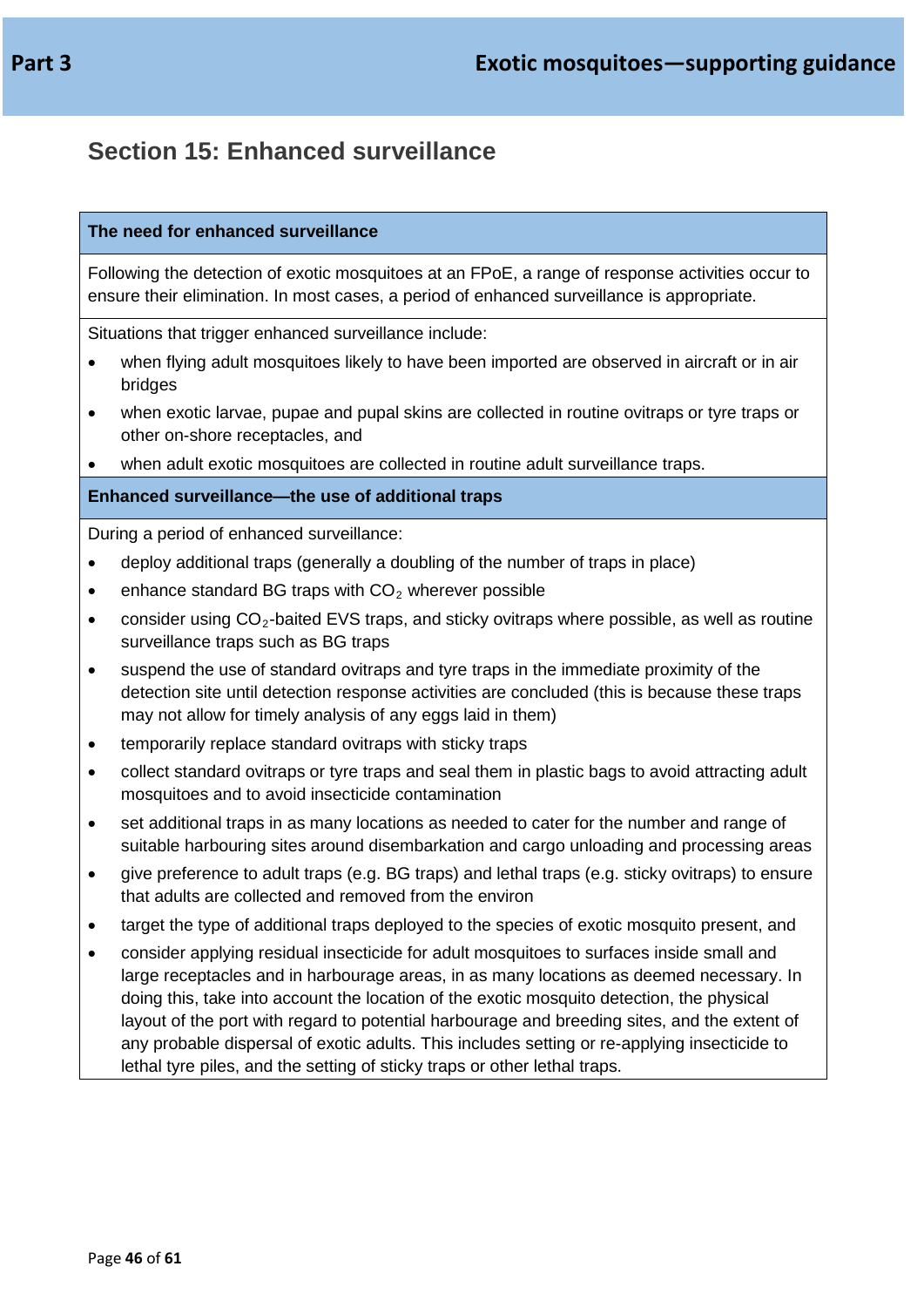### **Enhanced surveillance—receptacle surveys**

Enhanced surveillance involves surveys to locate and sample water-holding receptacles for larvae.

Key actions to consider include the following:

- undertake surveys near the detection to locate and sample water-holding receptacles
- if the detection is extensive, or multiple detections occur in a short period of time, take water samples from potential mosquito breeding sites in the port area for eDNA analysis
- apply residual insecticide to the inside surfaces of any water-holding receptacle that cannot be removed or destroyed. For environmental reasons, different insecticides will be needed to treat water in drains
- with regard to water-holding receptacles, record the date, location, and elimination treatment where relevant
- manage larval samples by labelling with details of the receptacle type, size, amount of water, number of larvae/pupae and location, name of the collector, date and location. Process collected larvae in relation to alcohol preservation and identification on the day of collection, and
- based on the site of detection, prevailing wind patterns, and flight range of the species of concern, consider expanding beyond the 400m zone or defined boundaries of the port to determine possible establishment.

### **Enhanced surveillance—time frames**

- Samples must be identified within 24 hours from the day of collection.
- Enhanced surveillance will continue for at least 1 month post detection.
- The inspection of surveillance traps will be daily for the first 10 days.
- After 10 days, if no additional detections have occurred and on agreement by key stakeholders, traps may be inspected every second day for one week and then weekly checks until key stakeholders agree to stand down enhanced surveillance.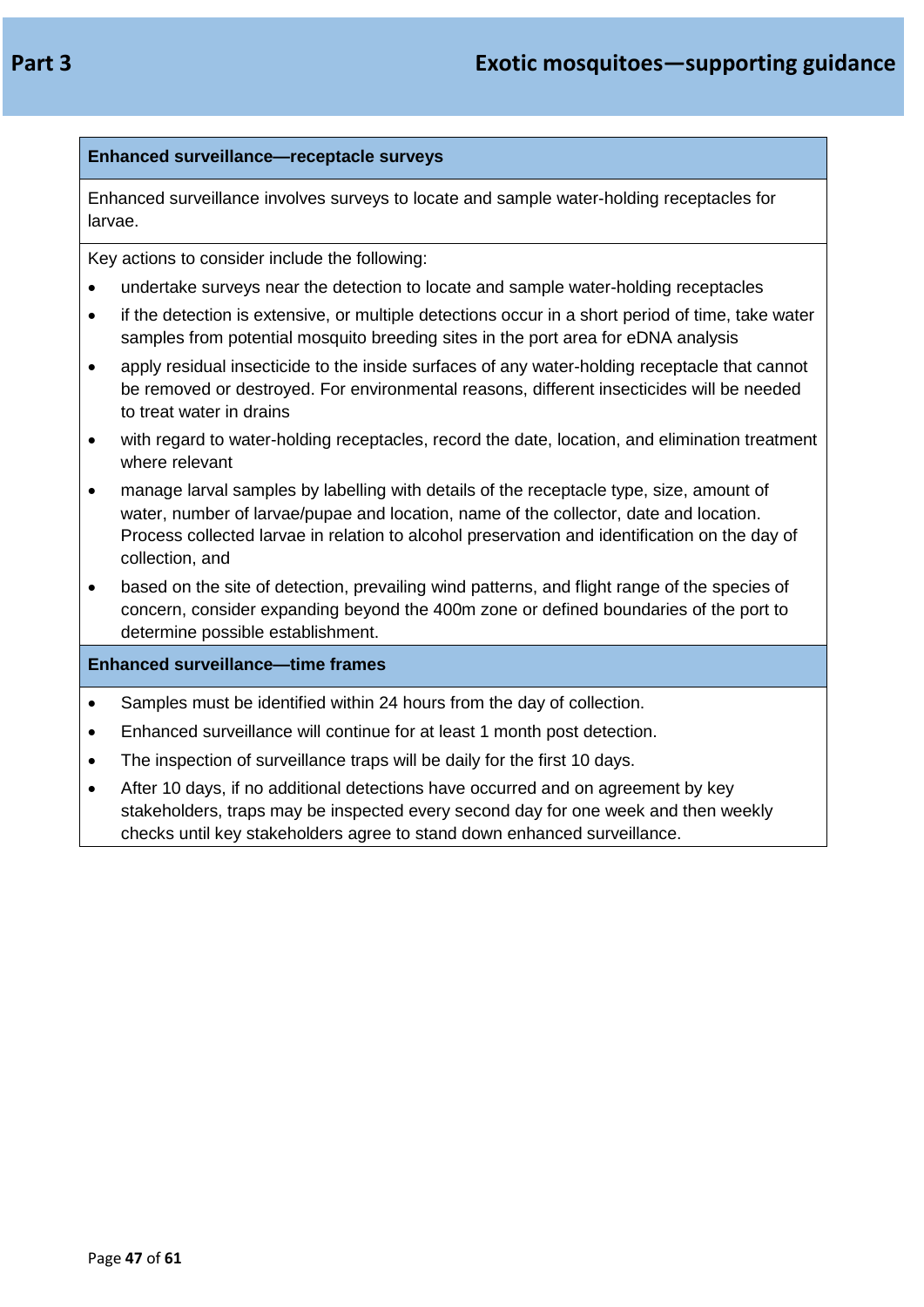### <span id="page-47-0"></span>**Section 16: Treatment methods—receptacles**

### **Agriculture treatment of receptacles**

- Treatment of receptacles by Agriculture officers are outlined in Agriculture work  $in$ structions<sup>23</sup>.
- Initial treatment of receptacles involves the use of methoprene and, to a lesser extent, monomolecular films or chlorine solution.

### **PO or S/T Health treatment of receptacles**

- If a receptacle contains water or any mosquito larvae following an exotic mosquito detection, it is assumed that the receptacle contains exotic mosquito eggs on the inside surfaces.
- Water-holding receptacles are emptied where larvae will not survive, and then treated with a chlorine spray to kill possible eggs on inner surfaces $24$ .

### **Receptacles and insecticides**

- Receptacles suitable for insecticide treatments include those with potential for collecting rainwater or those that contain water but which are not required or in use for human/animal drinking water or food storage, and do not contain ornamental fish.
- The insecticide used should be based on the approved list in section 17. This list is subject to review by Agriculture and Health with reference to NAMAC.
- All insecticides to be applied by licenced pest managers in line with label instructions.
- Insecticides such as methoprene or monomolecular films can be applied to rainwater tanks, roof gutters and other water storage or lined water conveyance areas (drains) where there is standing water and mosquito breeding is possible.

<span id="page-47-2"></span>

<span id="page-47-1"></span><sup>&</sup>lt;sup>23</sup> Any state or territory wishing to access these work instructions can contact Agriculture.<br><sup>24</sup> M Shortus. P Whelan, 'Recommended interim water receptacle treatment for exotic mosquitoes on international foreign fishing vessels arriving in Australia', NT Disease Control Bulletin, 2006, 13, 2:32-34.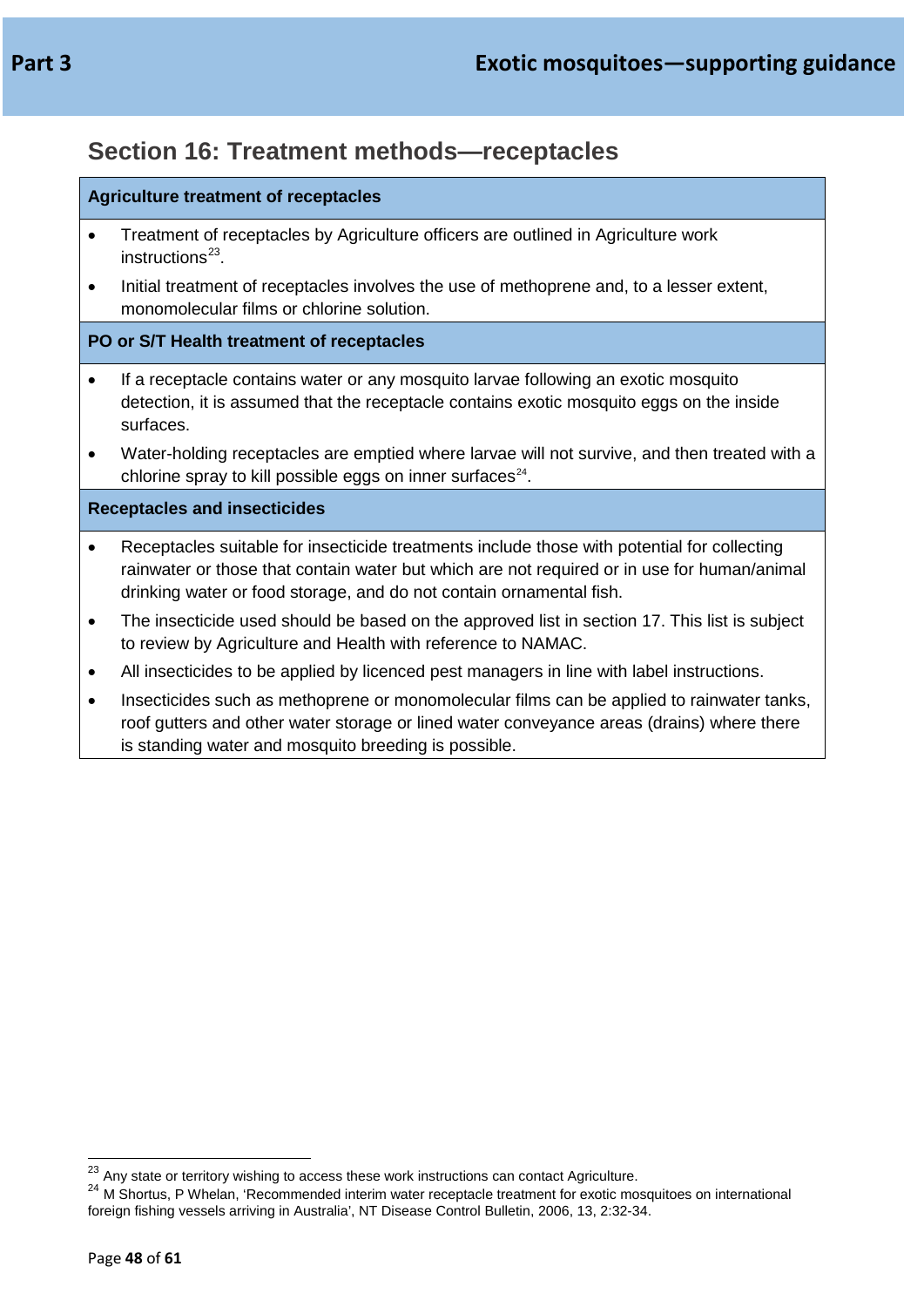## <span id="page-48-0"></span>**Section 17: Treatment methods—adult mosquitoes**

### **Space spraying (adulticiding)**

- For large-scale operations—vehicle-mounted machines using ULV or thermal fogging.
- For building interiors—small-scale ULV or thermal fog machines.
- For outdoor scenarios—ULV applications.
- For indoor scenarios—thermal fogging.

When planning spraying/fogging operations, consider the following:

- inform key stakeholders and landholders and provide warning to reduce or eliminate their employees' exposure to insecticide
- operations will extend up to 400m from the detection point
- potential mosquito harbourage targets include air bridges, luggage and cargo unloading areas, processing areas, transport facilities, and air can storage areas
- fogging will incorporate open buildings near the detection, and extend to areas of rubbish or accumulated objects likely to harbour mosquitoes
- give attention to the underside of structures that are elevated from the ground, e.g. demountable buildings and vehicles
- hedges, dense garden beds and dense clumps of vegetation offer sheltered harbouring areas and are to be included in operations
- fogging should be directed to areas below 3m from the ground
- landholders and businesses are not to remove any receptacle from their premises until fogging and receptacle treatments have been carried out, and
- Adult and larval or egg monitoring traps need to be sealed in plastic bags or removed prior to fogging to avoid contamination. Traps may be uncovered or redeployed 2 hours after fogging.

### **Treatment of surfaces**

• Apply residual barrier sprays to indoor and outdoor surfaces as well as to vegetated harbourage areas, using approved insecticides and methods.

### **Efficacy of Treatment**

• Consideration should be given to the verification of response treatments by chemical or biological means such as surface swabs or live fly bioassays when reqired.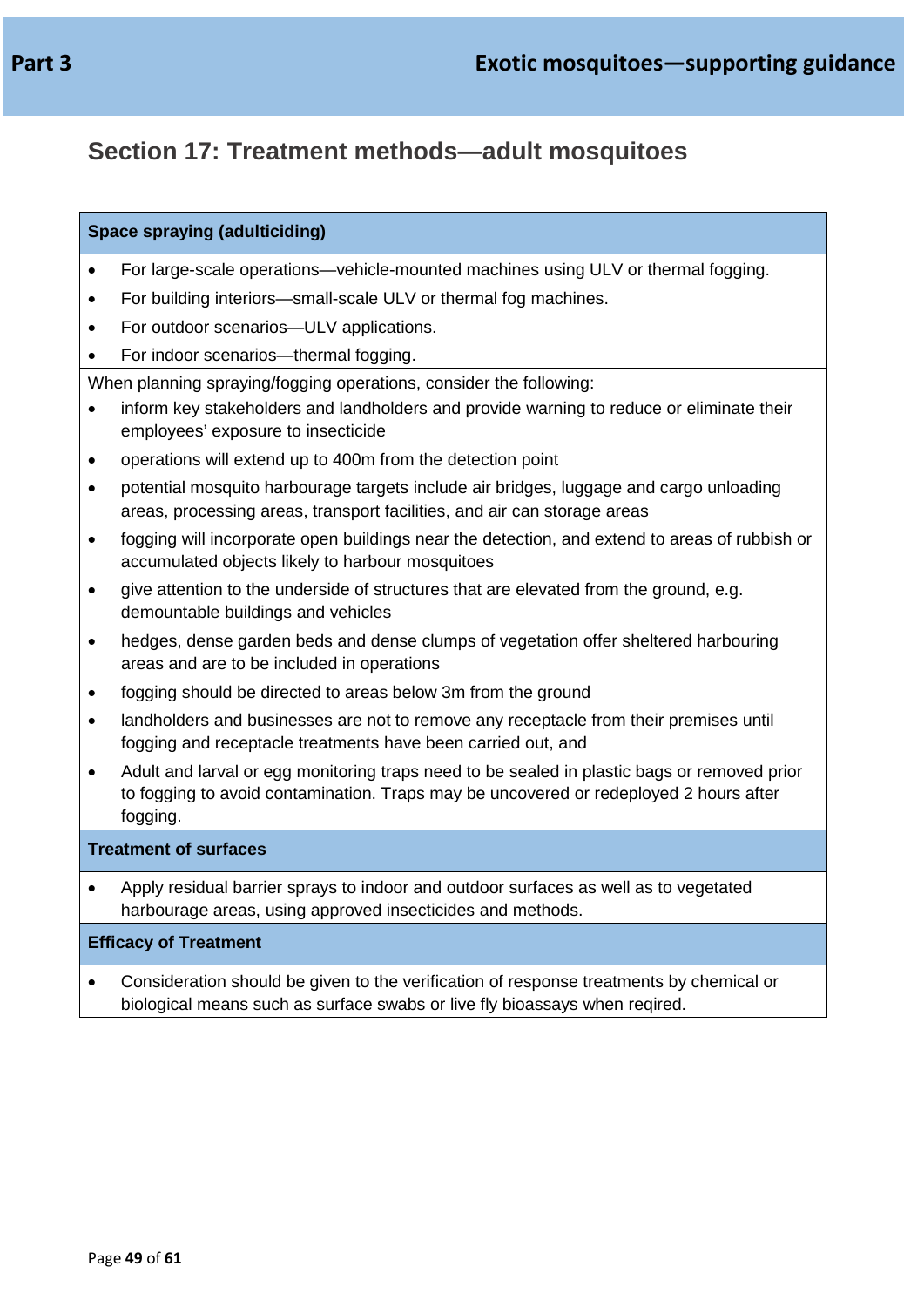| . . | п |  |
|-----|---|--|
|-----|---|--|

| <b>Treatment variations for different species</b>    |                                                                                                                                                                                                    |  |  |  |  |  |
|------------------------------------------------------|----------------------------------------------------------------------------------------------------------------------------------------------------------------------------------------------------|--|--|--|--|--|
| For exotic Aedes species: 25, 26, 27, 28, 29, 30, 31 |                                                                                                                                                                                                    |  |  |  |  |  |
|                                                      | undertake adult spraying/fogging operations in the late afternoon to early evening or early<br>morning when adult mosquito flight activity is likely to be at a peak.                              |  |  |  |  |  |
|                                                      | For Ae. aegypti:                                                                                                                                                                                   |  |  |  |  |  |
|                                                      | extend fogging operations to the interior of sheds and buildings where ease of mosquito<br>access is evident, as well as outdoor areas where there are dark objects or surfaces in<br>shaded areas |  |  |  |  |  |
|                                                      | apply residual sprays to dark harbourage areas, including the underside of objects                                                                                                                 |  |  |  |  |  |
| ٠                                                    | apply residual sprays to all potential water-holding receptacles                                                                                                                                   |  |  |  |  |  |
| $\bullet$                                            | there is no need to apply larvicide to artificial ponds or lakes, or earth sided or unlined storm<br>water drains, and                                                                             |  |  |  |  |  |
| $\bullet$                                            | residual sprays of surfaces such as walls should be limited to no higher than 2m from the<br>ground or floor surface.                                                                              |  |  |  |  |  |
|                                                      | For Ae. albopictus:                                                                                                                                                                                |  |  |  |  |  |
|                                                      | concentrate fogging on vegetated areas and shaded situations, and where there is rubbish<br>or other objects offering mosquito harbourage.                                                         |  |  |  |  |  |
|                                                      | For container-breeding Culex species and other container-breeding Aedes species:                                                                                                                   |  |  |  |  |  |
|                                                      | Fogging and treatment of receptacles is the same as for Aedes albopictus.                                                                                                                          |  |  |  |  |  |
|                                                      | For ground-pool habitat Anopheles or Culex species:                                                                                                                                                |  |  |  |  |  |
|                                                      | concentrate larvicide applications and fogging for adults on artificial ponds, storm drains,<br>lakes or other water bodies where there is emergent or marginal vegetation, and                    |  |  |  |  |  |
| $\bullet$                                            | extend fogging operations op to 1km from the exotic mosquito detection location to cater for<br>the probable longer flight range of these species.                                                 |  |  |  |  |  |

<span id="page-49-0"></span><sup>&</sup>lt;sup>25</sup> Pettit W, Kurucz N. 'A series of exotic mosquito detections at Darwin International Airport, Northern Territory between February 2015 and January 2016', *Northern Territory Disease Control Bulletin*, 2016, 23:4: 15

<span id="page-49-1"></span><sup>26</sup> PI Whelan, RC Russell, G Hayes, G Tucker, G Goodwin, 'Exotic *Aedes* mosquitoes: Onshore detection and elimination in Darwin, Northern Territory, Australia', *Communicable Disease Intelligence*, 2001, 25:4: 283-285.

<span id="page-49-2"></span><sup>&</sup>lt;sup>27</sup> PI Whelan, G Lamche, C Prosser, H Espinoza, 'Exotic mosquitoes detected in cargo at East Arm port area, 19 March 2003', *Northern Territory Disease Control Bulletin*, 2003, 10: 29-30.

<span id="page-49-3"></span><sup>28</sup> HT Nguyen, PI Whelan, M Finlay-Doney, SY Soong, 'Interceptions of *Aedes aegypti* and *Aedes albopictus* in the port of Darwin, Northern Territory, 25 January and 5 February 2010', Northern Disease Control Bulletin, 2010.

<span id="page-49-4"></span><sup>29</sup> N Kurucz, W Pettit, 'Incursions of *Aedes aegypti* in the Darwin port area, Northern Territory, Australia 23 April and 3 May 2013', *Northern Territory Disease Control Bulletin*, 2013, 20:4: 1-4.

<span id="page-49-5"></span><sup>30</sup> R Feldman, N Cliff, D Ivanic, C Michael, 'Exotic mosquito detections in Victoria: 2012-2016'. *Abstracts of 12th Symposium of the Mosquito Control Association of Australia and Arbovirus Research in Australia*, Surfers Paradise,<br>Queensland, 4-9 September 2016.<br><sup>31</sup> SL Docsett and C.Wabb *if a strate and the setting* 

<span id="page-49-6"></span>SL Doggett and C Webb, '*Aedes aegypti* at Sydney airport; the detections and response, *Abstracts of 12<sup>th</sup> Symposium of the Mosquito Control Association of Australia and Arbovirus Research in Australia*, Surfers Paradise, Queensland, 4-9 September 2016.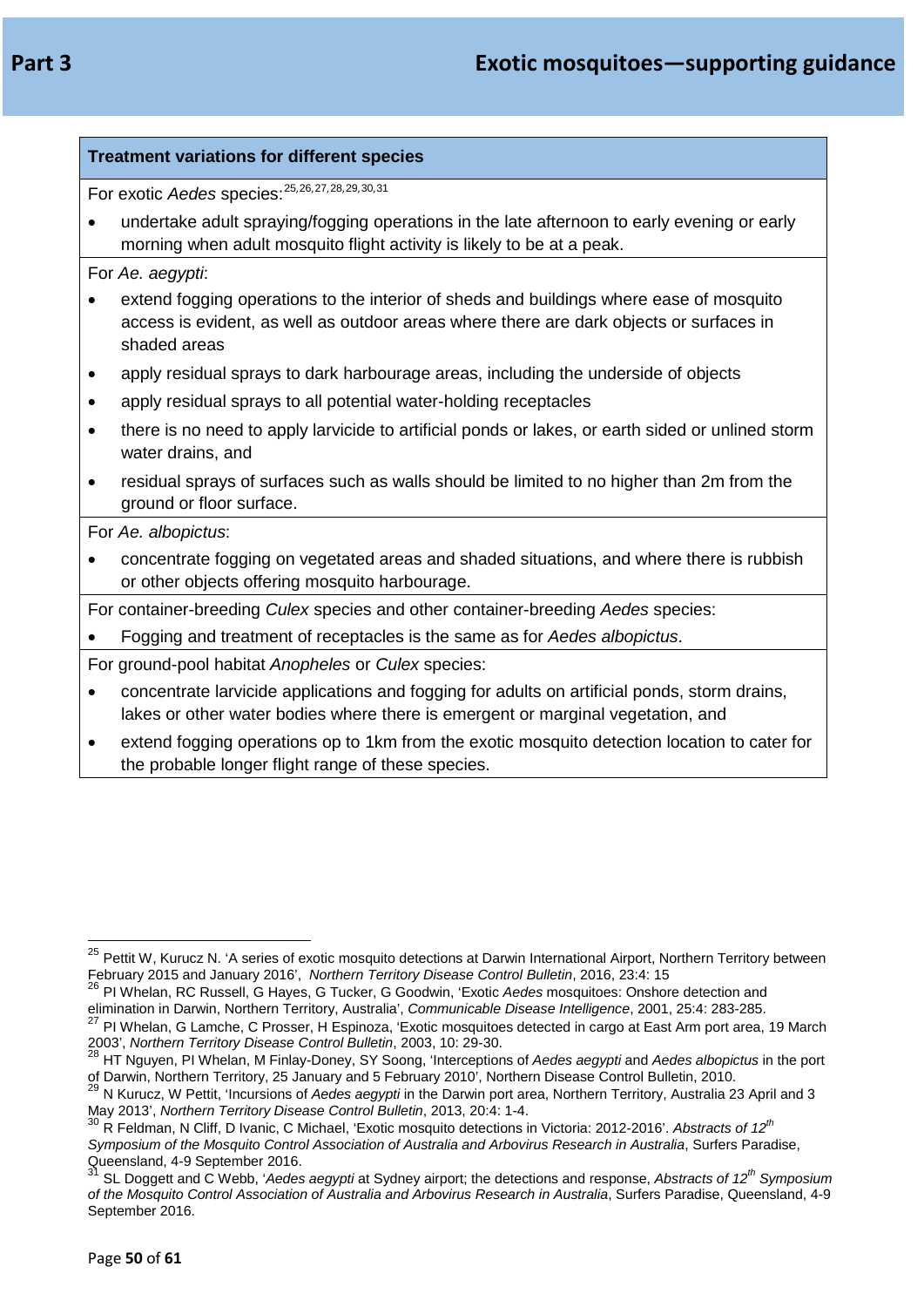### <span id="page-50-0"></span>**Section 18: Treatment methods—insecticides**

All insecticides must be registered with the Australian Pesticides and Veterinary Medicines Authority (APVMA) for the purpose stated. Check the product label for use patterns, dilution rates and target species as not all products containing the listed active ingredients are labelled for use against mosquitoes. Please note that knockdown and residual treatments must be conducted by a licenced pest management expert.

| <b>Control type</b>                                                                                                              | <b>Active ingredient</b>                                     | <b>Application method</b>                                                                     | <b>Comments</b>                                                                                                                                                                            |  |
|----------------------------------------------------------------------------------------------------------------------------------|--------------------------------------------------------------|-----------------------------------------------------------------------------------------------|--------------------------------------------------------------------------------------------------------------------------------------------------------------------------------------------|--|
| Adult knockdown<br>The use of a $4th$ generation<br>pyrethroid is preferred.                                                     | deltamethrin                                                 | Thermal or ultra-low<br>volume (ULV) fogging.                                                 | Deltamethrin is currently the<br>preferred active ingredient for<br>adult knockdown.                                                                                                       |  |
|                                                                                                                                  | cypermethrin                                                 | Thermal or ULV fogging.                                                                       | An alternative fourth generation<br>pyrethroid preferred over<br>formulations containing earlier<br>generations such as<br>bioresmethrin or d-phenothrin.                                  |  |
| <b>Residual harbourage</b><br>sprays<br>for vegetation, internal and<br>external walls and the inner<br>surfaces of receptacles. | beta-cyfluthrin plus<br>imidacloprid                         | Pressure sprayers.                                                                            | Neonicotinoids have a different<br>mode of action to pyrethroids.<br>beta-cyfluthrin and imidacloprid<br>is the preferred combination of<br>active ingredients for residual<br>treatments. |  |
| A combination neonicotinoid<br>and pyrethroid is preferred.                                                                      | bifenthrin plus<br>imidacloprid                              | motorised pressure sprayer<br>equipment or hand-held<br>pressure sprayers for small<br>areas. | An alternative to beta-cyfluthrin<br>combined with imacloprid, but<br>still preferred over non-<br>combination formulations lacking<br>neonicotinoids.                                     |  |
| <b>Treatment for receptacles</b><br>and/or drains<br>Slow release s-methoprene                                                   | s-methoprene                                                 | Hand application to<br>receptacles, drains or<br>ground larval habitats.                      | Preferred treatment for drains<br>and receptacles.                                                                                                                                         |  |
| formulation (such as<br>briquettes) is preferred.                                                                                | Light mono<br>molecular oil                                  | Hand droplet application to<br>large receptacles or lined<br>drains with pupae or<br>larvae.  | For quick action against larvae<br>and pupae but should be used in<br>conjunction with other long-<br>lasting products such as s-<br>methoprene.                                           |  |
|                                                                                                                                  | <b>Bacillus</b><br>thuringiensis var.<br>israelensis (b.t.i) | Pressure sprayers and<br>granules.                                                            | Fast acting against feeding<br>larvae but as it needs to be<br>ingested to be effective, Bti does<br>not affect pupae, adults, or late<br>larval stages when active<br>feeding has ceased. |  |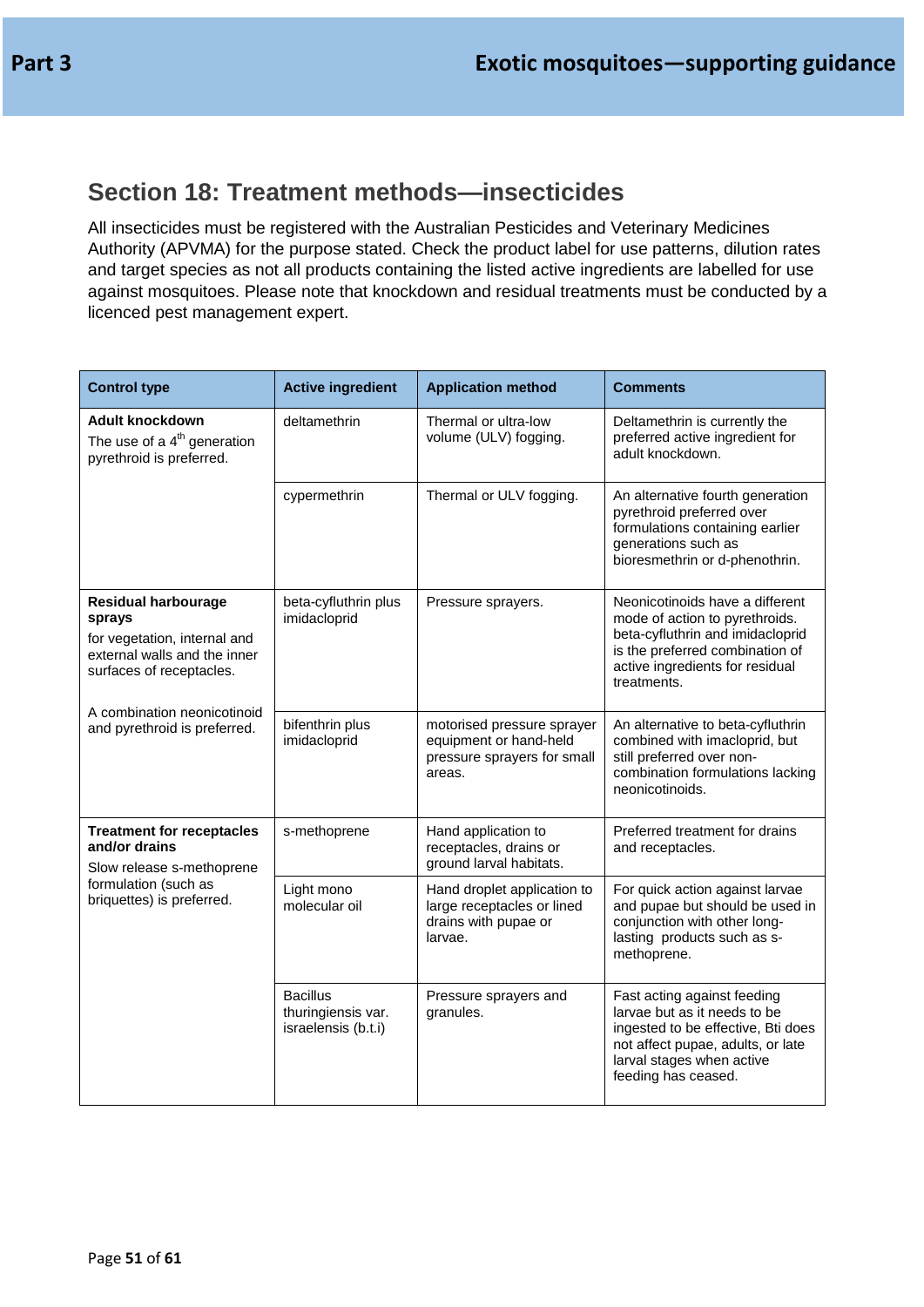### <span id="page-51-0"></span>**Section 19: Record-keeping, reporting, and useful documents**

### **Record-keeping, reporting, and useful documents**

Clear communication pathways and reporting processes are vital to ensure that all stakeholders are aware of exotic mosquito detections.

When an exotic mosquito detection is confirmed, details must be reported to relevant parties within Agriculture, Health and S/T Health.

Communication with the public and with media organisations is a matter for consideration and agreement by key stakeholders at each FPoE. This process should occur in consultation with Agriculture, Health and the PO.

#### **Record-keeping**

Details of all inspections, detections, surveillance, and treatments are to be documented, with the following information recorded (where applicable):

- vessel/aircraft type
- country and port of origin
- transit ports and dates of transit
- date of docking/landing
- location of docking/landing
- date of inspection
- receptacles with water
- receptacles with larvae
- species identified and verification of identification, and
- date and type of treatments.

Detailed maps and satellite imagery are a useful for marking trap locations and identifying potential harbourage areas.

Specific details treatment details to be recorded include:

- areas treated
- type and location of receptacles treated
- chemicals and methods used
- details of warnings and other communications provided
- dates, times and locations of treatments, and
- general observations and any follow-up treatment or inspection requirements.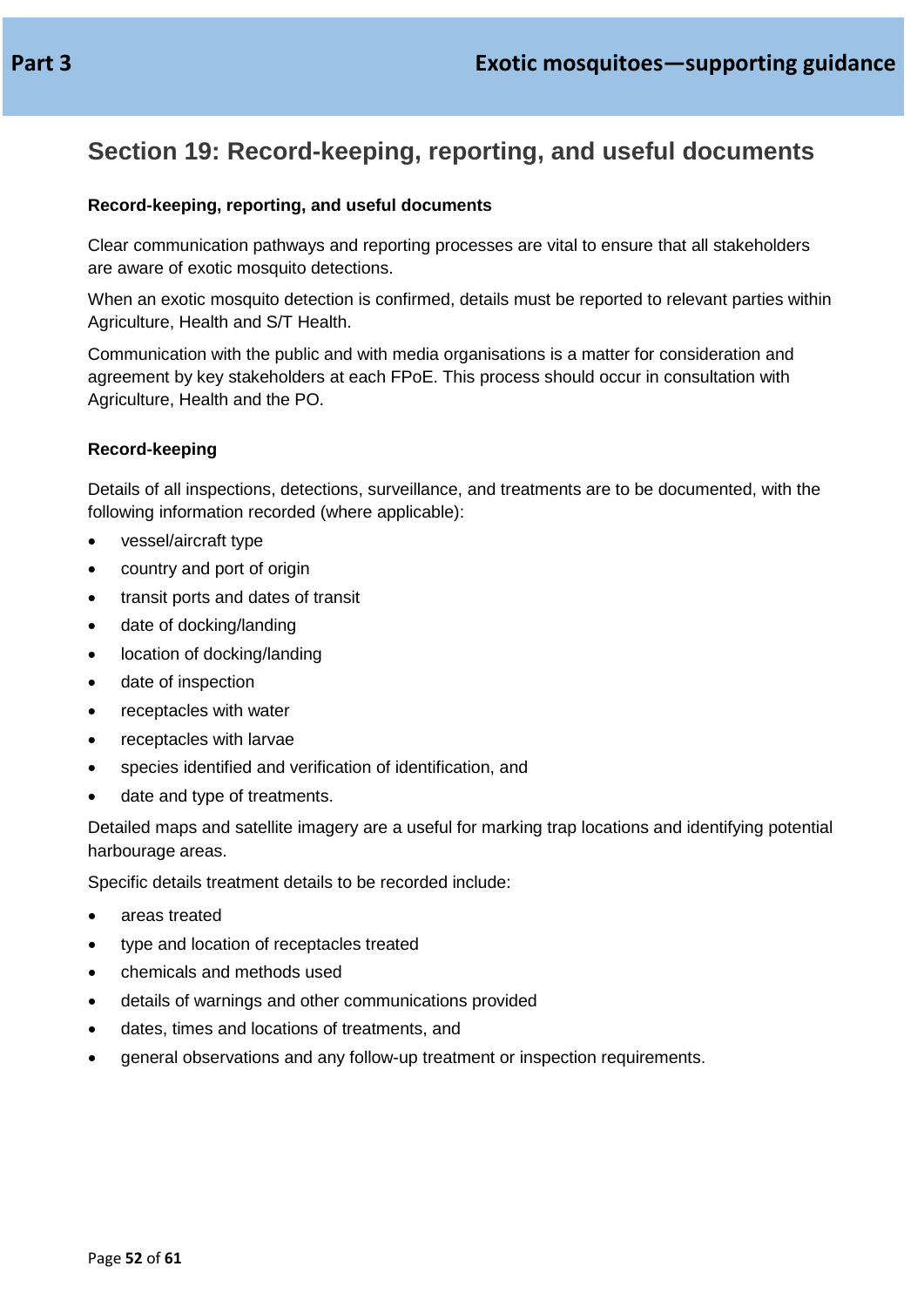### **Useful documents**

On the following pages are documents that can be printed or copied as required to assist with record-keeping and reporting. The documents include:

- key contact list
- exotic mosquito detection response report
- receptacle surveillance results
- enhanced surveillance report
- request to undertake a treatment activity (details to include in correspondence), and
- legal direction to treat premises.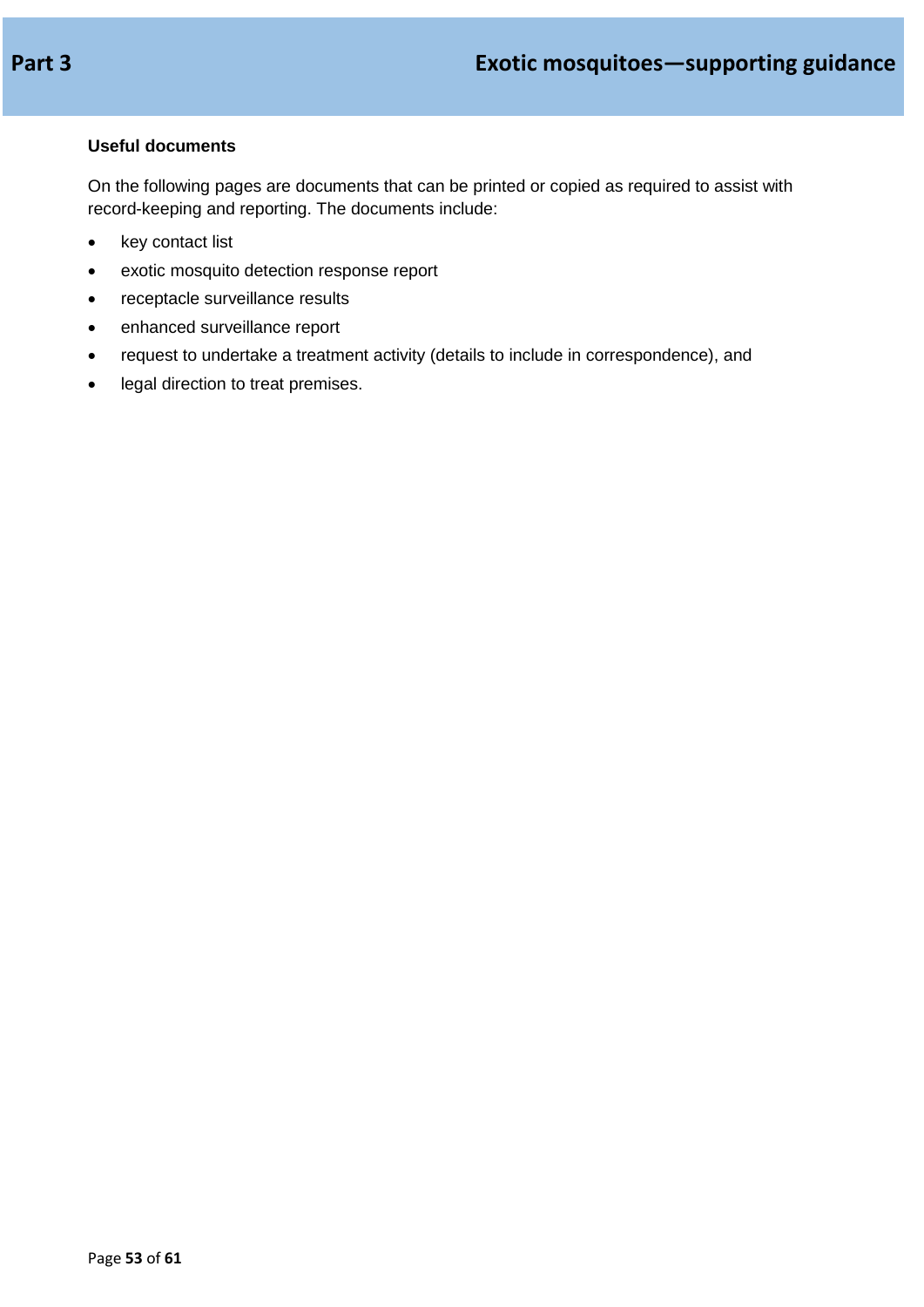## **Key contacts**

| <b>Name</b>                                                 | <b>Position</b>                                             | <b>Landline</b> | <b>Mobile</b> | <b>Email</b> |  |  |  |  |
|-------------------------------------------------------------|-------------------------------------------------------------|-----------------|---------------|--------------|--|--|--|--|
| <b>COMMONWEALTH CONTACTS</b>                                |                                                             |                 |               |              |  |  |  |  |
| Department of Agriculture and Water Resources (Biosecurity) |                                                             |                 |               |              |  |  |  |  |
|                                                             |                                                             |                 |               |              |  |  |  |  |
|                                                             |                                                             |                 |               |              |  |  |  |  |
|                                                             | Australian Government Department of Health                  |                 |               |              |  |  |  |  |
|                                                             |                                                             |                 |               |              |  |  |  |  |
|                                                             |                                                             |                 |               |              |  |  |  |  |
| <b>LOCAL CONTACTS</b>                                       |                                                             |                 |               |              |  |  |  |  |
|                                                             | Department of Agriculture and Water Resources (Biosecurity) |                 |               |              |  |  |  |  |
|                                                             |                                                             |                 |               |              |  |  |  |  |
|                                                             |                                                             |                 |               |              |  |  |  |  |
|                                                             |                                                             |                 |               |              |  |  |  |  |
| <b>State/territory health department</b>                    |                                                             |                 |               |              |  |  |  |  |
|                                                             |                                                             |                 |               |              |  |  |  |  |
|                                                             |                                                             |                 |               |              |  |  |  |  |
|                                                             |                                                             |                 |               |              |  |  |  |  |
| <b>Local government</b>                                     |                                                             |                 |               |              |  |  |  |  |
|                                                             |                                                             |                 |               |              |  |  |  |  |
|                                                             |                                                             |                 |               |              |  |  |  |  |
|                                                             |                                                             |                 |               |              |  |  |  |  |
| <b>Seaport authority</b>                                    |                                                             |                 |               |              |  |  |  |  |
|                                                             |                                                             |                 |               |              |  |  |  |  |
|                                                             |                                                             |                 |               |              |  |  |  |  |
|                                                             |                                                             |                 |               |              |  |  |  |  |
| <b>Airport authority</b>                                    |                                                             |                 |               |              |  |  |  |  |
|                                                             |                                                             |                 |               |              |  |  |  |  |
|                                                             |                                                             |                 |               |              |  |  |  |  |
|                                                             |                                                             |                 |               |              |  |  |  |  |
|                                                             |                                                             |                 |               |              |  |  |  |  |
| <b>Department of Defence</b>                                |                                                             |                 |               |              |  |  |  |  |
|                                                             |                                                             |                 |               |              |  |  |  |  |
|                                                             |                                                             |                 |               |              |  |  |  |  |
|                                                             |                                                             |                 |               |              |  |  |  |  |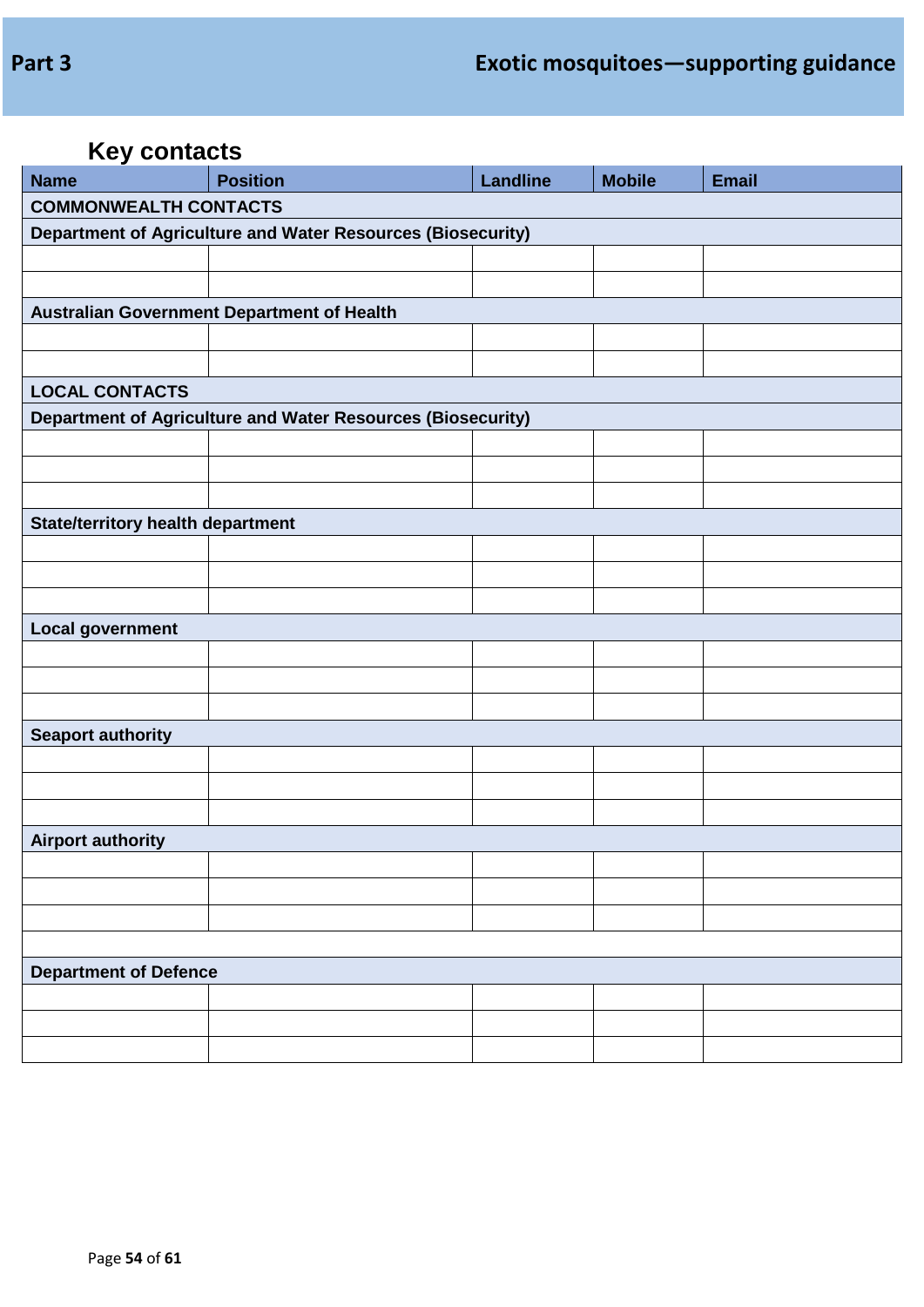**Exotic mosquito detection response report**

| Date of<br>detection | <b>Detection</b><br>site | Lead<br>stakeholder | <b>Species</b> | <b>Stages</b> | Fogging, barrier,<br>harbourage<br>control/date | Receptacle<br>control/date | <b>Treatment</b><br>provider | Insecticide<br>type and<br>application | <b>Comments</b> |
|----------------------|--------------------------|---------------------|----------------|---------------|-------------------------------------------------|----------------------------|------------------------------|----------------------------------------|-----------------|
|                      |                          |                     |                |               |                                                 |                            |                              |                                        |                 |
|                      |                          |                     |                |               |                                                 |                            |                              |                                        |                 |
|                      |                          |                     |                |               |                                                 |                            |                              |                                        |                 |
|                      |                          |                     |                |               |                                                 |                            |                              |                                        |                 |
|                      |                          |                     |                |               |                                                 |                            |                              |                                        |                 |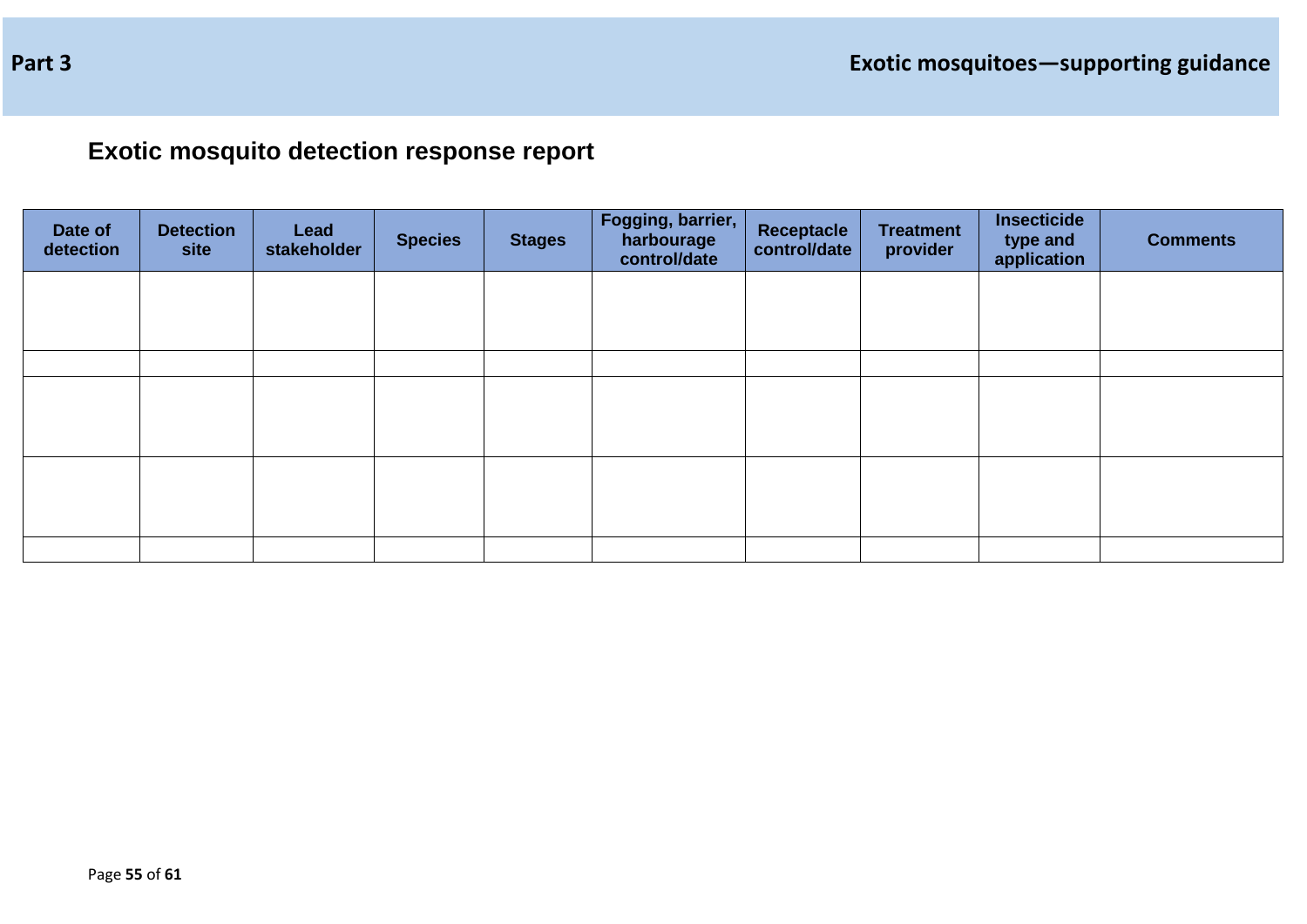# **Receptacle surveillance results**

| Port, location, date of survey: |                |                   |                    |                |                |                       |
|---------------------------------|----------------|-------------------|--------------------|----------------|----------------|-----------------------|
| <b>Receptacle type</b>          | <b>Numbers</b> | <b>With water</b> | <b>With larvae</b> | <b>Species</b> | <b>Instars</b> | <b>Treatment type</b> |
|                                 |                |                   |                    |                |                |                       |
|                                 |                |                   |                    |                |                |                       |
|                                 |                |                   |                    |                |                |                       |
|                                 |                |                   |                    |                |                |                       |
|                                 |                |                   |                    |                |                |                       |
|                                 |                |                   |                    |                |                |                       |
|                                 |                |                   |                    |                |                |                       |
|                                 |                |                   |                    |                |                |                       |
|                                 |                |                   |                    |                |                |                       |
|                                 |                |                   |                    |                |                |                       |
|                                 |                |                   |                    |                |                |                       |
|                                 |                |                   |                    |                |                |                       |
|                                 |                |                   |                    |                |                |                       |
|                                 |                |                   |                    |                |                |                       |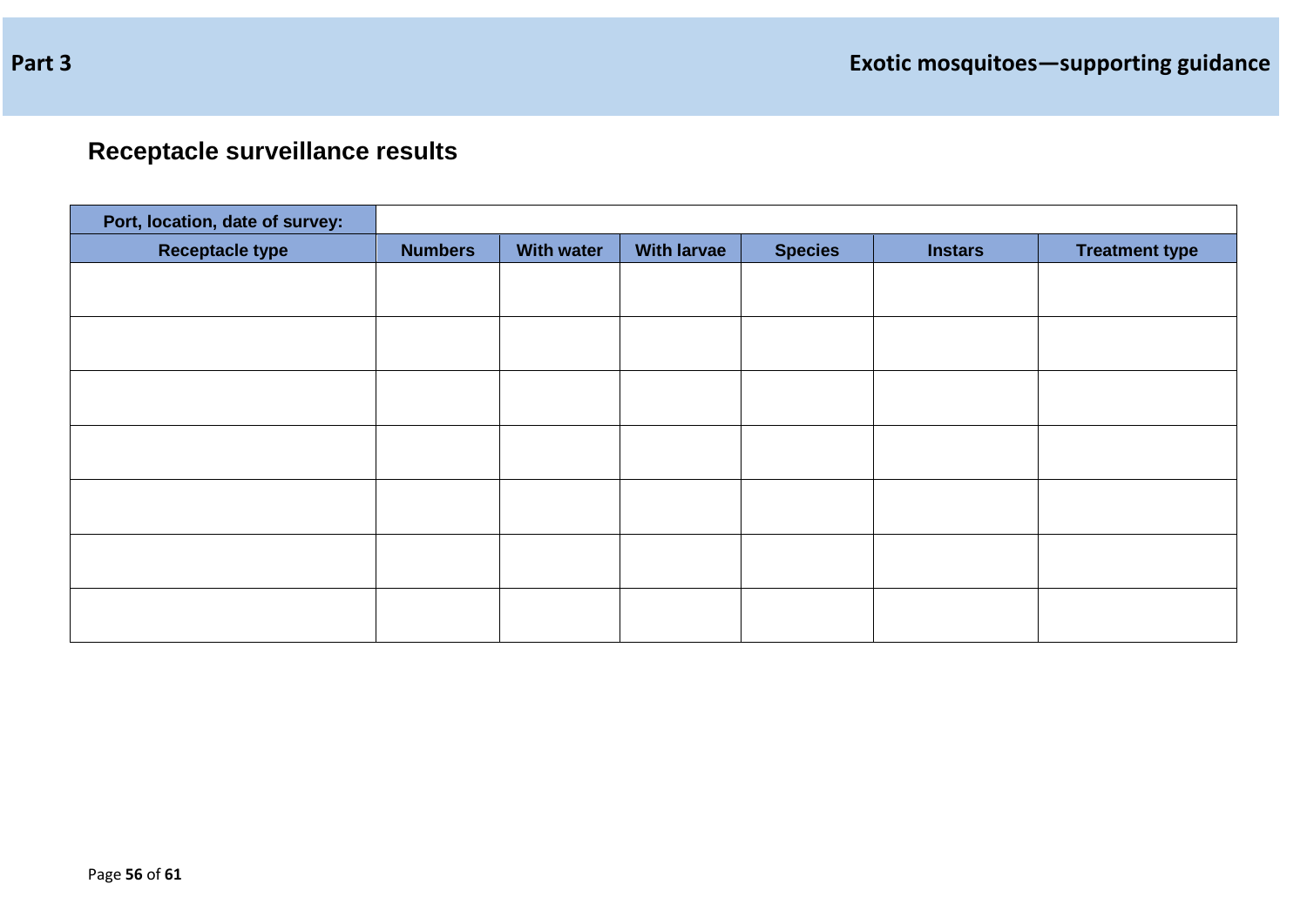### **Request to undertake a treatment activity (suggested wording and details to include in correspondence)**

Dear **{name of recipient}**

On **{date}**, **{name of State/Territory department of health}** was informed by the Department of Agriculture and Water Resources that during their routine surveillance for exotic mosquitoes, **{details of mosquito detected}** was detected at **{name of first point of entry}**.

A risk assessment by the **{institution providing medical entomology services}** and the Department of Agriculture and Water Resources concluded that a potential emergence event cannot be ruled out due to **{further details as required}** and recommended the following chemical control measures to be implemented as soon as possible to eradicate any potential establishment of the exotic species.

In the first instance, I request that **{name of port operator}** conduct adult mosquito control via **{details of treatment required, when and where treatment should be undertaken}** as recommended by **{name of relevant medical entomologist}**. These recommendations are supported by **{name of State/Territory department of health}** and the Department of Agriculture and Water Resources. **{Further details of treatment required, e.g. insecticides to be used}**.

Further measures may be required in the coming days and weeks to monitor and control this detection. I will issue further requests to **{name of port operator}**, based on expert advice and any other detections of **{name of mosquito species identified in this detection}**.

Should you have any questions regarding this request please contact **{name, position and contact details of appropriate contact person in State/Territory department of health}**.

Kind regards **{name and position of sender}**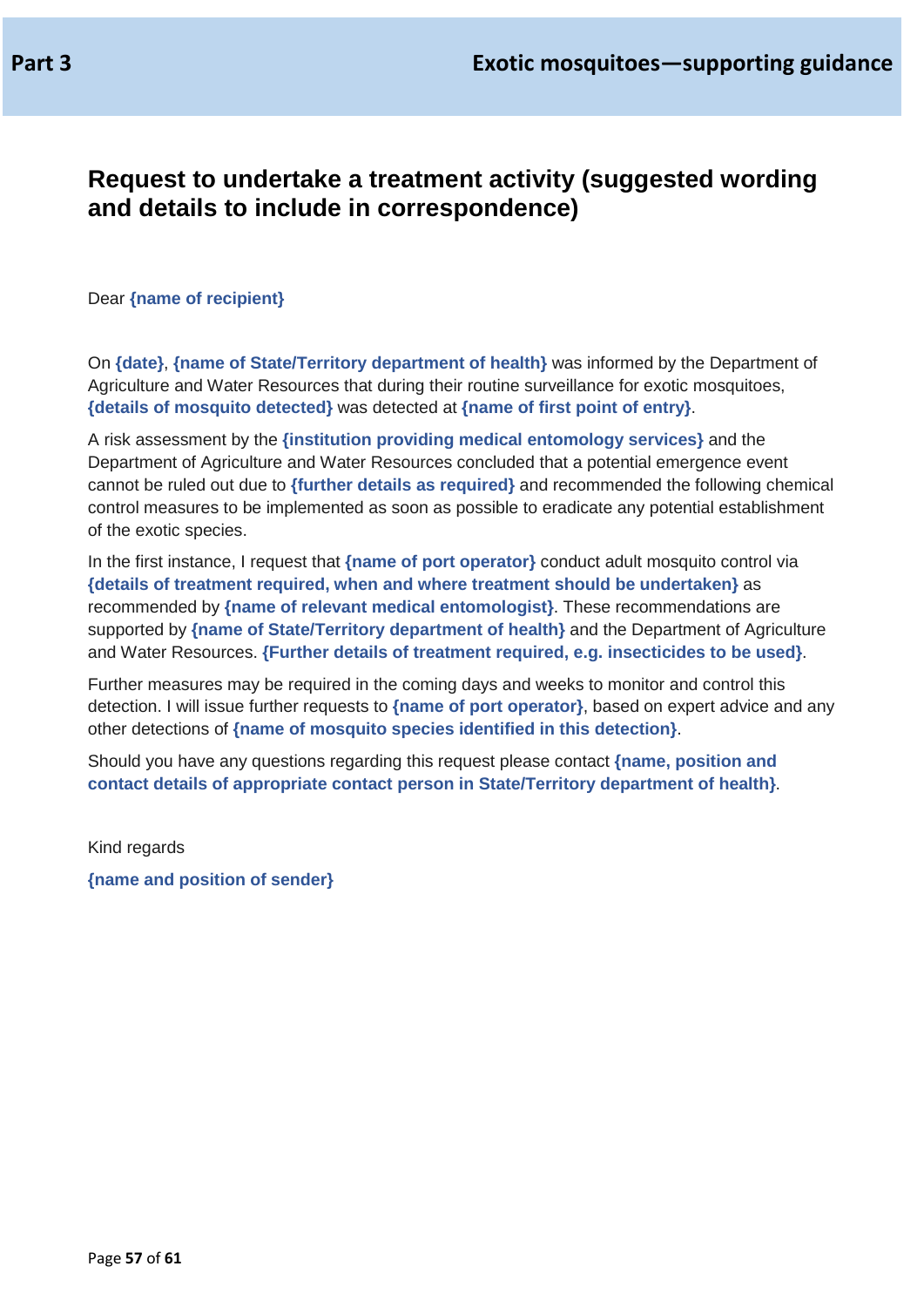### **Legal direction to treat premises**

#### **COMMONWEALTH OF AUSTRALIA**

#### **DIRECTION TO CARRY OUT VECTOR CONTROL ACTIVITIES**

#### **SECTION 252A** *BIOSECURITY ACT 2015*

I, [insert full name], on the basis of evidence that [exotic mosquitoes /mosquito larvae] have been detected at linsert port name] ('the Airport') in the State/Territory of [state/territory], being a first point of entry, under section 252A(1) of the *Biosecurity Act 2015* ('the Act');

DIRECT, [name of operator], to carry out the activities in the areas of the Airport, at the times and in the manner, specified below in order to control vectors in those areas:

- 1. Within  $[X]$  days of the date of this Direction, disinsection by 'fogging' must be carried out in and around [insert relevant area and relevant chemical].
	- a. [List specific areas if required]
	- b. [List specific areas if required]
	- c. [List specific areas if required]
- 2. Within [X] days of the completion of the activities mentioned in paragraph 1 , all external drains must be cleaned and treated with S-Methoprene Briquettes.
- 3. Within  $[X]$  days of the completion of the activities mentioned in paragraph 1, a residual barrier spray [insert relevant chemical] must be applied in and around the areas mentioned in paragraph 1.

Dated this and a control of the control of the 2017 and the 2017

#### [insert name]

Chief Human Biosecurity Officer for [name of State/Territory]

[NOTE: A person to whom a direction under subsection 252A of the Act is given, and who fails to comply with the direction, may be prosecuted for an offence punishable by up to 5 years imprisonment or a pecuniary penalty of up to 500 penalty units (subsection 252A(3)). Alternatively, civil penalty proceedings may be taken against the person that may require the person to pay an amount up to 120 penalty units (subsection 252A(4)). As at 1 June 2017, a penalty unit is equal to \$180 and is increased on 1 July each following year – section 4AA *Crimes Act 1914* ]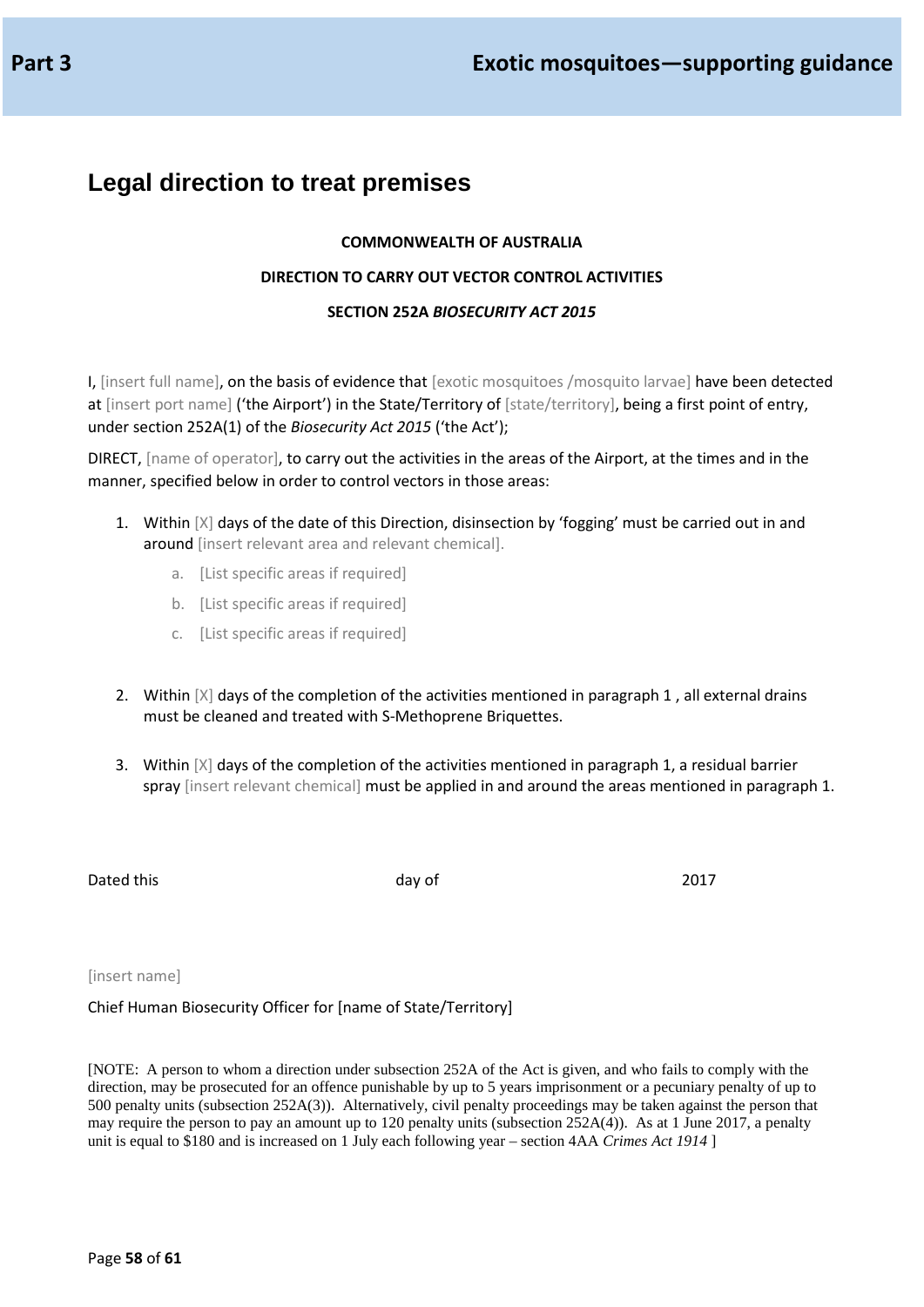### <span id="page-58-0"></span>**Part 4: Bibliography**

California Department of Public Health, *Guidance for surveillance of and response to invasive Aedes mosquitoes and locally acquired exotic mosquito-borne infections transmitted by these mosquitoes in California*, CDPH Division of Comm. Disease Control, California, USA, 2014.

Doggett SL, Webb C, '*Aedes aegypti* at Sydney airport; the detections and response, *Abstracts of 12th Symposium of the Mosquito Control Association of Australia and Arbovirus Research in Australia*, Surfers Paradise, Queensland, 4-9 September 2016.

Feldman R, Cliff N, Ivanic D, Michael C, 'Exotic mosquito detections in Victoria: 2012-2016'. *Abstracts of 12th Symposium of the Mosquito Control Association of Australia and Arbovirus Research in Australia*, Surfers Paradise, Queensland, 4-9 September 2016.

Harrington SA, Lindsay MD, Broom AK, Long SA, '*Report on an investigation for the presence of Aedes (Stegomyia) aegypti mosquitoes in the Broome region'*, West Kimberley, Western Australian Department of Health report, 2001.

Kurucz N, Pettit W, 'Incursions of *Aedes aegypti* in the Darwin port area, Northern Territory, Australia 23 April and 3 May 2013', *Northern Territory Disease Control Bulletin*, 2013, 20:4: 1-4.

Meeraus WH, Armistead JS, Arias JR, 'Field comparison of novel and gold standard traps for collecting *Aedes albopictus* in Northern Virginia, *Journal of the American Mosquito Control Association*, 2008, 24:2:244-248.

NAMAC, *Inspection, surveillance and treatment for exotic mosquito importations in northern Australia*, Draft prepared by Whelan PI, Ritchie SA, Russell RC, Lindsay M, Walker J, Nguyen H, for National Arbovirus and Malaria Advisory Committee, Commonwealth Department of Health and Ageing, Australia, 2010.

Nguyen HT, Whelan PI, 'Detection and elimination of *Aedes albopictus* on cable drums at Perkins Shipping, Darwin, Northern Territory', *Northern Territory Disease Control Bulletin*, 2007, 14:3:39- 41.

Nguyen HT, Whelan PI, Finlay-Doney M, Soong SY, 'Interceptions of *Aedes aegypti* and *Aedes albopictus* in the port of Darwin, Northern Territory, 25 January and 5 February 2010', *Northern Territory Disease Control Bulletin*, 2010.

Pettit W, Kurucz N. 'A series of exotic mosquito detections at Darwin International Airport, Northern Territory between February 2015 and January 2016', *Northern Territory Disease Control Bulletin*, 2016, 23:4: 15

Reisen WK, Cummings RC, Delgado O, Gutierrez A, Meyer RP, Scott TW, 'Comparative effectiveness of three adult mosquito sampling methods in habitats representative of four different biomes of California', *Journal of the American Mosquito Control Association*, 1999, 15:24-31.

Reisen WK, Meyer RP, Cummings RF, Delgado O, 'Effects of trap design and  $CO<sub>2</sub>$  presentation on the measurement of adult mosquito abundance using Centers for Disease Control-style miniature light traps', *Journal of the American Mosquito Control Association*, 2000, 16:13-18.

Ritchie SA, Long S, 'Does S-methoprene affect oviposition by *Aedes aegypti* in an ovitrap?', Journal of the *American Mosquito Control Association*, 2003, 19:2:170-171.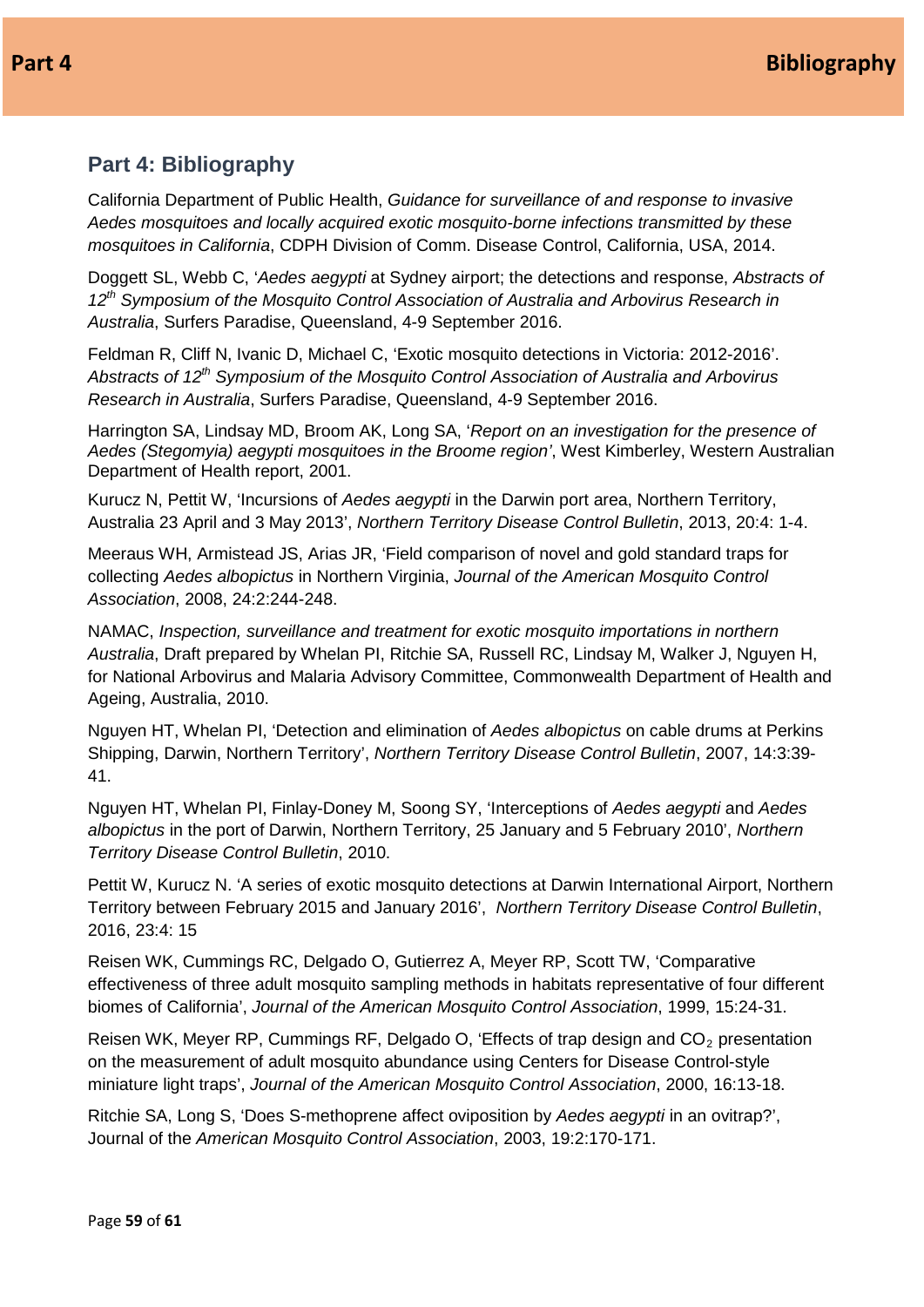Ritchie SA, Long S, Hart A, Webb C, Russell RC, 'An adulticidal sticky ovitrap for sampling container-breeding mosquitoes', *Journal of the American Mosquito Control Association*, 2003, 19:235-242.

Ritchie SA, 'Effect of some animal feeds and oviposition substrates on *Aedes* oviposition in ovitraps in Cairns, Australia', *Journal of the American Mosquito Control Association*, 2001, 17:206- 208.

Rohe DL, Fall RP, 'A miniature battery powered  $CO<sub>2</sub>$ -baited trap for mosquito-borne encephalitis surveillance', *Bulletin of the Society for Vector Ecology*, 1979, 4:24-27.

Russell RC*,* Rajapaksa N, Whelan PI and Langsford WA. 1984. 'Mosquito and other insect introductions to Australia aboard international aircraft and the monitoring of disinfection procedures', in *Commerce and the spread of pests and disease vectors*, ed. Laird M, Praegar Publishers*,* New York, 1984, pp. 109-141.

Russell R, Dowler J, Gardner J, Gilbert S, Stone R, 'Reflections on a successful eradication programme. In Brian H Kay and Richard C Russell (eds), *Mosquito eradication: The story of killing Campto* (pp. 245-256), CSIRO Publishing, Collingwood, 2013.

Russell RC, *A report to AQIS on the requirements and procedures for vector mosquito monitoring at quarantine proclaimed first ports of entry (sea- and air-) to Australia*, 1998.

Russell RC, Vector monitoring risk assessment of Australia's first ports of entry, report to the Department of Agriculture and Water Resources, Canberra, 2015.

Russell RC, *Vector monitoring risk assessment of first ports of entry*, Department of Agriculture and Water Resources, Australia, 2015.

Russell RC, 'The relative attractiveness of carbon dioxide and octenol in CDC- and EVS-type light traps for sampling the mosquitoes *Aedes aegypti* (L.), *Aedes polynesiensis* Marks, and *Culex quinquefasciatus* Say in Moorea, French Polynesia', *Journal of Vector Ecology*, 2004, 29:309-314.

Shortus M, Whelan PI, 'Recommended interim water receptacle treatment for exotic mosquitoes on international foreign fishing vessels arriving in Australia', *Northern Territory Disease Control Bulletin*, 2006, 13:2:32-34.

Sudia WD, Chamberlain RW, 'Battery operated light trap—an improved model', *Mosquito News*, 1962, 22:126-129.

Whelan PI, Hayes G, Tucker G, Carter J, Wilson A, Haigh B, 'The detection of exotic mosquitoes in the Northern Territory of Australia', *Arbovirus Research in Australia*, 2001, 8:395-404.

Whelan PI, Lamche G, Prosser C, Espinoza H, 'Exotic mosquitoes detected in cargo at East Arm Port area 19 March 2003', *The Northern Territory Disease Control Bulletin*, 2003, 10:29-30.

Whelan PI, Tucker G, 'Exotic *Aedes* surveillance and exclusion from the Northern Territory of Australia, *Supplement to the Bulletin of the Mosquito Control Association of Australia*, 10:3, 1998.

Whelan PI, Russell RC, Hayes G, Tucker G, Goodwin G, 'Exotic *Aedes* mosquitoes: Onshore detection and elimination in Darwin, Northern Territory, Australia', *Communicable Disease Intelligence*, 2001, 25:4: 283-285.

Whelan PI, Lamche G, Prosser C, Espinoza H, 'Exotic mosquitoes detected in cargo at East Arm port area, 19 March 2003', *Northern Territory Disease Control Bulletin*, 2003, 10: 29-30.